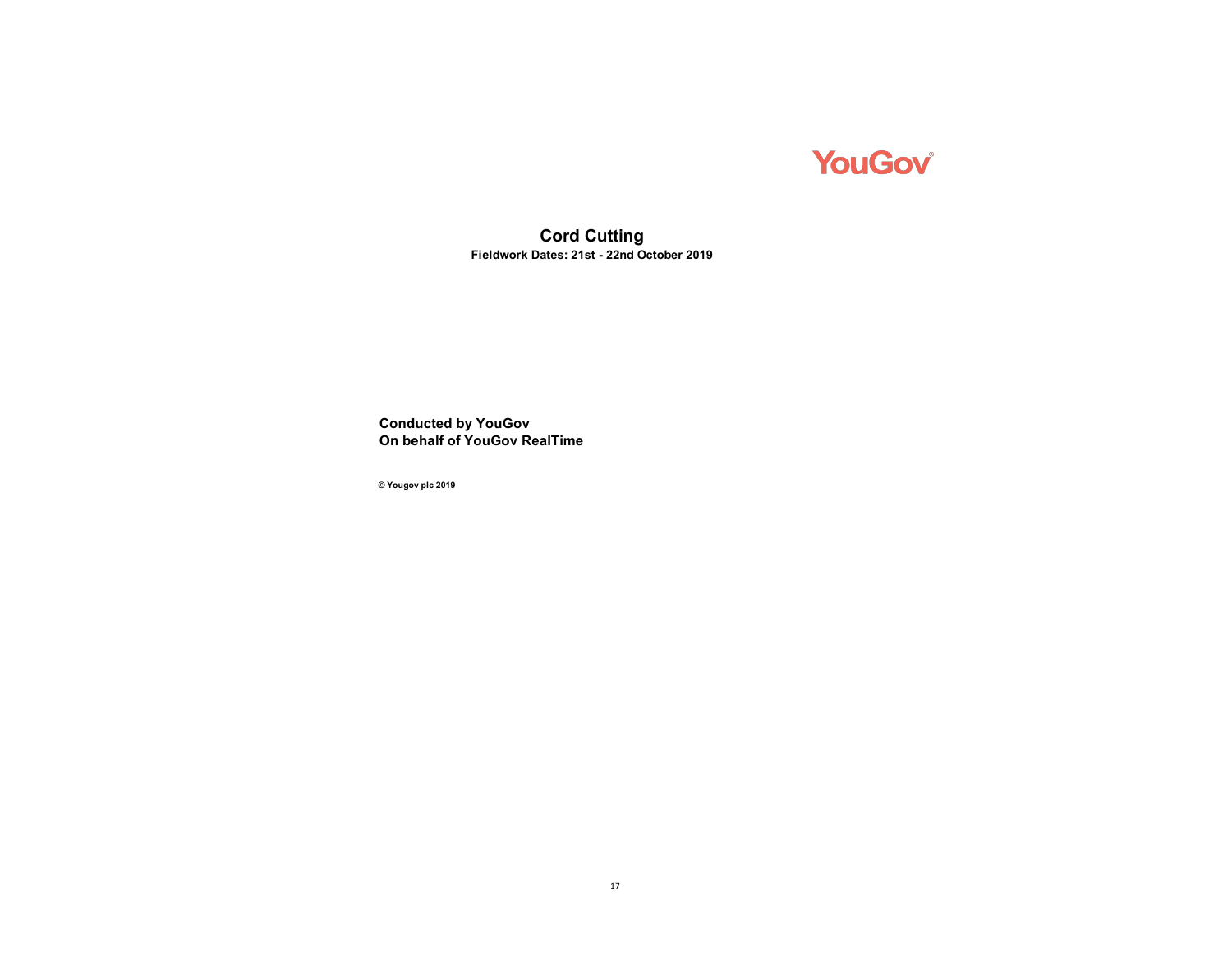# **YouGov**

#### **BACKGROUND**

This spreadsheet contains survey data collected and analysed by YouGov plc. No information contained within this spreadsheet may be published without the consent of YouGov Plc and the client named on the front cover.

Methodology: This survey has been conducted using an online interview administered to members of the YouGov Plc panel of 1.2 million individuals who have agreed to take part in surveys. Emails are sent to panellists selected at random from the base sample. The e-mail invites them to take part in a survey and provides a generic survey link. Once a panel member clicks on the link they are sent to the survey that they are most required for, according to the sample definition and quotas. (The sample definition could be "US adult population" or a subset such as "US adult females"). Invitations to surveys don't expire and respondents can be sent to any available survey. The responding sample is weighted to the profile of the sample definition to provide a representative reporting sample. The profile is normally derived from census data or, if not available from the census, from industry accepted data.

YouGov plc make every effort to provide representative information. All results are based on a sample and are therefore subject to statistical errors normally associated with sample-based information.

For further information about the results in this spreadsheet, please contact YouGov Plc +1 888.729.0773 or email omnibus.us@yougov.com quoting the survey details

#### **EDITOR'S NOTES - all press releases should contain the following information**

All figures, unless otherwise stated, are from YouGov Plc. Total sample size was 1220 adults. Fieldwork was undertaken between 21st - 22nd October 2019. The survey was carried out online. The figures have been weighted and are representative of all US adults (aged 18+).

NOTE: All press releases or other publications must be checked by YouGov Plc before use. YouGov requires 48hours to check a press release unless otherwise agreed.

- YouGov is registered with the Information Commissioner
- YouGov is a member of the British Polling Council

Any percentages calculated on bases fewer than 50 respondents must not be reported as they do not represent a wide enough cross-section of the target population to be considered statistically reliable. These figures will be italicised.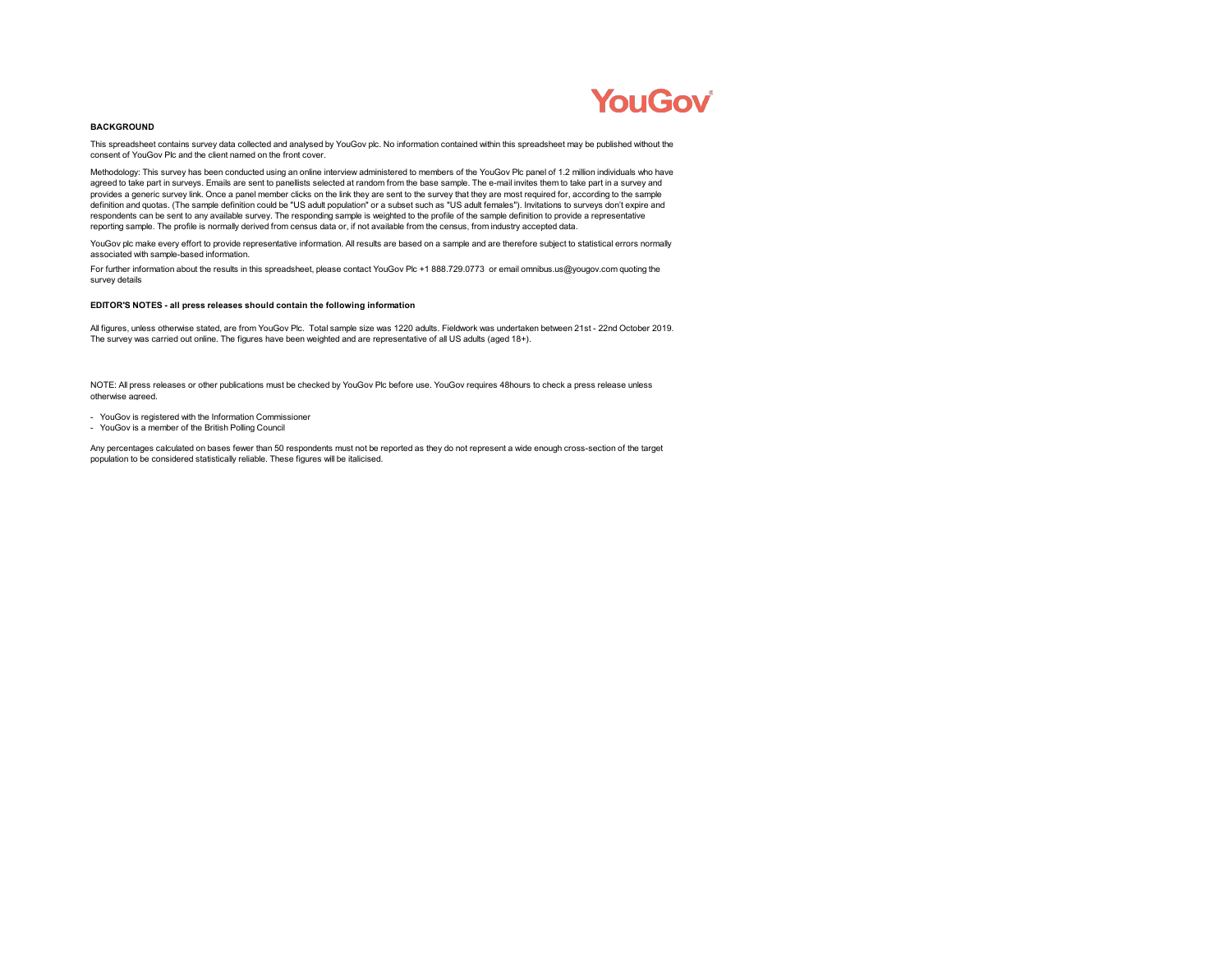### **YouGov RealTime**

### **Cord Cutting**

**US\_nat\_int Sample: 21st - 22nd October 2019**

r

## **YouGov**

| <b>YOUGOV</b>                                                                                                                                                                   |       |                       | Gender               |                           |                               |                       | Generation                            |                                         |                                                          |                                             |              | Region         |       |              |                    |
|---------------------------------------------------------------------------------------------------------------------------------------------------------------------------------|-------|-----------------------|----------------------|---------------------------|-------------------------------|-----------------------|---------------------------------------|-----------------------------------------|----------------------------------------------------------|---------------------------------------------|--------------|----------------|-------|--------------|--------------------|
|                                                                                                                                                                                 | Total | Male                  | Female               | Gen Z (2000<br>and later) | Millennial<br>$(1982 - 1999)$ | Gen X (1965-<br>1981) | <b>Baby Boomer</b><br>$(1946 - 1964)$ | Silent<br>Generation<br>$(1928 - 1945)$ | <b>Pre-Silent</b><br>Generation<br>(1927 and<br>earlier) | Other                                       | Northeast    | <b>Midwest</b> | South | West         | White              |
|                                                                                                                                                                                 |       | A                     | в                    | c                         | D                             | Е                     | F                                     | G                                       | н                                                        | $\mathbf{I}$                                | $\mathsf{J}$ | κ              | L.    | M            | $\,$ N             |
| PRC_Q1. Do you consider yourself a "cord cutter", (i.e.,<br>an individual or household that does not use a cable or<br>satellite provider and instead uses streaming services)? |       |                       |                      |                           |                               |                       |                                       |                                         |                                                          |                                             |              |                |       |              |                    |
| Unweighted Base: All US Adults                                                                                                                                                  | 1220  | 590                   | 630                  | 40                        | 370                           | 322                   | 408                                   | 79                                      |                                                          |                                             | 266          | 243            | 437   | 274          | 808                |
| <b>Base: All US Adults</b>                                                                                                                                                      | 1220  | 594                   | 626                  | 42                        | 376                           | 298                   | 412                                   | 90                                      | $\mathbf{1}$                                             | $\sim$                                      | 217          | 256            | 459   | 288          | 785                |
| Yes, I do                                                                                                                                                                       | 35%   | 39%<br>$\overline{B}$ | 31%                  | 44%<br>$F.G^*$            | 50%<br>E.F.G                  | 40%<br>F.G            | 23%<br>G                              | 7%                                      | 100%<br>$^{\star\star}$                                  | $\sim$<br>$^{\star\star}$                   | 32%          | 35%            | 35%   | 38%          | 35%                |
| No, I don't                                                                                                                                                                     | 57%   | 55%                   | 59%                  | 40%                       | 36%                           | 54%<br>D              | 73%<br>C.D.E                          | 89%<br>C.D.E.F'                         | $\overline{\phantom{a}}$<br>$^{\star\star}$              | $\sim$<br>$^{\star\star}$                   | 62%<br>M     | 59%<br>M       | 58%   | 50%          | 60%<br>$\mathsf Q$ |
| Don't know                                                                                                                                                                      | $8\%$ | 6%                    | 9%<br>$\overline{A}$ | 16%<br>$F.G^*$            | 14%<br>E.F.G                  | 7%                    | 3%                                    | $3%$<br>$^\star$                        | $\overline{\phantom{a}}$<br>$^{\star\star}$              | $\overline{\phantom{a}}$<br>$^{\star\star}$ | 7%           | $5\%$          | 7%    | 12%<br>J.K.L | 5%                 |
| PRC_Q2. How many, if any, entertainment subscription<br>services (e.g., Netflix, Spotify, Tidal, Amazon Prime, etc.)<br>do you currently pay for?                               |       |                       |                      |                           |                               |                       |                                       |                                         |                                                          |                                             |              |                |       |              |                    |
| Unweighted Base: All US Adults                                                                                                                                                  | 1220  | 590                   | 630                  | 40                        | 370                           | 322                   | 408                                   | 79                                      |                                                          |                                             | 266          | 243            | 437   | 274          | 808                |
| <b>Base: All US Adults</b>                                                                                                                                                      | 1220  | 594                   | 626                  | 42                        | 376                           | 298                   | 412                                   | 90                                      | $\mathbf{1}$                                             | $\sim$                                      | 217          | 256            | 459   | 288          | 785                |
|                                                                                                                                                                                 | 23%   | 20%                   | 26%<br>A             | 6%<br>$\star$             | 21%<br>$\mathsf{C}$           | 20%<br>$\mathsf{C}$   | 28%<br>C.D.E                          | 28%<br>$\mathsf{C}^\star$               | $\overline{\phantom{a}}$<br>$\star\star$                 | $\sim$<br>$\star\star$                      | 20%          | 24%            | 24%   | 22%          | 24%                |
| $\overline{2}$                                                                                                                                                                  | 20%   | 21%                   | 20%                  | 25%<br>$G^*$              | 22%<br>G                      | 22%<br>G              | 19%                                   | 10%<br>$\star$                          | $\overline{\phantom{a}}$<br>$\star\star$                 | $\overline{\phantom{a}}$<br>$\star\star$    | 21%          | 24%<br>M       | 20%   | 16%          | 22%<br>P           |
| 3                                                                                                                                                                               | 13%   | 14%                   | 12%                  | 17%<br>$G^{\star}$        | 12%                           | 18%<br>D.F.G          | 12%                                   | 5%<br>$\star$                           | $\overline{\phantom{a}}$<br>$\star\star$                 | $\overline{\phantom{a}}$<br>$^{\star\star}$ | 11%          | 13%            | 13%   | 15%          | 14%                |
| 4                                                                                                                                                                               | 5%    | 6%                    | 4%                   | 7%<br>$G^{\star}$         | 7%<br>F.G                     | 7%<br>F.G             | 2%                                    | ×.<br>$^\star$                          | $\overline{\phantom{a}}$<br>$^{\star\star}$              | $\sim$<br>$^{\star\star}$                   | 7%           | 5%             | 4%    | 5%           | 6%                 |
| 5                                                                                                                                                                               | 3%    | 3%                    | 2%                   | 3%                        | 5%<br>F                       | 2%                    | 1%                                    | 1%<br>$\star$                           | $\overline{\phantom{a}}$<br>$^{\star\star}$              | $^{\star\star}$                             | 2%           | 2%             | 3%    | 4%           | 2%                 |
| 6                                                                                                                                                                               | 2%    | 3%<br>$\overline{B}$  | 1%                   | 11%<br>D.E.F.G'           | 2%                            | 1%                    | 1%                                    | $\overline{\phantom{a}}$                | $\overline{\phantom{a}}$<br>$\star\star$                 | $\sim$<br>$^{\star\star}$                   | 2%           | 1%             | 1%    | 2%           | 1%                 |
| $\overline{7}$                                                                                                                                                                  | 1%    | 2%                    | $1\%$                | $5\%$<br>$F.G^*$          | 3%<br>$\mathsf F$             | 1%                    | 0%                                    | $\sim$<br>$^\star$                      | $\omega$<br>$^{\star\star}$                              | $\sim$<br>$^{\star\star}$                   | $1\%$        | 1%             | 2%    | 2%           | 1%                 |
| 8                                                                                                                                                                               | 1%    | 1%                    | 0%                   |                           | 1%                            | 1%                    | 0%                                    | $\overline{\phantom{a}}$                | $\sim$<br>$^{\star\star}$                                | $\sim$<br>$^{\star\star}$                   | 1%           | 0%             | 0%    | 0%           | 1%                 |
| 9                                                                                                                                                                               | 1%    | 1%                    | $1\%$                | $\star$                   | 2%<br>E                       | 1%                    | $\sim$                                | $\overline{\phantom{a}}$<br>$\star$     | $\blacksquare$<br>$^{\star\star}$                        | $\overline{\phantom{a}}$<br>$^{\star\star}$ | 0%           | 1%             | 0%    | 1%           | 0%                 |
| 10 or more                                                                                                                                                                      | 1%    | 1%                    | 1%                   | $\sim$                    | 2%                            | 1%                    | 0%                                    | $\sim$                                  | $\sim$<br>$\star\star$                                   | $\sim$<br>$\star\star$                      | 0%           | 0%             | 1%    | 2%           | 0%                 |
| Don't know                                                                                                                                                                      | 3%    | 3%                    | 4%                   | 9%<br>$E.F.G^*$           | 6%<br>E.F.G                   | 2%                    | 2%                                    | $\sim$<br>$^\star$                      | $\blacksquare$<br>$^{\star\star}$                        | $\blacksquare$<br>$^{\star\star}$           | 3%           | 2%             | 4%    | 4%           | 2%                 |
| Not applicable - I don't subscribe to any subscription services                                                                                                                 | 28%   | 26%                   | 29%                  | 16%                       | 18%                           | 24%                   | 34%<br>C.D.E                          | 55%<br>C.D.E.F                          | 100%<br>$\star\star$                                     | $\star\star$                                | 32%          | 26%            | 27%   | 28%          | 28%                |
| Net: 1-3 services                                                                                                                                                               | 56%   | 55%                   | 58%                  | 49%                       | 55%                           | 61%<br>G              | 58%<br>G                              | 44%<br>$\ddot{\phantom{1}}$             | $\sim$<br>$^{\star\star}$                                | $\overline{\phantom{a}}$<br>$^{\star\star}$ | 52%          | 62%<br>J       | 58%   | 53%          | 60%<br>P           |
| Net: 4-6 services                                                                                                                                                               | 9%    | 11%<br>$\,$ B         | 7%                   | 21%<br>$E.F.G*$           | 14%<br>F.G                    | 10%<br>F.G            | 4%                                    | 1%                                      | $\sim$<br>$\star\star$                                   | $\overline{\phantom{a}}$<br>$^{\star\star}$ | 11%          | 7%             | 8%    | 11%          | 8%                 |
| Net: 7-9 services                                                                                                                                                               | 3%    | 4%                    | 2%                   | 5%<br>F.G'                | 5%<br>F.G                     | 3%<br>F               | 0%                                    | $\star$                                 | $\star\star$                                             | $\overline{\phantom{a}}$<br>$\star\star$    | 3%           | 3%             | 2%    | 3%           | 2%                 |
| Net: 10+ services                                                                                                                                                               | 1%    | 1%                    | 1%                   | $\sim$<br>$\star$         | 2%                            | 1%                    | 0%                                    | $\sim$<br>$\star$                       | $\sim$<br>$\star\star$                                   | $\sim$<br>$\star\star$                      | 0%           | 0%             | 1%    | 2%           | 0%                 |
| PRC_Q3. Thinking of entertainment subscription<br>servicesWhich ONE, if any, of the following comes<br>closest to your views?                                                   |       |                       |                      |                           |                               |                       |                                       |                                         |                                                          |                                             |              |                |       |              |                    |
| Unweighted Base: All US Adults                                                                                                                                                  | 1220  | 590                   | 630                  | 40                        | 370                           | 322                   | 408                                   | 79                                      |                                                          |                                             | 266          | 243            | 437   | 274          | 808                |
| <b>Base: All US Adults</b>                                                                                                                                                      | 1220  | 594                   | 626                  | 42                        | 376                           | 298                   | 412                                   | 90                                      | $\mathbf{1}$                                             | $\sim$                                      | 217          | 256            | 459   | 288          | 785                |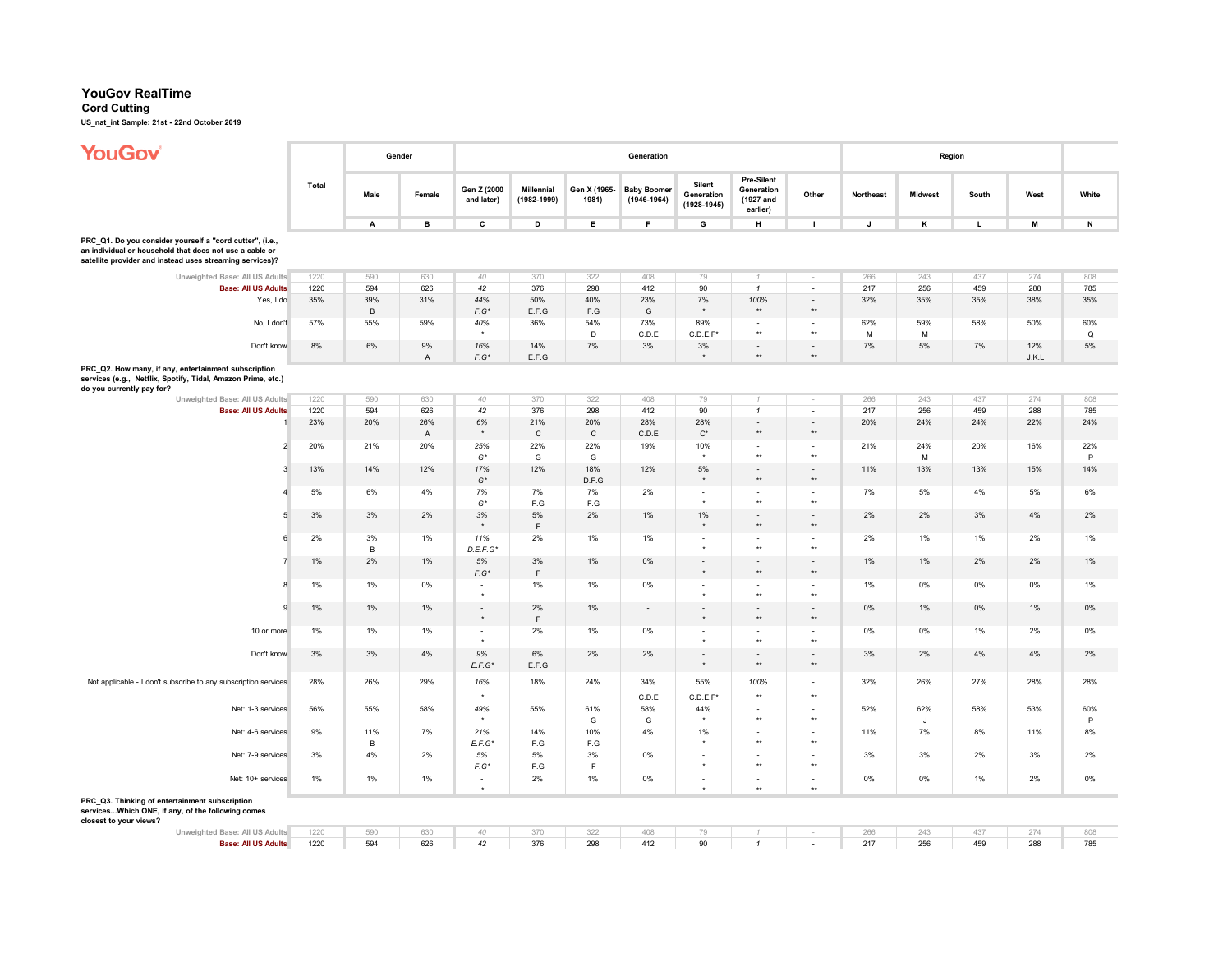| I'd like to subscribe to more entertainment subscription<br>services                          | 15% | 17% | 13% | 13% | 25%   | 17% | 7%    | 4%          | $\overline{\phantom{a}}$ | $\overline{\phantom{a}}$ | 16% | 14% | 15% | 15% | 14% |
|-----------------------------------------------------------------------------------------------|-----|-----|-----|-----|-------|-----|-------|-------------|--------------------------|--------------------------|-----|-----|-----|-----|-----|
|                                                                                               |     | B   |     |     | E.F.G | F.G |       |             | **                       | **                       |     |     |     |     |     |
| I'm content with the number of entertainment subscription<br>services I currently have        | 43% | 41% | 45% | 50% | 38%   | 46% | 45%   | 39%         | $\overline{\phantom{a}}$ | $\overline{\phantom{a}}$ | 39% | 45% | 45% | 40% | 45% |
|                                                                                               |     |     |     |     |       | D   |       |             | $+ +$                    | $***$                    |     |     |     |     |     |
| I'd like to subscribe to fewer entertainment subscription<br>services                         | 12% | 14% | 10% | 11% | 14%   | 13% | 11%   | 5%          | $\overline{\phantom{a}}$ | $\overline{\phantom{a}}$ | 14% | 14% | 9%  | 12% | 11% |
|                                                                                               |     | B   |     |     | G     | G   |       |             | **                       | **                       |     |     |     |     |     |
| Don't know                                                                                    | 11% | 10% | 11% | 17% | 12%   | 10% | 10%   | 7%          | 100%                     | $\overline{\phantom{a}}$ | 9%  | 7%  | 11% | 13% | 9%  |
|                                                                                               |     |     |     |     |       |     |       |             | $+ +$                    | $***$                    |     |     |     | K   |     |
| Not applicable - I don't subscribe to any subscription services<br>and will not in the future | 20% | 18% | 21% | 9%  | 11%   | 15% | 27%   | 45%         | $\overline{\phantom{a}}$ | $\overline{\phantom{a}}$ | 23% | 19% | 19% | 19% | 21% |
|                                                                                               |     |     |     |     |       |     | C.D.E | $C.D.E.F^*$ | $***$                    | **                       |     |     |     |     |     |

**PRC\_Q4. How likely or unlikely are you to subscribe to more entertainment subscription services within the next** 

**12 months, excluding those which you already have a monthly subscription for?**

| Unweighted Base: All US Adults                                                                | 1220 | 590 | 630 | 40        | 370   | 322 | 408   | 79          |                          | $\sim$                   | 266 | 243 | 437 | 274 | 808 |
|-----------------------------------------------------------------------------------------------|------|-----|-----|-----------|-------|-----|-------|-------------|--------------------------|--------------------------|-----|-----|-----|-----|-----|
| <b>Base: All US Adults</b>                                                                    | 1220 | 594 | 626 | 42        | 376   | 298 | 412   | 90          |                          | $\sim$                   | 217 | 256 | 459 | 288 | 785 |
| Very likely                                                                                   | 11%  | 12% | 9%  | 12%       | 20%   | 13% | 3%    | $\sim$      | $\overline{\phantom{a}}$ | $\sim$                   | 9%  | 10% | 12% | 11% | 10% |
|                                                                                               |      |     |     | $F.G^*$   | E.F.G | F.G |       |             | $***$                    | **                       |     |     |     |     |     |
| Somewhat likely                                                                               | 15%  | 17% | 14% | 22%       | 21%   | 20% | 9%    | 3%          | $\overline{\phantom{a}}$ | $\overline{\phantom{a}}$ | 14% | 17% | 14% | 17% | 14% |
|                                                                                               |      |     |     | $F.G^*$   | F.G   | F.G |       |             | $***$                    | $***$                    |     |     |     |     |     |
| Somewhat unlikely                                                                             | 15%  | 15% | 15% | 15%       | 17%   | 19% | 12%   | 7%          | $\overline{\phantom{a}}$ | $\overline{\phantom{0}}$ | 15% | 12% | 15% | 16% | 15% |
|                                                                                               |      |     |     | $\star$   | F.G   | F.G |       | $\ddot{}$   | $***$                    | $**$                     |     |     |     |     |     |
| Very unlikely                                                                                 | 32%  | 31% | 32% | 30%       | 21%   | 27% | 43%   | 38%         | 100%                     | $\overline{\phantom{a}}$ | 32% | 37% | 30% | 30% | 35% |
|                                                                                               |      |     |     | $\bullet$ |       |     | D.E   | $D^*$       | $***$                    | $***$                    |     |     |     |     | O.P |
| Don't know                                                                                    | 8%   | 7%  | 8%  | 12%       | 11%   | 6%  | 6%    | 7%          | $\overline{\phantom{a}}$ | $\overline{\phantom{a}}$ | 6%  | 5%  | 10% | 7%  | 6%  |
|                                                                                               |      |     |     | $\star$   | E.F   |     |       | $\star$     | $***$                    | **                       |     |     | К   |     |     |
| Not applicable - I don't subscribe to any subscription services<br>and will not in the future | 20%  | 18% | 21% | 9%        | 11%   | 15% | 27%   | 45%         | $\overline{\phantom{a}}$ | $\overline{\phantom{a}}$ | 23% | 19% | 19% | 19% | 21% |
|                                                                                               |      |     |     | $\star$   |       |     | C.D.E | $C.D.E.F^*$ | $***$                    | $***$                    |     |     |     |     |     |

# **How satisfied, if at all, are you with the quality of content on each of the following streaming entertainment platforms? Please select one option on each row.**

**PRC\_Q5\_1. Netflix**

| Unweighted Base: All US Adults             | 1220 | 590     | 630                 | 40                         | 370         | 322        | 408          | 79                                  |                                          |                                          | 266 | 243 | 437 | 274 | 808        |
|--------------------------------------------|------|---------|---------------------|----------------------------|-------------|------------|--------------|-------------------------------------|------------------------------------------|------------------------------------------|-----|-----|-----|-----|------------|
| <b>Base: All US Adults</b>                 | 1220 | 594     | 626                 | 42                         | 376         | 298        | 412          | 90                                  | $\overline{1}$                           | $\sim$                                   | 217 | 256 | 459 | 288 | 785        |
| Very satisfied                             | 35%  | 33%     | 37%                 | 38%<br>$G^*$               | 43%<br>F.G  | 43%<br>F.G | 27%<br>G     | 13%<br>$\star$                      | $\overline{\phantom{a}}$<br>$**$         | $\overline{\phantom{a}}$<br>$\star\star$ | 34% | 33% | 38% | 34% | 35%        |
| Somewhat satisfied                         | 22%  | 24%     | 20%                 | 31%<br>$F^{\star}$         | 27%<br>F    | 22%        | 18%          | 17%<br>٠                            | $\overline{\phantom{a}}$<br>$\star\star$ | $\sim$<br>$+ +$                          | 20% | 24% | 21% | 24% | 23%        |
| Not very satisfied                         | 5%   | 7%<br>B | 3%                  | 10%<br>$\star$             | 7%          | 4%         | 4%           | 3%<br>$\ddot{}$                     | $\overline{a}$<br>$**$                   | $\sim$<br>$\star\star$                   | 7%  | 4%  | 5%  | 5%  | 5%         |
| Not at all satisfied                       | 3%   | 5%<br>B | 2%                  | 3%<br>$\ddot{\phantom{1}}$ | 5%          | 2%         | 3%           | 3%<br>$\ddot{}$                     | $\overline{a}$<br>$\star\star$           | $\overline{\phantom{a}}$<br>$**$         | 3%  | 4%  | 3%  | 3%  | 3%         |
| Don't know                                 | 3%   | 4%      | 3%                  | 7%<br>$\star$              | 5%<br>E     | 2%         | 3%           | 1%<br>$\ddot{\phantom{1}}$          | 100%<br>$\star\star$                     | $\overline{a}$<br>$\star\star$           | 4%  | 2%  | 3%  | 5%  | 2%         |
| Not applicable - I don't have this service | 31%  | 27%     | 35%<br>$\mathsf{A}$ | 11%                        | 14%         | 26%<br>C.D | 46%<br>C.D.E | 64%<br>$C.D.E.F^*$                  | $\overline{\phantom{a}}$<br>$\star\star$ | $\overline{\phantom{a}}$<br>$**$         | 32% | 33% | 31% | 29% | 33%        |
| PRC Q5 2. Amazon Prime                     |      |         |                     |                            |             |            |              |                                     |                                          |                                          |     |     |     |     |            |
| Unweighted Base: All US Adults             | 1220 | 590     | 630                 | 40                         | 370         | 322        | 408          | 79                                  |                                          |                                          | 266 | 243 | 437 | 274 | 808        |
| <b>Base: All US Adults</b>                 | 1220 | 594     | 626                 | 42                         | 376         | 298        | 412          | 90                                  | $\overline{4}$                           | $\overline{a}$                           | 217 | 256 | 459 | 288 | 785        |
| Very satisfied                             | 28%  | 27%     | 29%                 | 22%<br>$\star$             | 29%         | 34%<br>F.  | 25%          | 25%<br>$\star$                      | $\overline{\phantom{a}}$<br>$**$         | $\overline{\phantom{a}}$<br>$\star\star$ | 25% | 30% | 28% | 29% | 29%        |
| Somewhat satisfied                         | 21%  | 22%     | 19%                 | 25%<br>$G^*$               | 24%<br>G    | 24%<br>G   | 18%<br>G     | 7%                                  | $\sim$<br>$\star\star$                   | $\sim$<br>$\star\star$                   | 20% | 20% | 20% | 22% | 23%<br>O.P |
| Not very satisfied                         | 6%   | 7%      | 5%                  | 8%<br>$G^*$                | 8%<br>G     | 5%<br>G    | 5%<br>G      | $\overline{\phantom{a}}$<br>$\star$ | $\overline{\phantom{0}}$<br>$***$        | $\overline{\phantom{0}}$<br>$\star\star$ | 6%  | 5%  | 7%  | 4%  | 5%         |
| Not at all satisfied                       | 3%   | 3%      | 3%                  | 7%                         | 4%          | 3%         | 2%           | 1%                                  | $\overline{\phantom{a}}$<br>$\star\star$ | $\overline{\phantom{a}}$<br>$**$         | 3%  | 3%  | 3%  | 3%  | 3%         |
| Don't know                                 | 4%   | 6%<br>B | 3%                  | 7%<br>$\star$              | 8%<br>E.F.G | 3%         | 3%           | 1%<br>$\ddot{}$                     | $\overline{\phantom{0}}$<br>$\star\star$ | $\overline{\phantom{0}}$<br>$\star\star$ | 6%  | 4%  | 3%  | 6%  | 4%         |
| Not applicable - I don't have this service | 38%  | 35%     | 41%                 | 31%                        | 27%         | 31%        | 48%<br>D.E   | 66%<br>$C.D.E.F^*$                  | 100%<br>$\star\star$                     | $\overline{\phantom{a}}$<br>**           | 40% | 40% | 38% | 35% | 36%        |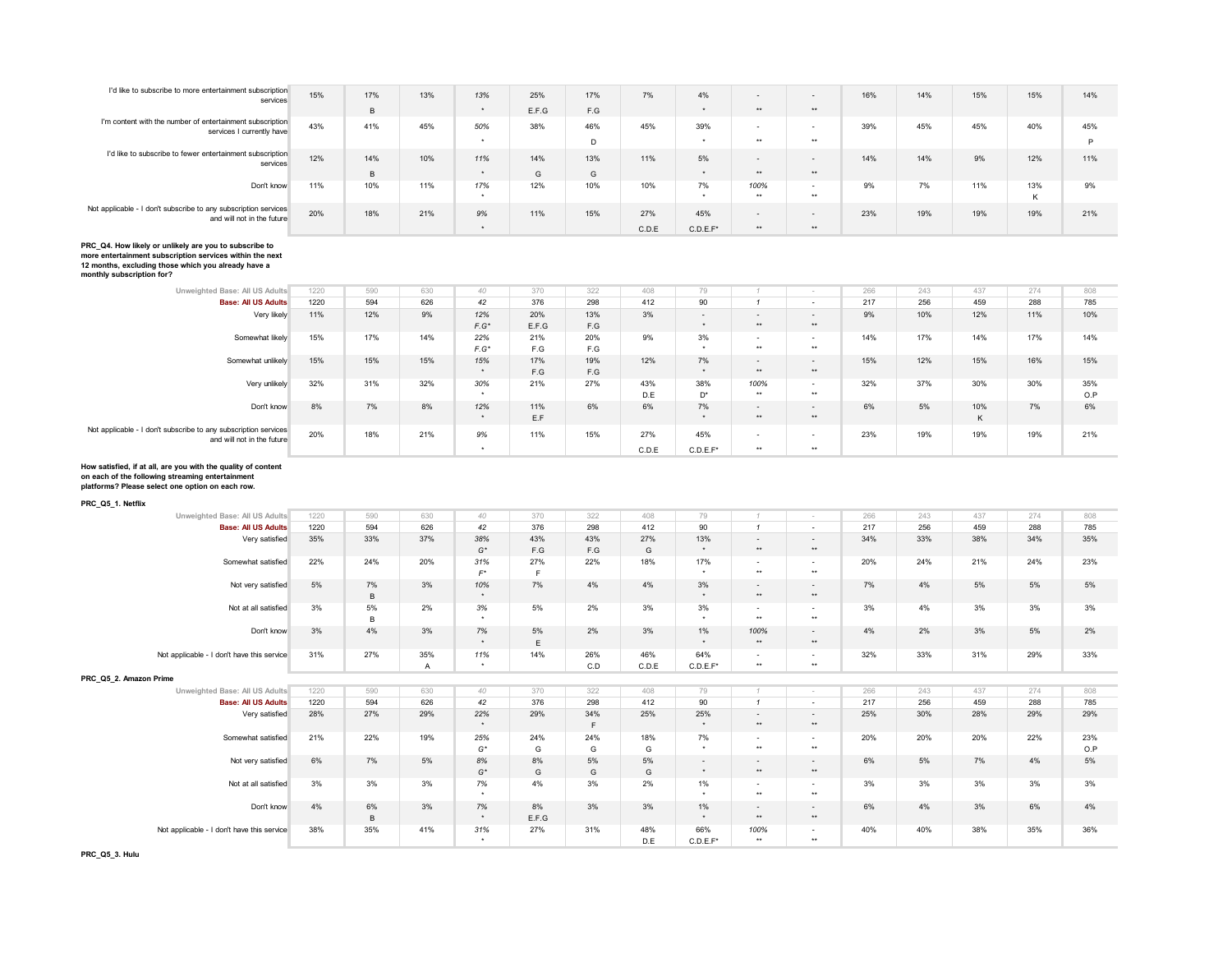| Unweighted Base: All US Adults             | 1220        | 590            | 630            | 40                   | 370                     | 322                     | 408   | 79                   |                           |                                          | 266        | 243          | 437        | 274          | 808        |
|--------------------------------------------|-------------|----------------|----------------|----------------------|-------------------------|-------------------------|-------|----------------------|---------------------------|------------------------------------------|------------|--------------|------------|--------------|------------|
| <b>Base: All US Adults</b>                 | 1220        | 594            | 626            | 42                   | 376                     | 298                     | 412   | 90                   | $\mathbf{1}$              | $\sim$                                   | 217        | 256          | 459        | 288          | 785        |
| Very satisfied                             | 19%         | 19%            | 19%            | 26%                  | 26%                     | 23%                     | 12%   | $4\%$                | $\overline{\phantom{a}}$  | $\overline{\phantom{a}}$                 | 18%        | 22%          | 19%        | 15%          | 18%        |
|                                            |             |                |                | $F.G^*$              | F.G                     | F.G                     | G     | $\star$              | $\star\star$              | $^{\star\star}$                          |            |              |            |              |            |
| Somewhat satisfied                         | 15%         | 17%            | 13%            | 18%                  | 22%                     | 17%                     | 10%   | 5%                   | $\sim$<br>$\star\star$    | $\blacksquare$<br>$\star\star$           | 13%        | 16%          | 14%        | 18%          | 15%        |
|                                            |             |                |                | $G^\star$            | F.G                     | F.G                     |       | $\star$              |                           |                                          |            |              |            |              |            |
| Not very satisfied                         | 5%          | 6%             | 3%             | 5%                   | 8%                      | 4%                      | 3%    | $\sim$<br>$\star$    | $\sim$<br>$\star\star$    | $\blacksquare$                           | 7%         | 2%           | 5%         | 5%           | 3%         |
|                                            |             |                |                | $G^\star$            | $\mathsf{F}.\mathsf{G}$ |                         |       |                      |                           | $\star\star$                             | Κ          |              |            |              |            |
| Not at all satisfied                       | 3%          | 3%             | 2%             | $3\%$                | $4\%$                   | 3%                      | 2%    | $1\%$                | $\sim$<br>$\star\star$    | $\overline{\phantom{a}}$<br>$\star\star$ | $2\%$      | 2%           | 3%         | 3%           | 2%         |
|                                            |             |                |                |                      |                         |                         |       |                      |                           |                                          |            |              |            |              |            |
| Don't know                                 | 5%          | 5%             | 4%             | 10%                  | 6%                      | 4%                      | 4%    | $4\%$                | $\sim$<br>$\star\star$    | $\sim$<br>$^{\star\star}$                | 5%         | 4%           | $4\%$      | 7%           | 3%         |
|                                            |             |                |                |                      |                         |                         |       |                      |                           |                                          |            |              |            |              |            |
| Not applicable - I don't have this service | 54%         | 50%            | 58%            | 38%                  | 35%                     | 50%<br>D                | 69%   | 86%                  | 100%<br>$\star\star$      | $\sim$<br>$\star\star$                   | 56%        | 54%          | 55%        | 53%          | 58%        |
|                                            |             |                | $\overline{A}$ |                      |                         |                         | C.D.E | C.D.E.F'             |                           |                                          |            |              |            |              | O.P        |
| PRC_Q5_4. Spotify                          |             |                |                |                      |                         |                         |       |                      |                           |                                          |            |              |            |              |            |
| Unweighted Base: All US Adults             | 1220        | 590            | 630            | 40                   | 370                     | 322                     | 408   | 79                   |                           |                                          | 266        | 243          | 437        | 274          | 808        |
| <b>Base: All US Adults</b>                 | 1220        | 594            | 626            | 42                   | 376                     | 298                     | 412   | 90                   | $\mathbf{1}$              | $\sim$                                   | 217        | 256          | 459        | 288          | 785        |
| Very satisfied                             | 16%         | 16%            | 16%            | 54%                  | 31%                     | 11%                     | 6%    | 1%<br>$\star$        | $\sim$<br>$\star\star$    | $\sim$<br>$^{\star\star}$                | 15%        | 15%          | 16%        | 18%          | 15%        |
|                                            |             |                |                | D.E.F.G'             | E.F.G                   | $\mathsf{F}.\mathsf{G}$ |       |                      |                           |                                          |            |              |            |              |            |
| Somewhat satisfied                         | 11%         | 13%            | 8%             | 13%<br>$F.G^*$       | 18%<br>F.G              | 13%<br>F.G              | 5%    | $1\%$                | $\star\star$              | $\star\star$                             | 11%        | 10%          | 10%        | 13%          | 9%         |
|                                            |             | $\overline{B}$ |                |                      | 5%                      | 3%                      |       |                      |                           |                                          |            |              |            |              |            |
| Not very satisfied                         | 3%          | 4%             | 2%             | 8%<br>$F^*$          |                         |                         | 1%    | $1\%$<br>$\star$     | $\star\star$              | $\sim$<br>$\star\star$                   | 4%         | 1%           | 3%         | 3%           | 3%         |
|                                            |             | $\,$ B         |                |                      | F<br>2%                 |                         |       |                      |                           |                                          |            |              |            |              |            |
| Not at all satisfied                       | 2%          | 2%             | 1%             | $7\%$<br>$E.F^*$     |                         | 1%                      | 1%    | $1\%$                | $\sim$<br>$\star\star$    | $\sim$<br>$\star\star$                   | 1%         | 1%           | 2%         | 1%           | $1\%$      |
| Don't know                                 | 5%          | 6%             | 4%             | 3%                   | 8%                      | 5%                      | 4%    | 1%                   | $\sim$                    | $\sim$                                   | 6%         | 5%           | 5%         | 4%           | 4%         |
|                                            |             |                |                | $\star$              | $\mathsf{F}.\mathsf{G}$ |                         |       |                      | $\star\star$              | $\star\star$                             |            |              |            |              |            |
| Not applicable - I don't have this service | 64%         | 59%            | 69%            | 15%                  | 36%                     | 68%                     | 84%   | 94%                  | 100%                      | $\sim$                                   | 63%        | 68%          | 64%        | 60%          | 68%        |
|                                            |             |                | $\overline{A}$ | $\star$              | $\mathtt{C}$            | C.D                     | C.D.E | $C.D.E.F*$           | $\star\star$              | $\star\star$                             |            |              |            |              | O.P.Q      |
|                                            |             |                |                |                      |                         |                         |       |                      |                           |                                          |            |              |            |              |            |
| PRC_Q5_5. Pandora                          |             |                |                |                      |                         |                         |       |                      |                           |                                          |            |              |            |              |            |
| Unweighted Base: All US Adults             | 1220        | 590            | 630            | 40                   | 370                     | 322                     | 408   | 79                   | $\mathcal{I}$             | $\sim$                                   | 266        | 243          | 437        | 274          | 808        |
| <b>Base: All US Adults</b>                 | 1220<br>16% | 594<br>19%     | 626<br>14%     | 42                   | 376<br>22%              | 298<br>20%              | 412   | 90                   | $\mathbf{1}$              | ÷.                                       | 217<br>15% | 256<br>17%   | 459<br>18% | 288          | 785<br>14% |
| Very satisfied                             |             | $\,$ B         |                | 6%<br>$\star$        | C.F.G                   | C.F.G                   | 12%   | 6%<br>$\star$        | $\sim$<br>$^{\star\star}$ | $\sim$<br>$^{\star\star}$                |            |              |            | 15%          |            |
| Somewhat satisfied                         | 13%         | 15%            | 11%            | 19%                  | 14%                     | 16%                     | 10%   | 10%                  | $\sim$                    | $\sim$                                   | 10%        | 10%          | 14%        | 16%          | 12%        |
|                                            |             | $\,$ B         |                |                      | E                       | $\mathsf F$             |       |                      | $\star\star$              | $\star$                                  |            |              |            | К            |            |
| Not very satisfied                         | 4%          | $5\%$          | $3\%$          | $6\%$                | 7%                      | 2%                      | 2%    | $1\%$                | $\sim$                    | $\overline{\phantom{a}}$                 | $4\%$      | $4\%$        | $3\%$      | 5%           | $3\%$      |
|                                            |             |                |                | $\ddot{\phantom{0}}$ | E.F                     |                         |       | $\ddot{\phantom{1}}$ | $\star\star$              | $^{\star\star}$                          |            |              |            |              |            |
| Not at all satisfied                       | 3%          | 4%             | 2%             | 12%                  | 6%                      | 3%                      | 1%    | 1%                   | $\sim$                    | $\blacksquare$                           | 5%         | 2%           | 3%         | 3%           | 2%         |
|                                            |             | $\,$ B         |                | $E.F.G^*$            | F.                      | $\mathsf F$             |       | $\star$              | $\star\star$              | $\star\star$                             |            |              |            |              |            |
| Don't know                                 | 5%          | 5%             | 5%             | 10%                  | 7%                      | 6%                      | 3%    | $\sim$               | 100%                      | $\sim$                                   | 8%         | 4%           | 5%         | 4%           | 4%         |
|                                            |             |                |                | $F.G^*$              | F.G                     | F.G                     |       | $\star$              | $\star\star$              | $\star\star$                             |            |              |            |              |            |
| Not applicable - I don't have this service | 59%         | 52%            | 65%            | 46%                  | 44%                     | 53%                     | 73%   | 82%                  | $\sim$                    | $\sim$                                   | 58%        | 63%          | 57%        | 57%          | 64%        |
|                                            |             |                | $\mathsf A$    | $\star$              |                         | D                       | C.D.E | $C.D.E^*$            | $\star\star$              | $\star\star$                             |            |              |            |              | O.P        |
| PRC_Q5_6. Tidal                            |             |                |                |                      |                         |                         |       |                      |                           |                                          |            |              |            |              |            |
| Unweighted Base: All US Adults             | 1220        | 590            | 630            | 40                   | 370                     | 322                     | 408   | 79                   |                           |                                          | 266        | 243          | 437        | 274          | 808        |
| <b>Base: All US Adults</b>                 | 1220        | 594            | 626            | 42                   | 376                     | 298                     | 412   | 90                   | $\mathbf{1}$              | $\omega$                                 | 217        | 256          | 459        | 288          | 785        |
| Very satisfied                             | 4%          | 5%             | 3%             | ÷.                   | 8%                      | 5%                      | $0\%$ | $\sim$               | $\sim$                    | $\sim$                                   | 3%         | 3%           | 4%         | 4%           | 4%         |
|                                            |             | $\,$ B         |                | $\star$              | $\mathsf{F}.\mathsf{G}$ | $\mathsf F$             |       | $\star$              | $\star\star$              | $\star\star$                             |            |              |            |              |            |
| Somewhat satisfied                         | 3%          | 4%             | 2%             | 6%                   | 7%                      | 3%                      | 1%    | $\sim$               | $\sim$                    | $\sim$                                   | 5%         | 4%           | 2%         | 4%           | 2%         |
|                                            |             | в              |                | $F.G^*$              | E.F.G                   |                         |       |                      | $^{\star\star}$           | $\star\star$                             | L          | L.           |            | $\mathbf{L}$ |            |
| Not very satisfied                         | 2%          | 3%             | 2%             | 5%                   | 5%                      | 2%                      | $0\%$ | $\sim$               |                           |                                          | 4%         | 0%           | 3%         | 2%           | 2%         |
|                                            |             |                |                | $F^*$                | E.F.G                   | $\mathsf F$             |       | $\star$              | $\star\star$              | $^{\star\star}$                          | Κ          |              | Κ          |              |            |
| Not at all satisfied                       | 1%          | 2%             | 1%             | 3%                   | 3%                      | 1%                      | 1%    |                      |                           |                                          | 1%         | 1%           | 2%         | 1%           | 1%         |
|                                            |             |                |                |                      | E.F                     |                         |       |                      | $\star\star$              | $+$                                      |            |              |            |              |            |
| Don't know                                 | 6%          | $8\%$          | 5%             | 15%                  | 9%                      | 7%                      | 4%    | $1\%$                |                           | $\overline{a}$                           | 8%         | 4%           | 7%         | 7%           | 5%         |
|                                            |             | $\,$ B         |                | $F.G^*$              | $\mathsf{F}.\mathsf{G}$ |                         |       | $\star$              | $\star\star$              | $\star\star$                             |            |              |            |              |            |
| Not applicable - I don't have this service | 83%         | 78%            | 88%            | 72%                  | 68%                     | 83%                     | 94%   | 99%                  | 100%                      | $\bullet$                                | 79%        | 87%          | 83%        | 81%          | 87%        |
|                                            |             |                | $\overline{A}$ | $\star$              |                         | D                       | C.D.E | $C.D.E^*$            | $\star\star$              | $\star$                                  |            | J            |            |              | O.P.Q      |
| PRC_Q5_7. YouTube                          |             |                |                |                      |                         |                         |       |                      |                           |                                          |            |              |            |              |            |
| Unweighted Base: All US Adults             | 1220        | 590            | 630            | 40                   | 370                     | 322                     | 408   | 79                   | $\overline{1}$            |                                          | 266        | 243          | 437        | 274          | 808        |
| <b>Base: All US Adults</b>                 | 1220        | 594            | 626            | 42                   | 376                     | 298                     | 412   | 90                   | $\mathbf{1}$              |                                          | 217        | 256          | 459        | 288          | 785        |
| Very satisfied                             | 32%         | 33%            | 31%            | 46%                  | 44%                     | 35%                     | 22%   | 9%                   | $\sim$                    | $\overline{\phantom{a}}$                 | 33%        | 27%          | 34%        | 32%          | 25%        |
|                                            |             |                |                | $F.G^*$              | E.F.G                   | F.G                     | G     | $\star$              | $\star\star$              | $^{\star\star}$                          |            |              | К          |              |            |
| Somewhat satisfied                         | 22%         | 28%            | 17%            | 31%                  | 21%                     | 28%                     | 20%   | 15%                  | 100%                      | $\sim$                                   | 22%        | 26%          | 19%        | 25%          | 22%        |
|                                            |             | $\overline{B}$ |                | $G^*$                |                         | D.F.G                   |       |                      | $\star\star$              |                                          |            | $\mathbf{I}$ |            |              |            |
|                                            |             |                |                |                      |                         |                         |       |                      |                           |                                          |            |              |            |              |            |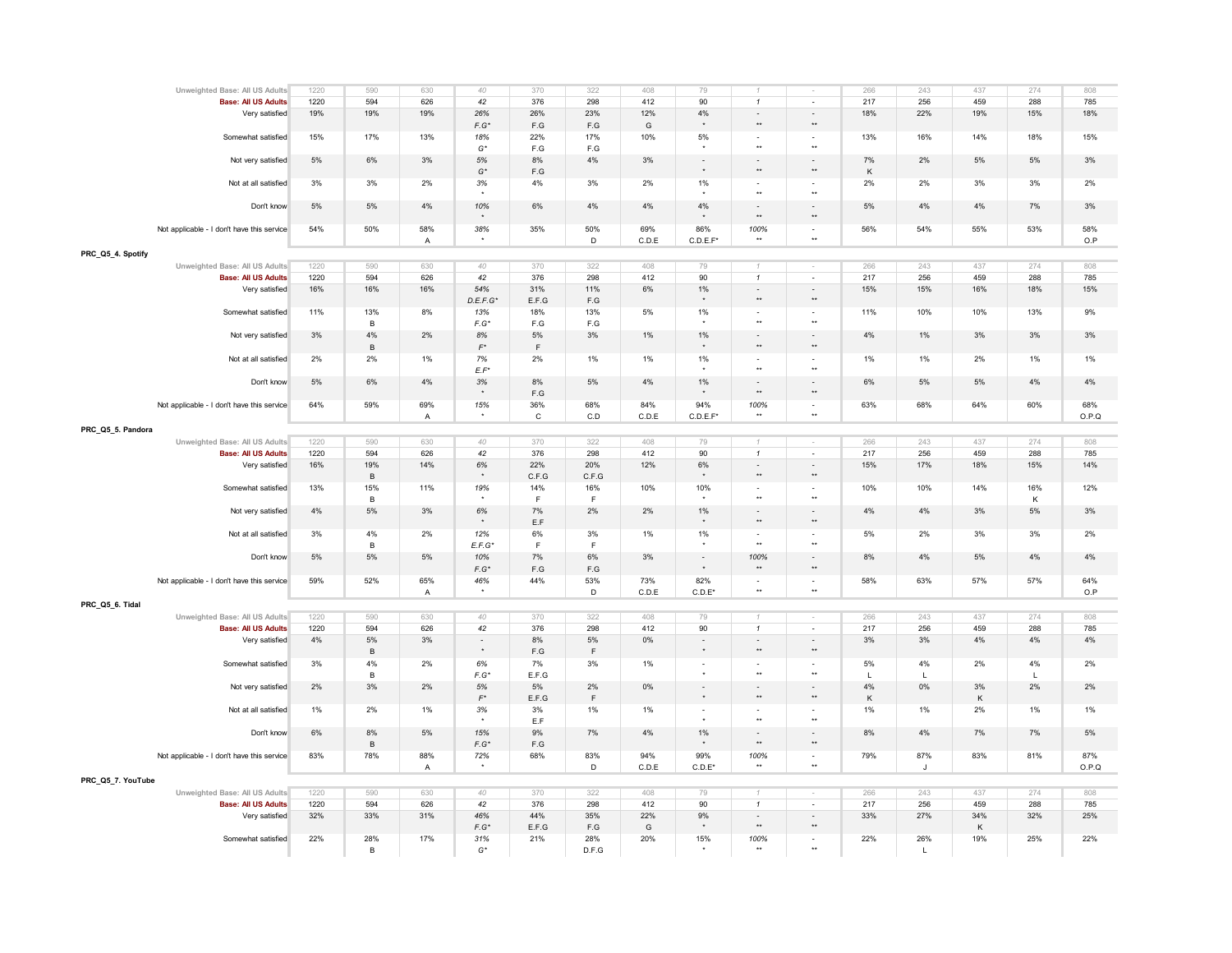| Not very satisfied                                                                                                                                      | $4\%$       | 4%            | 3%                  | $5\%$              | 5%                             | 3%                 | 4%           | 1%                         | $\star\star$                                     | $\star\star$                                | 6%<br>κ                         | $2\%$               | 3%         | 4%                      | 3%         |
|---------------------------------------------------------------------------------------------------------------------------------------------------------|-------------|---------------|---------------------|--------------------|--------------------------------|--------------------|--------------|----------------------------|--------------------------------------------------|---------------------------------------------|---------------------------------|---------------------|------------|-------------------------|------------|
| Not at all satisfied                                                                                                                                    | 2%          | 3%            | 1%                  | 8%                 | 4%                             | 1%                 | 1%           | $\Delta$                   | $\overline{\phantom{a}}$<br>$^{\star\star}$      | $\overline{\phantom{a}}$<br>$^{\star\star}$ | 1%                              | 2%                  | 3%         | 2%                      | 2%         |
| Don't know                                                                                                                                              | 5%          | в<br>4%       | 7%                  | $E.F.G^*$<br>5%    | E.F<br>6%                      | 4%                 | 5%           | 8%                         |                                                  | ÷,                                          | 4%                              | 4%                  | 6%         | 6%                      | 5%         |
| Not applicable - I don't have this service                                                                                                              | 35%         | 28%           | $\mathsf{A}$<br>41% | $\star$<br>5%      | 20%                            | 29%                | 48%          | 68%                        | $\star\star$<br>$\overline{\phantom{a}}$         | $\star\star$<br>$\frac{1}{2}$               | 33%                             | 39%                 | 35%        | 31%                     | 42%        |
| PRC_Q6. How likely, if at all, are you to subscribe to an                                                                                               |             |               | $\overline{A}$      | $\star$            | $\mathsf{C}$                   | C.D                | C.D.E        | C.D.E.F'                   | $\star\star$                                     | $\star\star$                                |                                 |                     |            |                         | O.P.Q      |
| entertainment subscription service to watch a specific<br>show or series?                                                                               |             |               |                     |                    |                                |                    |              |                            |                                                  |                                             |                                 |                     |            |                         |            |
| Unweighted Base: All US Adults                                                                                                                          | 1220        | 590           | 630                 | 40                 | 370                            | 322                | 408          | 79                         |                                                  |                                             | 266                             | 243                 | 437        | 274                     | 808        |
| <b>Base: All US Adults</b>                                                                                                                              | 1220        | 594           | 626                 | 42                 | 376                            | 298                | 412          | 90                         | $\mathbf{1}$                                     | $\sim$                                      | 217                             | 256                 | 459        | 288                     | 785        |
| Very likely                                                                                                                                             | 15%         | 17%<br>$\,$ B | 12%                 | 15%<br>$G^\star$   | 24%<br>$\mathsf{F}.\mathsf{G}$ | 18%<br>F.G         | 7%<br>G      | $\sim$<br>$\star$          | $\overline{\phantom{a}}$<br>$^{\star\star}$      | $\sim$<br>$^{\star\star}$                   | 13%                             | 14%                 | 16%        | 14%                     | 13%        |
| Somewhat likely                                                                                                                                         | 23%         | 23%           | 24%                 | 29%<br>$G^*$       | 28%<br>F.G                     | 28%<br>F.G         | 19%<br>G     | 5%                         | $\overline{\phantom{a}}$<br>$\star\star$         | $\overline{\phantom{a}}$<br>$\star\star$    | 23%                             | 26%                 | 22%        | 24%                     | 22%        |
| Not very likely                                                                                                                                         | 21%         | 22%           | 21%                 | 30%<br>$\star$     | 21%                            | 20%                | 22%          | 25%                        | ÷,<br>$\star\star$                               | ÷,<br>$^{\star\star}$                       | 20%                             | 20%                 | 22%        | 24%                     | 24%        |
| Not at all likely                                                                                                                                       | 22%         | 22%           | 21%                 | 12%                | 15%                            | 18%                | 30%          | 32%                        |                                                  | Ξ                                           | 24%                             | 20%                 | 24%        | 18%                     | O.P<br>23% |
| Not applicable - I don't subscribe to any subscription services                                                                                         | 19%         | 16%           | 22%                 | $\star$<br>14%     | 13%                            | 16%                | C.D.E<br>23% | $C.D.E^*$<br>38%           | $\star\star$<br>100%                             | $\star\star$<br>$\overline{a}$              | 20%                             | 20%                 | 17%        | 21%                     | 18%        |
|                                                                                                                                                         |             |               | $\overline{A}$      | $\star$            |                                |                    | D.E          | $C.D.E.F*$                 | $^{\star\star}$                                  | $^{\star\star}$                             |                                 |                     |            |                         |            |
| PRC_Q7. Thinking of your household budget, what is the<br>maximum amount in total you're willing to spend on<br>entertainment subscriptions each month? |             |               |                     |                    |                                |                    |              |                            |                                                  |                                             |                                 |                     |            |                         |            |
| Unweighted Base: All US Adults                                                                                                                          | 1220        | 590           | 630                 | 40                 | 370                            | 322                | 408          | 79                         |                                                  |                                             | 266                             | 243                 | 437        | 274                     | 808        |
|                                                                                                                                                         |             |               |                     |                    |                                |                    |              |                            |                                                  |                                             |                                 |                     |            |                         |            |
| <b>Base: All US Adults</b><br>\$0 (i.e., I'm not willing to spend any on entertainment<br>subscriptions each month)                                     | 1220<br>23% | 594<br>19%    | 626<br>27%          | 42<br>14%          | 376<br>14%                     | 298<br>16%         | 412<br>32%   | 90<br>53%                  | $\mathbf{1}$<br>100%                             | $\blacksquare$<br>$\blacksquare$            | 217<br>26%                      | 256<br>24%          | 459<br>23% | 288<br>22%              | 785<br>24% |
|                                                                                                                                                         |             |               | $\mathsf{A}$        | $^\star$           |                                |                    | C.D.E        | C.D.E.F'                   | $^{\star\star}$                                  | $^{\star\star}$                             |                                 |                     |            |                         |            |
| \$1 to \$5                                                                                                                                              | 5%          | 4%            | 6%                  | 7%                 | 5%                             | 4%                 | 5%           | 4%                         | $\blacksquare$<br>$^{\star\star}$                | $\blacksquare$<br>$^{\star\star}$           | 9%<br>$\mathbf{L}$              | 5%                  | 3%         | 5%                      | 5%         |
| \$6 to \$10                                                                                                                                             | 12%         | 11%           | 13%                 | 8%                 | 14%                            | 12%                | 11%          | 10%                        | $^{\star\star}$                                  | $^{\star\star}$                             | 13%                             | 13%                 | 12%        | 10%                     | 11%        |
| \$11 to \$15                                                                                                                                            | 10%         | 9%            | 10%                 | 13%<br>$\star$     | 12%<br>$\mathsf{F}$            | 9%                 | 8%           | 5%<br>$\ddot{\phantom{1}}$ | $\blacksquare$<br>$\star\star$                   | $\overline{\phantom{a}}$<br>$\star\star$    | 11%                             | 8%                  | 9%         | 10%                     | 9%         |
| \$16 to \$20                                                                                                                                            | 10%         | 11%           | 10%                 | 17%<br>$G^*$       | 12%<br>G                       | 11%<br>G           | 10%<br>G     | 3%<br>$\star$              | $\overline{\phantom{a}}$<br>$^{\star\star}$      | ÷,<br>$^{\star\star}$                       | 10%                             | 9%                  | 11%        | 10%                     | 10%        |
| \$21 to \$25                                                                                                                                            | 8%          | 9%            | 7%                  | 14%<br>$G^*$       | 9%                             | 6%                 | 8%           | 4%                         | $\overline{\phantom{a}}$<br>$^{\star\star}$      | $\centerdot$<br>$^{\star\star}$             | 5%                              | 9%                  | 10%        | 6%                      | 8%         |
| \$26 to \$30                                                                                                                                            | 7%          | $8\%$         | 6%                  | $7\%$              | 8%                             | 8%                 | 7%           | 3%                         | $\overline{\phantom{a}}$<br>$^{\star\star}$      | $\sim$<br>$^{\star\star}$                   | 4%                              | 7%                  | 10%<br>J.M | 5%                      | 7%         |
| \$31 to \$35                                                                                                                                            | 3%          | 4%            | 3%                  | 3%                 | 3%                             | 5%                 | 2%           | 1%                         | $\overline{\phantom{a}}$<br>$^{\star\star}$      | $\sim$<br>$\star\star$                      | 4%                              | 3%                  | 3%         | 2%                      | 3%         |
| \$36 to \$40                                                                                                                                            | 4%          | 5%            | 3%                  | 3%                 | 5%<br>$\mathsf F$              | 7%<br>$\mathsf{F}$ | 2%           | 2%                         | L.<br>$\star\star$                               | $\overline{a}$<br>$\star\star$              | 2%                              | $5\%$               | 3%         | 6%                      | 4%         |
| \$41 to \$45                                                                                                                                            | 2%          | 2%            | 1%                  | 4%                 | 2%                             | 1%                 | 2%           | $\overline{\phantom{a}}$   | $\overline{\phantom{a}}$<br>$\ddot{\phantom{1}}$ | $\frac{1}{2}$<br>$\star\star$               | 0%                              | 1%                  | 2%         | J<br>2%                 | 1%         |
| \$46 to \$50                                                                                                                                            | 6%          | 7%            | 4%                  | 6%                 | 6%                             | 7%                 | 5%           | 1%                         | $\overline{a}$                                   | ÷,                                          | 6%                              | 4%                  | 4%         | 9%                      | 7%         |
| \$51 to \$55                                                                                                                                            | 2%          | 2%            | 2%                  | $\star$<br>5%      | 2%                             | G<br>2%            | 1%           | $\star$<br>3%              | $^{\star\star}$                                  | $^{\star\star}$<br>$\frac{1}{2}$            | 2%                              | 1%                  | 2%         | L<br>1%                 | 1%         |
| \$56 to \$60                                                                                                                                            | 2%          | 2%            | $1\%$               | $\sim$             | 1%                             | 3%                 | 1%           | 2%                         | $\star\star$<br>$\sim$                           | $\star\star$<br>$\overline{\phantom{a}}$    | 4%                              | 2%                  | 1%         | 1%                      | 2%         |
| \$61 to \$65                                                                                                                                            | 1%          | 0%            | 1%                  | $\star$<br>$\sim$  | 1%                             | 1%                 | 0%           | $\sim$                     | $\star\star$<br>$\sim$                           | $^{\star\star}$<br>$\sim$                   | L.M<br>$\overline{\phantom{a}}$ | 1%                  | 0%         | 1%                      | 0%         |
| \$66 to \$70                                                                                                                                            | 1%          | 2%            | $1\%$               | $\sim$             | 1%                             | 2%                 | 1%           | $\sim$                     | $^{\star\star}$<br>$\blacksquare$                | $\star\star$<br>$\overline{a}$              | 1%                              | 2%                  | 1%         | 1%                      | 1%         |
| \$71 or more                                                                                                                                            | 5%          | 6%            | 5%                  | $\sim$             | 5%                             | 7%                 | 5%           | 10%                        | $^{\star\star}$<br>$\sim$                        | $^{\star\star}$<br>$\overline{\phantom{a}}$ | 3%                              | 5%                  | 4%         | 9%                      | 7%         |
|                                                                                                                                                         |             |               |                     |                    |                                |                    |              |                            | $\star\star$                                     | $\star\star$                                |                                 |                     |            | $\mathsf{J}.\mathsf{L}$ | Q          |
| Net: \$0                                                                                                                                                | 23%         | 19%           | 27%<br>A            | 14%                | 14%                            | 16%                | 32%<br>C.D.E | 53%<br>C.D.E.F'            | 100%<br>$\star\star$                             | $^{\star\star}$                             | 26%                             | 24%                 | 23%        | 22%                     | 24%        |
| Net: \$1 to \$20                                                                                                                                        | 37%         | 35%           | 39%                 | 44%<br>$G^*$       | 44%<br>E.F.G                   | 36%<br>G           | 34%<br>G     | 21%                        | $\star\star$                                     | $^{\star\star}$                             | 43%                             | 35%                 | 36%        | 35%                     | 35%        |
| Net: \$21 to \$40                                                                                                                                       | 22%         | 25%<br>B      | 19%                 | 27%<br>$G^{\star}$ | 25%<br>G                       | 26%<br>F.G         | 19%          | 10%                        | $\sim$<br>$\star\star$                           | $\sim$<br>$\star\star$                      | 15%                             | 24%<br>$\mathbf{J}$ | 26%<br>J.M | 19%                     | 22%        |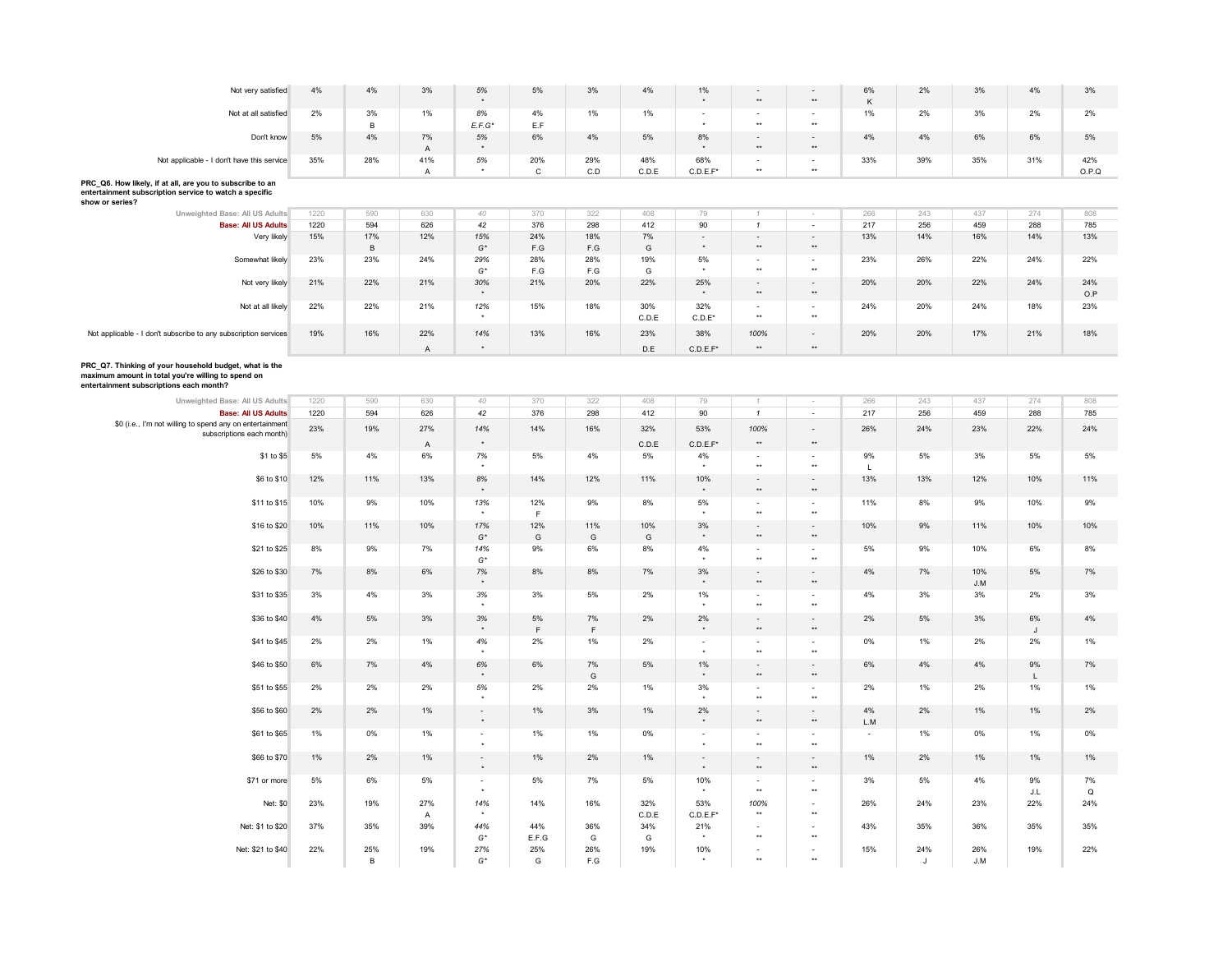| Net: \$41 to \$60 | 10% | 13% | 8% | 15% | 11% | 13% | 9% | 6%  |       | $\sim$                   | 12% | 8% | 9% | 13% | 11% |
|-------------------|-----|-----|----|-----|-----|-----|----|-----|-------|--------------------------|-----|----|----|-----|-----|
|                   |     | R.  |    |     |     |     |    |     | **    | **                       |     |    |    |     |     |
| Net: \$61 to \$70 | 2%  | 2%  | 1% | -   | 2%  | 3%  | 1% |     |       | $\overline{\phantom{a}}$ | 1%  | 3% | 1% | 2%  |     |
|                   |     |     |    |     |     |     |    |     | $***$ | **                       |     |    |    |     |     |
| Net: \$71 or more | 5%  | 6%  | 5% |     | 5%  | 7%  | 5% | 10% | -     | $\sim$                   | 3%  | 5% | 4% | 9%  | 7%  |
|                   |     |     |    |     |     |     |    |     | $***$ | **                       |     |    |    | J.L |     |

**PRC\_Q8N. How much, if at all, would you say you spend a month on entertainment subscriptions? If you are unsure, please provide your best estimate. Please type your** 

**answer in whole numbers in the box below.**

| Unweighted Base: All US Adults | 1220  | 590        | 630   | 40                | 370          | 322          | 408          | 79                            |                                   | $\sim$                           | 266       | 243      | 437      | 274      | 808   |
|--------------------------------|-------|------------|-------|-------------------|--------------|--------------|--------------|-------------------------------|-----------------------------------|----------------------------------|-----------|----------|----------|----------|-------|
| <b>Base: All US Adults</b>     | 1220  | 594        | 626   | 42                | 376          | 298          | 412          | 90                            |                                   | $\sim$                           | 217       | 256      | 459      | 288      | 785   |
| Don't subscribe to any         | 28%   | 26%        | 29%   | 16%<br>$\star$    | 18%          | 24%          | 34%<br>C.D.E | 55%<br>$C.D.E.F^*$            | 100%<br>$***$                     | $\sim$<br>$**$                   | 32%       | 26%      | 27%      | 28%      | 28%   |
| \$1 to \$20                    | 36%   | 34%        | 39%   | 45%<br>$\star$    | 44%<br>E.F.G | 31%          | 35%          | 28%<br>$\star$                | $\sim$<br>$***$                   | $\sim$<br>$**$                   | 37%       | 39%      | 36%      | 34%      | 37%   |
| \$21 to \$40                   | 18%   | 20%        | 16%   | 20%<br>$G^*$      | 19%<br>G     | 27%<br>D.F.G | 14%<br>G     | 6%                            | $\sim$<br>$***$                   | $\sim$<br>$**$                   | 11%       | 21%<br>J | 20%<br>J | 18%<br>J | 19%   |
| \$41 to \$60                   | 7%    | 7%         | 7%    | 7%<br>$\star$     | 7%<br>G      | 9%<br>G      | 7%<br>G      | 1%<br>$\cdot$                 | $\sim$<br>$***$                   | $\sim$<br>$**$                   | 8%        | 5%       | 8%       | 7%       | 7%    |
| \$61 to \$80                   | 3%    | 3%         | 3%    | $\sim$<br>$\star$ | 3%           | 3%           | 3%           | 1%<br>$\star$                 | $\sim$<br>$***$                   | $\sim$<br>$**$                   | 2%        | 2%       | 2%       | 5%<br>L  | 3%    |
| \$81 to \$100                  | 3%    | 4%         | 2%    | 2%<br>$\star$     | 5%<br>E      | 2%           | 2%           | 3%<br>$\ddot{\phantom{1}}$    | $\sim$<br>$***$                   | $\sim$<br>$**$                   | 3%        | $1\%$    | 3%       | 4%       | 2%    |
| \$101 to 120                   | 0%    | 1%         | 0%    | $\sim$<br>$\star$ | 0%           | 1%           | 0%           | 2%<br>$D.F^*$                 | $\sim$<br>$\star\star$            | $\sim$<br>$**$                   | 0%        | $\sim$   | 0%       | 1%       | 1%    |
| \$121 to \$150                 | 2%    | 2%         | 1%    | 5%<br>$\star$     | 2%           | 1%           | 2%           | $\sim$<br>$\star$             | $\overline{\phantom{a}}$<br>$***$ | $\overline{\phantom{a}}$<br>$**$ | ٠         | 3%       | 2%<br>J  | 1%       | 1%    |
| \$151 to \$200                 | 3%    | 3%         | 2%    | 6%<br>$\star$     | 2%           | 3%           | 3%           | 4%<br>$\ddot{\phantom{1}}$    | $\sim$<br>$***$                   | $\sim$<br>$**$                   | 6%<br>L.M | 3%       | 2%       | 2%       | 3%    |
| Mean                           | 36.68 | 40.25<br>B | 33.17 | 43.27<br>$\star$  | 34.85        | 37.96        | 35.67        | 44.45<br>$\ddot{\phantom{1}}$ | $\sim$<br>$***$                   | $\sim$<br>$**$                   | 41.25     | 35.94    | 34.55    | 37.53    | 36.06 |
| Median                         | 20    | 25         | 20    | 20                | 20           | 25           | 20           | 17                            | $\sim$                            | $\overline{\phantom{a}}$         | 20        | 20       | 22       | 25       | 20    |

## **PRC\_Q9. In your opinion, which, if any, of the following entertainment subscriptions are "must-have" services?**

**Please select up to three options.**

| Unweighted Base: All US Adults                                          | 1220 | 590      | 630   | 40                 | 370                            | 322        | 408      | 79                |                                  | $\sim$                            | 266   | 243 | 437     | 274 | 808      |
|-------------------------------------------------------------------------|------|----------|-------|--------------------|--------------------------------|------------|----------|-------------------|----------------------------------|-----------------------------------|-------|-----|---------|-----|----------|
| <b>Base: All US Adults</b>                                              | 1220 | 594      | 626   | 42                 | 376                            | 298        | 412      | 90                | $\mathbf{1}$                     | $\sim$                            | 217   | 256 | 459     | 288 | 785      |
| Spotify                                                                 | 11%  | 11%      | 10%   | 44%<br>$D.E.F.G^*$ | 21%<br>E.F.G                   | 6%<br>G    | 3%       | $\sim$<br>$\star$ | $\overline{\phantom{a}}$<br>$**$ | $\sim$<br>$**$                    | 9%    | 9%  | 10%     | 13% | 10%      |
| Tidal                                                                   | 1%   | 1%       | $0\%$ | $\sim$             | 2%                             | 1%         | $0\%$    | $\sim$<br>٠       | $\sim$<br>$**$                   | $\sim$<br>$**$                    | $0\%$ | 0%  | 1%      | 1%  | 0%       |
| Pandora                                                                 | 8%   | 9%       | 6%    | 9%<br>$\star$      | 10%<br>G                       | 7%         | 8%       | 2%<br>$\star$     | $\sim$<br>$**$                   | $\sim$<br>$***$                   | 8%    | 6%  | 9%      | 7%  | 4%       |
| Netflix                                                                 | 42%  | 41%      | 43%   | 51%<br>$F.G^*$     | 53%<br>$\mathsf{F}.\mathsf{G}$ | 47%<br>F.G | 33%<br>G | 15%<br>$\star$    | $\sim$<br>$**$                   | $\sim$<br>$**$                    | 40%   | 38% | 42%     | 47% | 40%      |
| Hulu                                                                    | 17%  | 17%      | 17%   | 22%<br>$G^*$       | 20%<br>F.G                     | 23%<br>F.G | 12%      | 5%<br>$\star$     | $\sim$<br>$**$                   | $\sim$<br>$\star\star$            | 14%   | 18% | 19%     | 15% | 16%      |
| YouTube                                                                 | 20%  | 23%<br>B | 17%   | 44%<br>$D.E.F.G^*$ | 26%<br>F.G                     | 21%<br>F.G | 15%      | 9%<br>$\star$     | $\sim$<br>$***$                  | $\sim$<br>$***$                   | 20%   | 17% | 20%     | 22% | 15%      |
| Amazon Prime                                                            | 24%  | 23%      | 25%   | 20%<br>$\star$     | 24%                            | 28%        | 23%      | 22%<br>$\star$    | $\sim$<br>$***$                  | $\sim$<br>$\star\star$            | 24%   | 26% | 22%     | 27% | 26%<br>P |
| Other                                                                   | 4%   | 5%       | 3%    | 7%<br>$\bullet$    | 5%                             | 4%         | 3%       | $1\%$<br>$\star$  | $\sim$<br>$**$                   | $\overline{\phantom{a}}$<br>$***$ | 4%    | 4%  | 4%      | 2%  | 3%       |
| Don't know                                                              | 4%   | 4%       | 5%    | $\sim$<br>$\star$  | 4%                             | 4%         | 5%       | 4%<br>$\star$     | $\sim$<br>$***$                  | $\sim$<br>$***$                   | 5%    | 2%  | 6%<br>Κ | 3%  | 4%       |
| Not applicable - I don't think any of these are "must-have"<br>services | 35%  | 33%      | 37%   | 9%                 | 20%                            | 32%        | 47%      | 64%               | 100%                             | $\sim$                            | 36%   | 39% | 34%     | 31% | 39%      |
|                                                                         |      |          |       | $\star$            |                                | C.D        | C.D.E    | $C.D.E.F^*$       | $\star\star$                     | $\star\star$                      |       |     |         |     | O.P      |
|                                                                         |      |          |       | $\star$            |                                |            |          | $\star$           | $**$                             | $\star\star$                      |       |     |         |     |          |
|                                                                         |      |          |       |                    |                                |            |          |                   |                                  |                                   |       |     |         |     |          |

Cell Contents (Column Percentages, Statistical Test Results), Statistics (Column Proportions, Means, (95%): A/B, C/D/E/F/G/H/I, J/K/L/M, NO/P/Q, R/S/T/U, V/W/X/Y/Z/AAAB/AC/AD/AE/AF, AG/AH/AI/AJ/AK, AL/AM/AN/AQ, AP/AQ/AR/AS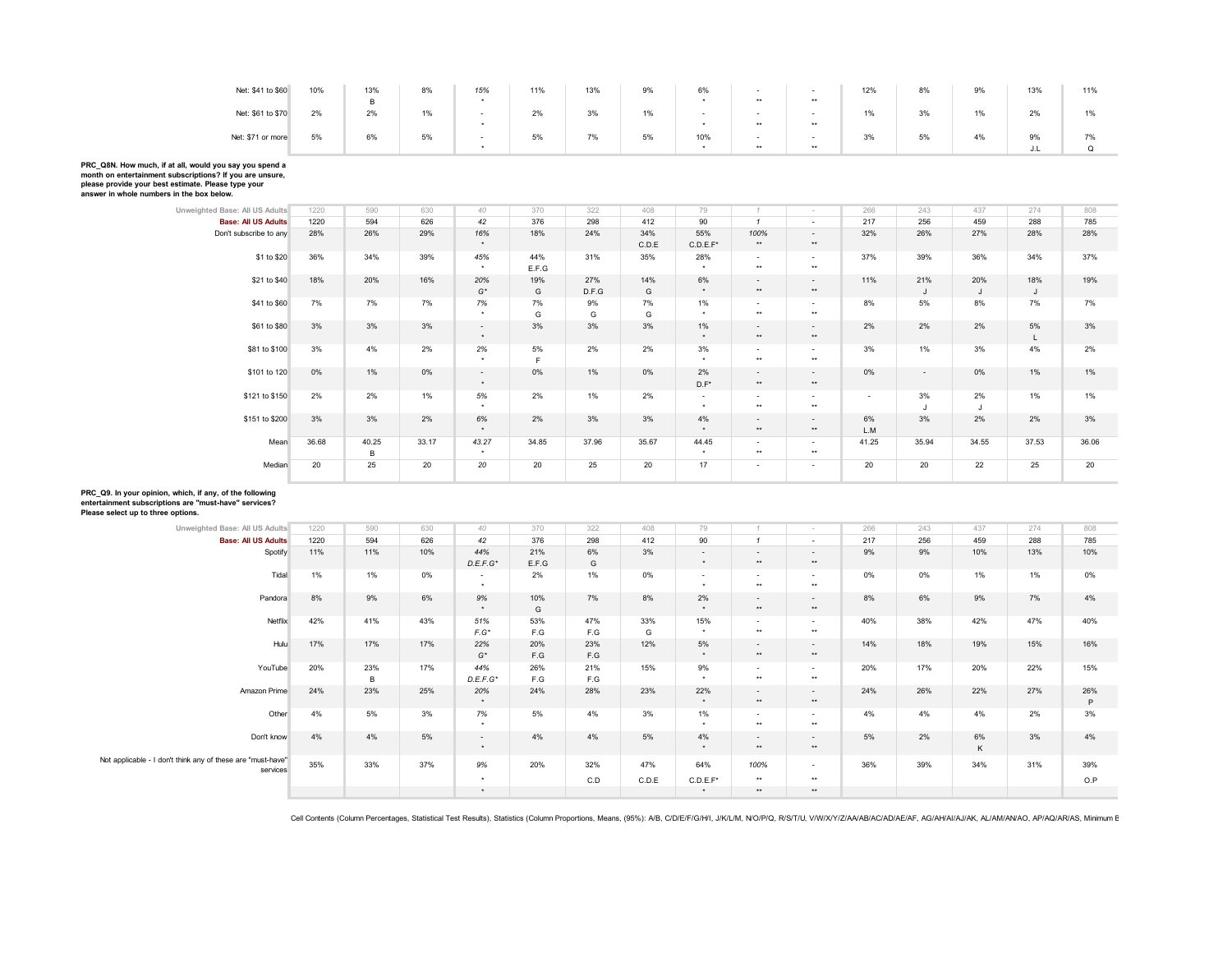|                    |                                                    |                               |                               |                                |                            | <b>Marital Status</b> |                                  |                                                 |                                                               |                                     |                 |                |                        | Education               |                                   |                  | Race             |                    |
|--------------------|----------------------------------------------------|-------------------------------|-------------------------------|--------------------------------|----------------------------|-----------------------|----------------------------------|-------------------------------------------------|---------------------------------------------------------------|-------------------------------------|-----------------|----------------|------------------------|-------------------------|-----------------------------------|------------------|------------------|--------------------|
| 18                 | Prefer not to Younger than<br>say                  | Other                         | Separated                     | Widowed                        | <b>Divorced</b>            | Single                | NET: In a<br>relationship        | In a<br>relationship,<br>not living<br>together | Living<br>together, not<br>married or<br>civil<br>nartnershin | Civil<br>Partnership                | <b>Married</b>  | Post Grad      | 4-year                 | Some college,<br>2-year | No HS, High<br>school<br>graduate | Other (NET)      | Hispanic         | <b>Black</b>       |
| AG                 | AF                                                 | AE                            | AD                            | $\mathsf{AC}$                  | AB                         | AA                    | z                                | Y                                               | x                                                             | w                                   | ${\mathsf v}$   | U              | $\mathbf{T}$           | s                       | ${\sf R}$                         | Q                | P                | $\circ$            |
|                    |                                                    |                               |                               |                                |                            |                       |                                  |                                                 |                                                               |                                     |                 |                |                        |                         |                                   |                  |                  |                    |
| 297                | 19                                                 | $\mathcal G$                  | 17                            | 56                             | 106                        | 328                   | 685                              | 29                                              | 93                                                            | 15                                  | 548             | 133            | 236                    | 399                     | 452                               | 108              | 152              | 152                |
| 282                | 22                                                 | 9                             | 17                            | 59                             | 109                        | 328                   | 676                              | 27                                              | 90                                                            | 16                                  | 543             | 128            | 221                    | 379                     | 493                               | 100              | 190              | 145                |
| 46%<br>AH.AI.AJ.AK | 44%<br>$^{\star\star}$                             | 33%<br>$^{\star\star}$        | 33%<br>$\star\star$           | 20%<br>$^\star$                | 37%<br>$AC^*$              | 38%<br>AC             | 34%<br>AC                        | 33%<br>$^{\star\star}$                          | 43%<br>$AC^*$                                                 | 41%<br>$^{\star\star}$              | 33%             | 37%            | 42%<br>R.S             | 33%                     | 33%                               | 47%<br>N.O.P     | 33%              | 30%                |
| 48%                | 15%<br>$+$                                         | 37%<br>$\star\star$           | 56%<br>$\star\star$           | 76%<br>V.X.Z.AA.AB*            | 58%<br>$\star$             | 52%                   | 59%<br>X.AA                      | 51%<br>$^{\star\star}$                          | 46%<br>$\star$                                                | 43%<br>$\star\star$                 | 62%<br>X.Z.AA   | 61%            | 52%                    | 58%                     | 57%                               | 41%              | 52%              | 58%<br>$\circ$     |
| 6%                 | 41%<br><b>ALC</b>                                  | 31%<br>$\star\star$           | 11%<br>$\star$                | 4%<br>$\ddot{\phantom{1}}$     | 5%<br>$\ddot{\phantom{1}}$ | 10%<br>$\vee$         | 6%<br>$\vee$                     | 16%<br>$\star\star$                             | 11%<br>$V^{\star}$                                            | 16%<br>$\star\star$                 | 5%              | 3%             | 5%                     | 8%<br>$\cup$            | 10%<br>T.U                        | 12%<br>${\sf N}$ | 15%<br>${\sf N}$ | 12%<br>${\sf N}$   |
|                    |                                                    |                               |                               |                                |                            |                       |                                  |                                                 |                                                               |                                     |                 |                |                        |                         |                                   |                  |                  |                    |
| 297                | 19                                                 | $\mathcal{G}$                 | 17                            | 56                             | 106                        | 328                   | 685                              | 29                                              | 93                                                            | 15                                  | 548             | 133            | 236                    | 399                     | 452                               | 108              | 152              | 152                |
| 282                | 22                                                 | 9                             | $17$                          | 59                             | 109                        | 328                   | 676                              | $27\,$                                          | 90                                                            | 16                                  | 543             | 128            | 221                    | 379                     | 493                               | 100              | 190              | 145                |
| 24%                | 18%<br>$\star\star$                                | $\sim$<br>$^{\star\star}$     | 22%<br>$\star\star$           | 17%<br>$^\star$                | 33%<br>$V.Z.AC^*$          | 23%                   | 23%                              | 13%<br>$\star\star$                             | 27%<br>$\star$                                                | $\sim$<br>$\star\star$              | 23%             | 28%            | 26%                    | 21%                     | 22%                               | 25%              | 19%              | 23%                |
| 24%<br>AH.AI.AK    | 4%<br>$^{\star\star}$                              | 19%<br>$\star\star$           | 18%<br>$\star\star$           | 13%<br>$\star$                 | 17%<br>$\star$             | 23%<br>X              | 20%<br>$\boldsymbol{\mathsf{X}}$ | 16%<br>$\star\star$                             | 11%<br>$\star$                                                | 6%<br>$^{\star\star}$               | 23%<br>X.Z      | 29%<br>R       | 24%<br>$\,$ R          | 23%<br>R                | 15%                               | 14%              | 13%              | 22%<br>P           |
| 14%<br>8%          | 10%<br>$\star\star$                                | 12%<br>$**$                   | 5%<br>$\star\star$            | 11%<br>$\star$<br>2%           | 14%<br>$\star$<br>3%       | 8%<br>4%              | 16%<br>V.AA<br>6%                | 27%<br>$^{\star\star}$<br>8%                    | 19%<br>AA*<br>6%                                              | 36%<br>$\star\star$<br>9%           | 14%<br>AA<br>6% | 18%<br>R<br>6% | 15%<br>${\sf R}$<br>7% | 16%<br>$R_{\rm}$<br>4%  | 9%<br>4%                          | 15%<br>2%        | 12%<br>5%        | 10%<br>3%          |
| AH.AJ<br>4%        | $\sim$<br>$\star\star$<br>$\overline{\phantom{a}}$ | $\sim$<br>$\star\star$<br>12% | $\sim$<br>$\star\star$<br>16% | $\star$<br>6%                  | $\star$<br>1%              | 2%                    | 3%                               | $\star\star$<br>$\blacksquare$                  | $\star$<br>3%                                                 | $\star\star$<br>12%                 | 2%              | 3%             | s<br>2%                | 2%                      | 3%                                | 8%               | 2%               | 3%                 |
| AJ<br>2%           | $^{\star\star}$<br>5%                              | $\star\star$<br>14%           | $\star\star$<br>$\sim$        | $\star$<br>3%                  | $\star$<br>$\sim$          | 2%                    | 1%                               | $\star\star$<br>$\sim$                          | $\star$<br>3%                                                 | $\star\star$<br>13%                 | 1%              | 2%             | 0%                     | 2%                      | 2%                                | N.P<br>2%        | 3%               | 4%                 |
| 2%                 | $\star\star$<br>4%                                 | $\star\star$<br>12%           | $\star\star$<br>7%            | $^\star$<br>$\sim$             | $\star$<br>$1\%$           | 1%                    | $\vee$<br>2%                     | $\star\star$<br>$\omega$                        | 4%                                                            | $\star\star$<br>$6\%$               | $1\%$           | $1\%$          | $1\%$                  | 1%                      | 2%                                | 3%               | $\,$ N<br>3%     | $\mathsf{N}$<br>1% |
| AH<br>1%           | $^{\star\star}$<br>$\sim$                          | $^{\star\star}$<br>$\sim$     | $\star\star$<br>$\sim$        | $^\star$<br>1%                 | $\star$<br>$\sim$          | 0%                    | $\vee$<br>1%                     | $^{\star\star}$<br>$\sim$                       | V.AA*<br>1%                                                   | $\star\star$<br>$\sim$              | 1%              | 1%             | 1%                     | 0%                      | 1%                                | $\sim$           | ${\sf N}$<br>1%  | 1%                 |
| 2%                 | $\star\star$<br>$\sim$                             | $\star\star$<br>$\sim$        | $\star\star$<br>$\sim$        | $\ddot{\phantom{1}}$<br>$\sim$ | 1%                         | 1%                    | 1%                               | $^{\star\star}$<br>$\sim$                       | $\bullet$<br>1%                                               | $\star\star$<br>$\sim$              | $1\%$           | 2%             | 2%                     | 0%                      | $0\%$                             | $\sim$           | 1%               | 2%                 |
| AH.AI<br>2%        | $^{\star\star}$<br>5%                              | $\star\star$<br>$\sim$        | $\star\star$<br>$\sim$        | $\star$<br>2%                  | $\star$<br>2%              | $\sim$                | 1%                               | $\star\star$<br>$\sim$                          | $\star$<br>1%                                                 | $\star\star$<br>$\sim$              | $1\%$           | $\sim$         | R.S<br>$0\%$           | 1%                      | 1%                                | 2%               | 2%               | N<br>2%            |
| AI.AJ<br>2%        | $\star\star$<br>4%                                 | $\star\star$<br>21%           | $\star\star$<br>$\sim$        | AA*<br>$\sim$                  | AA*<br>4%                  | 4%                    | 3%                               | $\star\star$<br>7%                              | 2%                                                            | $\star\star$<br>$\bar{\phantom{a}}$ | 3%              | $\blacksquare$ | 2%                     | 4%                      | 4%                                | 3%               | 8%               | 5%                 |
| 15%                | $\star\star$<br>50%                                | $\star\star$<br>10%           | $\star\star$<br>33%           | $^\star$<br>47%                | $\star$<br>23%             | 31%                   | 25%                              | $\star\star$<br>29%                             | $\star$<br>21%                                                | $\star\star$<br>18%                 | 25%             | 11%            | 20%                    | $\cup$<br>25%           | U<br>38%                          | 26%              | N<br>31%         | N<br>25%           |
|                    | $+ +$<br>32%                                       | $**$<br>31%                   | $\star\star$<br>44%           | V.X.Z.AA.AB*                   | $\star$<br>64%             | 54%                   | 59%                              | $\star\star$                                    | $\star$<br>58%                                                | $\star\star$<br>41%                 | 60%             | 75%            | $\cup$<br>64%          | U<br>60%                | S.T.U                             |                  | 44%              | 55%                |
| 62%<br>AK<br>14%   | $+ +$<br>5%                                        | $\star\star$<br>27%           | $\star\star$<br>16%           | 40%<br>$\star$<br>10%          | AC*<br>4%                  |                       | AC<br>10%                        | 57%<br>$\star\star$<br>8%                       | AC*<br>12%                                                    | $\star\star$<br>34%                 | AC<br>9%        | R.S<br>11%     | ${\sf R}$<br>9%        | $\mathsf{R}$<br>8%      | 45%<br>9%                         | 54%<br>11%       | 10%              | 9%                 |
| AH.AI.AJ           | $\star\star$<br>4%                                 | $\star\star$<br>12%           | $\star\star$<br>7%            | $\star$<br>1%                  | $\star$<br>2%              | 8%                    |                                  | $\star\star$<br>$\tilde{\phantom{a}}$           | AB*<br>6%                                                     | $\star\star$<br>6%                  | 2%              | 3%             | 4%                     | 2%                      | 3%                                |                  | 5%               | 4%                 |
| 5%<br>AH.AI        | $^{\star\star}$                                    | $\star\star$                  | $\star\star$                  |                                |                            | 3%                    | 3%                               | $\star\star$                                    | $\star$                                                       | $^{\star\star}$                     |                 |                | $\mathsf{s}$           |                         |                                   | 3%               | $\,$ N           |                    |
| 2%<br>AI.AJ        | 5%<br>$\star\star$                                 | $\sim$<br>$\star\star$        | $\sim$<br>$\star\star$        | 2%<br>AA*                      | 2%<br>AA*                  | $\sim$                | 1%                               | $\blacksquare$<br>$^{\star\star}$               | 1%<br>$\star$                                                 | $\bar{\phantom{a}}$<br>$\star\star$ | $1\%$           | $\sim$         | $0\%$                  | 1%                      | 1%                                | 2%               | 2%               | 2%                 |
|                    |                                                    |                               |                               |                                |                            |                       |                                  |                                                 |                                                               |                                     |                 |                |                        |                         |                                   |                  |                  |                    |
| 297                | 19                                                 | $\mathcal G$                  | 17                            | 56                             | 106                        | 328                   | 685                              | 29                                              | 93                                                            | 15                                  | 548             | 133            | 236                    | 399                     | 452                               | 108              | 152              | 152                |
| 282                | 22                                                 | 9                             | 17                            | 59                             | 109                        | 328                   | 676                              | 27                                              | 90                                                            | 16                                  | 543             | 128            | 221                    | 379                     | 493                               | 100              | 190              | 145                |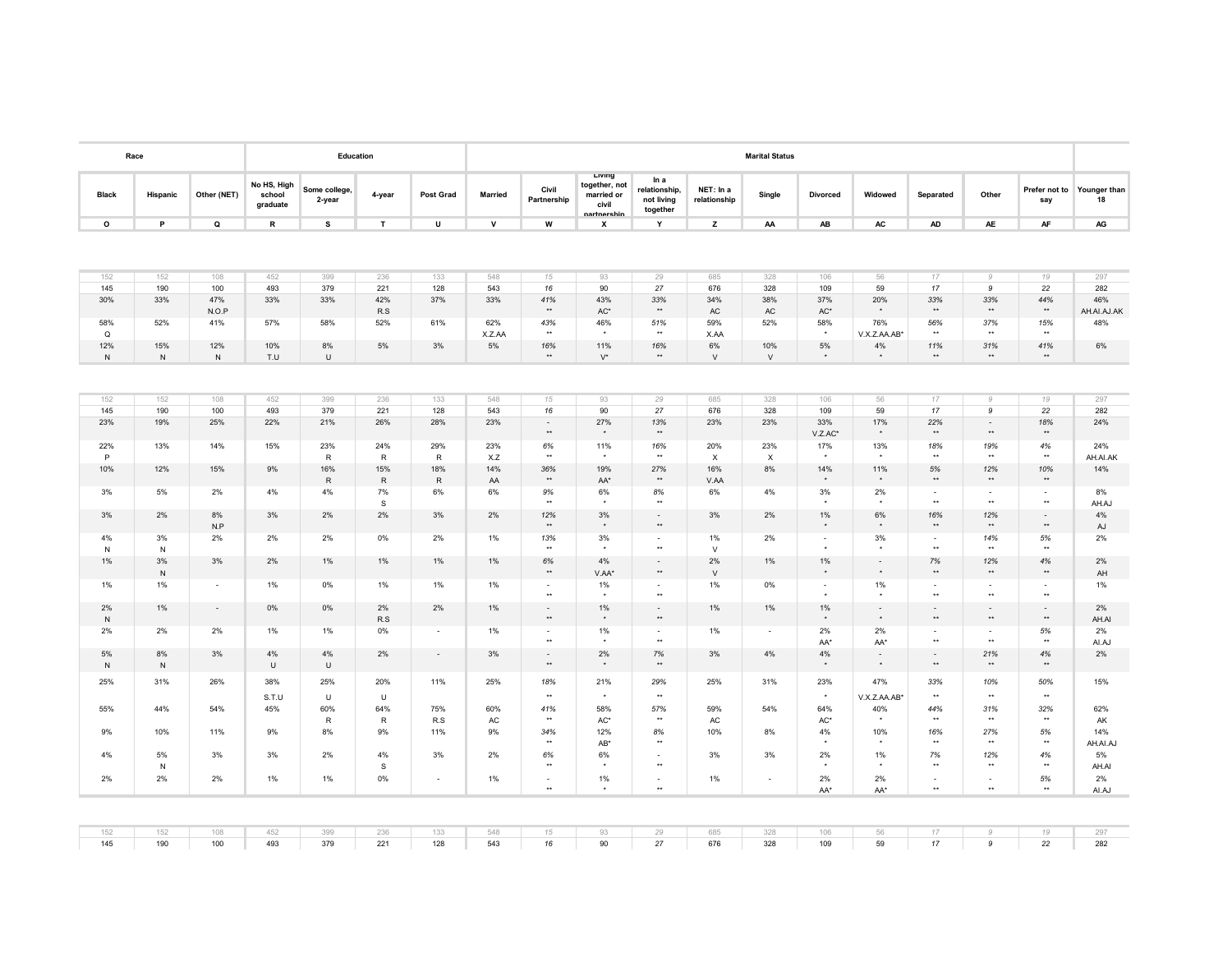| 23%               | 13%                 | 15%                 | 16%               | 14%                 | 16%                 | 15%                 | 14%               | 16%                              | 9%                         | $\overline{\phantom{a}}$ | 13%                              | 24%                       | 10%                        | 2%                | 21%                          | 30%                          | 18%                    | 25%                        |
|-------------------|---------------------|---------------------|-------------------|---------------------|---------------------|---------------------|-------------------|----------------------------------|----------------------------|--------------------------|----------------------------------|---------------------------|----------------------------|-------------------|------------------------------|------------------------------|------------------------|----------------------------|
| N.P               |                     |                     |                   |                     |                     |                     | $\mathsf{AC}$     | $\star\star$                     | $^\star$                   | $\star\star$             | AC                               | V.X.Z.AB.AC               | $^\star$                   | $^\star$          | $\star\star$                 | $\star\star$                 | $^{\star\star}$        | AH.AI.AJ.AK                |
| 37%               | 36%                 | 48%                 | 36%               | 48%                 | 44%                 | 52%                 | 44%               | 49%                              | 41%                        | 67%                      | 44%                              | 38%                       | 54%                        | 47%               | 39%                          | 38%                          | 14%                    | 44%                        |
|                   |                     |                     |                   | $\mathsf{R}$        | R                   | ${\sf R}$           |                   | $\star\star$                     | $^\star$                   | $\star\star$             | AA                               |                           | $\mathsf{AA}^{\star}$      | $^\star$          | $\star\star$                 | $\star\star$                 | $\star\star$           |                            |
| 14%               | 14%                 | 10%                 | 8%                | 11%                 | 18%                 | 16%                 | 13%               | 13%                              | 20%                        | 13%                      | 14%                              | 10%                       | 9%                         | 6%                | 10%                          | $\sim$                       | 19%                    | 12%                        |
|                   |                     |                     |                   |                     | R.S                 | ${\sf R}$           |                   | $\star\star$                     | AA.AB.AC*                  | $^{\star\star}$          |                                  |                           | $\star$                    | $\star$           | $\star\star$                 | $\star\star$                 | $^{\star\star}$        |                            |
| 8%                | 18%<br>N.O          | 12%                 | 12%               | 10%                 | 9%                  | 9%                  | 11%               | 10%<br>$\star\star$              | 15%<br>$\star$             | 7%<br>$\star\star$       | 11%                              | 10%                       | 8%                         | 14%<br>$\star$    | 9%<br>$\star\star$           | 33%<br>$\star\star$          | 4%<br>$\star\star$     | 8%                         |
| 18%               | 20%                 | 15%                 | 27%               | 17%                 | 14%                 | 8%                  | 19%               | 12%                              | 15%                        | 14%                      | 18%                              | 19%                       | 19%                        | 31%               | 21%                          | $\sim$                       | 45%                    | 11%                        |
|                   |                     |                     | S.T.U             | $\cup$              |                     |                     |                   | $\star\star$                     | $^\star$                   | $\star\star$             |                                  |                           | $^\star$                   | V.X.Z.AA*         | $\star\star$                 | $\star\star$                 | $\star\star$           |                            |
| 152<br>145<br>15% | 152<br>190<br>10%   | 108<br>100<br>$9\%$ | 452<br>493<br>13% | 399<br>379<br>8%    | 236<br>221<br>11%   | 133<br>128<br>12%   | 548<br>543<br>13% | 15<br>16                         | 93<br>90                   | 29<br>27                 | 685<br>676<br>11%                | 328<br>328<br>13%         | 106<br>109<br>6%           | 56<br>59<br>6%    | 17<br>17                     | $\mathcal{G}$<br>9           | 19<br>22<br>$9%$       | 297<br>282<br>25%          |
|                   |                     |                     | S                 |                     |                     |                     | X.Z.AB            | 4%<br>$\star\star$               | $4\%$<br>$^\star$          | 10%<br>$\star\star$      | $\boldsymbol{\mathsf{x}}$        | $\boldsymbol{\mathsf{x}}$ | $\star$                    | $^\star$          | 7%<br>$\star\star$           | 19%<br>$\star\star$          | $^{\star\star}$        | AH.AI.AJ.AK                |
| 17%               | 21%<br>${\sf N}$    | 16%                 | 14%               | 17%                 | 16%                 | 17%                 | 12%               | 19%<br>$\star\star$              | 18%<br>$\mathsf{AC}^\star$ | 14%<br>$+ +$             | 13%<br>AC                        | 23%<br>V.Z.AC             | 15%<br>$\mathsf{AC}^\star$ | 3%<br>$\star$     | 20%<br>$\star\star$          | 32%<br>$**$                  | 9%<br>$\star\star$     | 16%<br>Al                  |
| 11%               | 17%                 | 16%                 | 10%               | 17%                 | 17%                 | 24%                 | 15%               | 48%                              | 25%                        | 13%                      | 17%                              | 13%                       | 16%                        | 12%               | 8%                           | $\sim$                       | $\sim$                 | 18%                        |
|                   |                     |                     |                   | R                   | R                   | ${\sf R}$           |                   | $\star\star$                     | V.Z.AA*                    | $\star\star$             | $\vee$                           |                           | $\star$                    | $\star$           | $\star\star$                 | $**$                         | $\star\star$           |                            |
| 26%               | 18%                 | 39%<br>O.P          | 28%               | 32%                 | 38%<br>$\mathsf{R}$ | 34%                 | 36%<br>AA         | 7%<br>$\star\star$               | 28%<br>$\star$             | 39%<br>**                | 35%<br>AA                        | 23%                       | 34%<br>AA*                 | 41%<br>AA*        | 33%<br>$\star\star$          | 23%<br>$***$                 | 33%<br>$\star\star$    | 22%                        |
| 13%<br>$N.Q$      | 14%<br>$N_{\cdot}Q$ | 4%                  | 8%                | 9%<br>$\top$        | 5%                  | 6%                  | $6\%$             | 10%<br>$\star\star$              | 10%<br>$\star$             | 10%<br>$^{\star\star}$   | $7\%$                            | 9%                        | 10%<br>$\star$             | 6%<br>$^\star$    | 11%<br>$\star\star$          | 25%<br>$\star\star$          | 4%<br>$^{\star\star}$  | 8%<br>$\mathsf{Al}\xspace$ |
| 18%               | 20%                 | 15%                 | 27%               | 17%                 | 14%                 | 8%                  | 19%               | 12%                              | 15%                        | 14%                      | 18%                              | 19%                       | 19%                        | 31%               | 21%                          | $\bar{\phantom{a}}$          | 45%                    | 11%                        |
|                   |                     |                     | S.T.U             | $\cup$              |                     |                     |                   | $\star\star$                     | $^\star$                   | $\star\star$             |                                  |                           | $\star$                    | V.X.Z.AA*         | $\star\star$                 | $\star\star$                 | $\star\star$           |                            |
|                   |                     |                     |                   |                     |                     |                     |                   |                                  |                            |                          |                                  |                           |                            |                   |                              |                              |                        |                            |
| 152<br>145        | 152<br>190          | 108<br>100          | 452<br>493        | 399<br>379          | 236<br>221          | 133<br>128          | 548<br>543        | 15<br>16                         | 93<br>90                   | 29<br>27                 | 685<br>676                       | 328<br>328                | 106<br>109                 | 56<br>59          | 17<br>17                     | 9<br>9                       | 19<br>22               | 297<br>282                 |
| 39%               | 37%                 | 32%                 | 34%               | 36%                 | 37%                 | 34%                 | 35%               | 30%                              | 38%                        | 39%                      | 35%                              | 39%                       | 35%                        | 22%               | 20%                          | 10%                          | 32%                    | 49%                        |
|                   |                     |                     |                   |                     |                     |                     |                   | $\star\star$                     | $\star$                    | $\star\star$             |                                  | AC                        | $\star$                    | $^\star$          | $\star\star$                 | $\star\star$                 | $^{\star\star}$        | AH.AI.AJ.AK                |
| 19%               | 22%                 | 23%                 | 16%               | 24%<br>$\mathsf{R}$ | 27%<br>$\sf R$      | 31%<br>$\mathsf{R}$ | 24%               | 51%<br>$\star\star$              | 23%<br>$^\star$            | 28%<br>$\star\star$      | 24%                              | 20%                       | 16%                        | 18%<br>$\star$    | 23%<br>$\star\star$          | 55%<br>$\star\star$          | 14%<br>$\star\star$    | 25%<br>AH.AI               |
| 3%                | 5%                  | 9%                  | 4%                | 4%                  | 9%<br>R.S           | 5%                  | 4%                | $\mathcal{L}$<br>$^{\star\star}$ | 10%<br>$V.Z^{\star}$       | 4%<br>$^{\star\star}$    | 5%                               | 5%                        | 4%                         | 9%                | $\mathbf{r}$<br>$\star\star$ | $\mathbb{L}$<br>$\star\star$ | 4%<br>$\star\star$     | 4%                         |
| 2%                | 5%                  | 6%                  | 3%                | 4%                  | 2%                  | 3%                  | 2%                | 6%<br>$\star\star$               | 4%<br>$^\star$             | 6%<br>$\star\star$       | 3%                               | 4%                        | 4%                         | $\sim$<br>$\star$ | $\sim$<br>$\star\star$       | $\sim$<br>$\star\star$       | 21%<br>$\star\star$    | 4%                         |
| 6%<br>${\sf N}$   | 5%                  | 6%<br>N             | 5%<br>$\cup$      | 3%                  | 2%                  | 1%                  | 2%                | $\mathcal{L}$<br>$^{\star\star}$ | 6%<br>$\star$              | 7%<br>$^{\star\star}$    | 3%<br>$\vee$                     | 4%                        | $4\%$<br>$\star$           | 4%<br>$\star$     | ÷.<br>$\star\star$           | 26%<br>$\star\star$          | 8%<br>$^{\star\star}$  | 2%                         |
| 31%               | 27%                 | 25%                 | 37%<br>S.T.U      | 30%                 | 24%                 | 27%                 | 33%<br>X.Z        | 13%<br>$\star\star$              | 20%<br>$\star$             | 16%<br>$+ +$             | 30%<br>$\boldsymbol{\mathsf{x}}$ | 29%                       | 38%<br>$X^*$               | 46%<br>X.Z.AA*    | 57%<br>$\star\star$          | 10%<br>$\star\star$          | 22%<br>$\star\star$    | 16%                        |
|                   |                     |                     |                   |                     |                     |                     |                   |                                  |                            |                          |                                  |                           |                            |                   |                              |                              |                        |                            |
| 152<br>145        | 152<br>190          | 108<br>100          | 452<br>493        | 399<br>379          | 236<br>221          | 133<br>128          | 548<br>543        | 15<br>16                         | 93<br>90                   | 29<br>27                 | 685<br>676                       | 328<br>328                | 106<br>109                 | 56<br>59          | 17<br>17                     | $\mathcal{G}$<br>9           | 19<br>22               | 297<br>282                 |
| 32%               | 25%                 | 21%                 | 25%               | 28%                 | 30%                 | 38%                 | 31%               | 25%                              | 20%                        | 24%                      | 29%                              | 27%                       | 33%                        | 24%               | 15%                          | 10%                          | 15%                    | 39%                        |
|                   |                     |                     |                   |                     |                     | R.S                 | X.Z               | $\star\star$                     |                            | $^{\star\star}$          | $\boldsymbol{\mathsf{x}}$        |                           | $\mathsf{X}^\star$         |                   | $\star\star$                 | $\star\star$                 | $^{\star\star}$        | AH.AI.AJ.AK                |
| 13%               | 15%                 | 22%                 | 14%               | 20%<br>R            | 26%<br>${\sf R}$    | 36%<br>R.S.T        | 22%               | 40%<br>$\star\star$              | 28%<br>AB*                 | 11%<br>$\star\star$      | 23%<br>AB                        | 19%                       | 14%                        | 19%               | 9%<br>$\star\star$           | 23%<br>$\star\star$          | 13%<br>$\star\star$    | 23%                        |
| 8%                | 8%                  | 5%                  | 5%                | 7%                  | 6%                  | 4%                  | 5%                | $\omega$<br>$\star\star$         | $7\%$<br>$^\star$          | 7%<br>$^{\star\star}$    | 5%                               | 7%                        | 7%<br>$\star$              | 2%<br>$^\star$    | $7\%$<br>$^{\star\star}$     | 11%<br>$^{\star\star}$       | 15%<br>$^{\star\star}$ | 7%                         |
| 1%                | 3%                  | 7%<br>N.O           | 2%                | 5%                  | 2%                  | 2%                  | 2%                | 17%<br>$\star\star$              | 10%<br>V.Z.AA*             | 4%<br>$\star\star$       | 3%<br>$\vee$                     | 2%                        | 5%                         | 1%                | $4\%$<br>$\star\star$        | $\sim$<br>$\star\star$       | 6%<br>$\star\star$     | 2%                         |
| 5%                | 7%                  | $6\%$               | 6%<br>$\cup$      | 5%                  | 3%                  | 1%                  | 3%                | $\sim$<br>$\star\star$           | $8\%$<br>$\star$           | 10%<br>$\star\star$      | 4%                               | 4%                        | 2%<br>$\star$              | 4%<br>$\star$     | 10%<br>$\star\star$          | 24%<br>$**$                  | 13%<br>$\star\star$    | 3%                         |
| 41%               | 43%                 | 39%                 | 48%               | 35%                 | 33%                 |                     |                   |                                  |                            |                          |                                  | 41%                       | 39%                        | 50%               |                              |                              |                        |                            |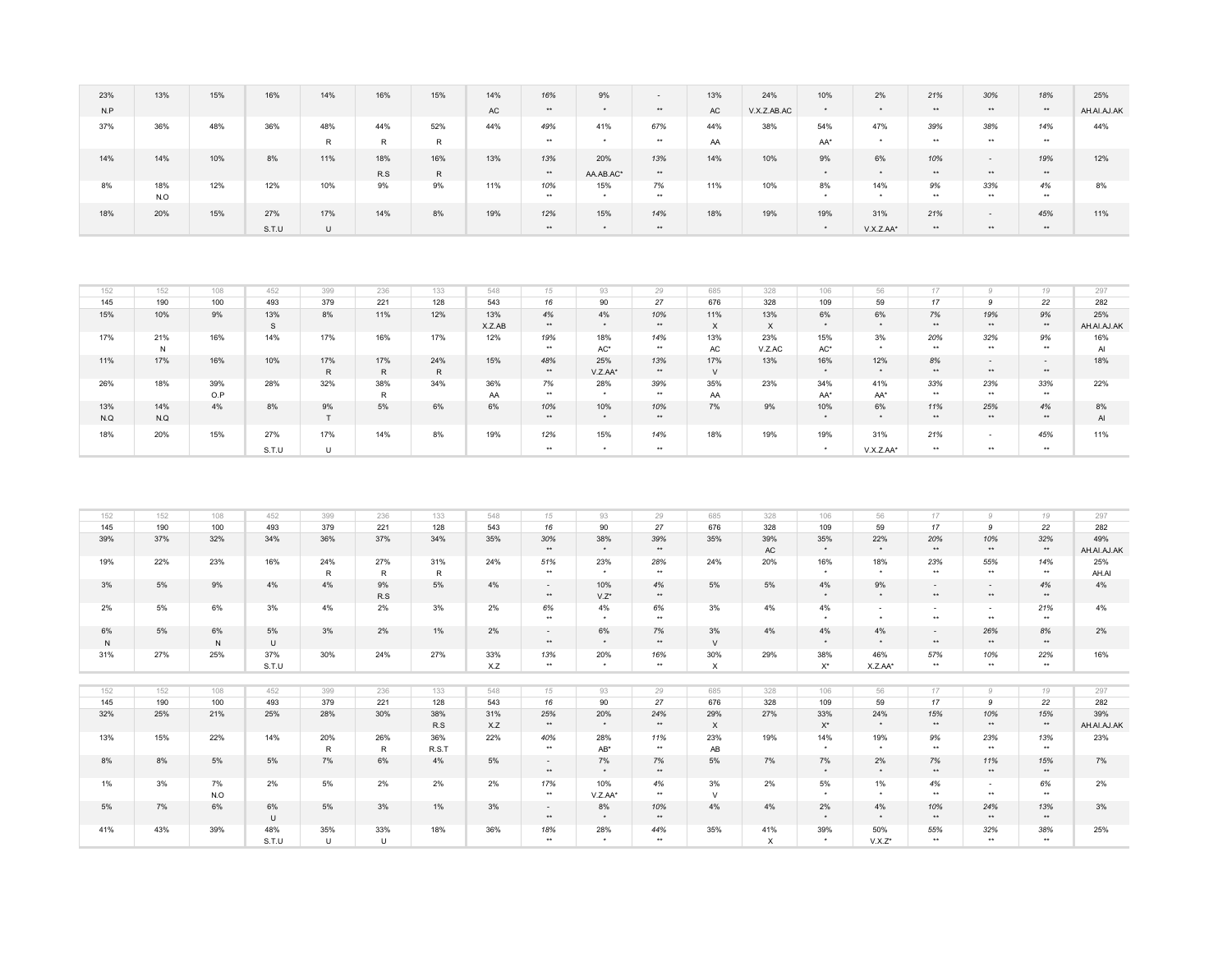| 152              | 152              | 108              | 452                 | 399              | 236                  | 133                      | 548           | 15                                  | 93                          | 29                                | 685                              | 328                   | 106               | 56                  | 17                                  | 9                                        | 19                       | 297                |
|------------------|------------------|------------------|---------------------|------------------|----------------------|--------------------------|---------------|-------------------------------------|-----------------------------|-----------------------------------|----------------------------------|-----------------------|-------------------|---------------------|-------------------------------------|------------------------------------------|--------------------------|--------------------|
| 145              | 190              | 100              | 493                 | 379              | 221                  | 128                      | 543           | 16                                  | 90                          | 27                                | 676                              | 328                   | 109               | 59                  | 17                                  | 9                                        | 22                       | 282                |
| 27%<br>N.P.Q     | 16%              | 16%              | 17%                 | 21%              | 19%                  | 18%                      | 19%           | 18%<br>$\star\star$                 | 14%<br>$\star$              | 24%<br>$\star\star$               | 18%                              | 23%<br>AC             | 15%<br>$\star$    | 10%<br>$\star$      | 6%<br>$\star\star$                  | 22%<br>$\star\star$                      | 10%<br>$^{\star\star}$   | 29%<br>AH.AI.AJ.AK |
| 13%              | 17%              | 16%              | 12%                 | 16%              | 17%                  | 20%<br>${\sf R}$         | 14%           | 22%<br>$\star\star$                 | 23%<br>V.Z.AA*              | 13%<br>$+ +$                      | 15%                              | 14%                   | 16%               | 13%                 | 4%<br>$\star\star$                  | 33%<br>$**$                              | 28%<br>$+ +$             | 20%<br>AH.AI       |
| $4\%$            | 8%<br>${\sf N}$  | 8%<br>${\sf N}$  | 5%                  | $4\%$            | 5%                   | $4\%$                    | 4%            | 11%<br>$\star\star$                 | $4\%$<br>$\star$            | $4\%$<br>$\star\star$             | 5%                               | 4%                    | 3%<br>$\star$     | 3%<br>$\star$       | 17%<br>$\star\star$                 | 12%<br>$\star\star$                      | 13%<br>$\star\star$      | 5%                 |
| $1\%$            | $4\%$            | $4\%$            | 3%<br>U             | 3%               | 2%                   | $\overline{\phantom{a}}$ | 2%            | 18%<br>$\star\star$                 | 5%<br>V.AA*                 | $6\%$<br>$\star\star$             | 3%<br>$\vee$                     | 1%                    | 3%                | $\sim$              | 12%<br>$\star\star$                 | $\sim$<br>$\star\star$                   | 19%<br>$\star\star$      | $2\%$              |
| 10%<br>${\sf N}$ | 10%<br>N         | $5\%$            | 6%                  | 5%               | 3%                   | 2%                       | 4%            | 13%<br>$\star\star$                 | $8\%$                       | 10%<br>$^{\star\star}$            | 5%<br>V                          | 4%                    | 6%                | $4\%$               | 4%<br>$\star\star$                  | 11%<br>$\star\star$                      | 4%<br>$\star\star$       | 3%                 |
| 44%              | 46%              | 52%              | 56%                 | 50%              | 55%                  | 56%                      | 57%<br>X.Z    | 18%<br>$\star\star$                 | 45%                         | 43%<br>$\star\star$               | 54%                              | 54%                   | 56%               | 69%<br>X.Z.AA*      | 57%<br>$\star\star$                 | 21%<br>$\star\star$                      | 25%<br>$\star\star$      | 40%                |
|                  |                  |                  |                     |                  |                      |                          |               |                                     |                             |                                   |                                  |                       |                   |                     |                                     |                                          |                          |                    |
| 152              | 152              | 108              | 452                 | 399              | 236                  | 133                      | 548           | 15                                  | 93                          | 29                                | 685                              | 328                   | 106               | 56                  | 17                                  | $\mathcal{G}$                            | 19                       | 297                |
| 145              | 190              | 100              | 493                 | 379              | 221                  | 128                      | 543           | 16                                  | 90                          | 27                                | 676                              | 328                   | 109               | 59                  | 17                                  | 9                                        | 22                       | 282                |
| 20%              | 16%              | 19%              | 13%                 | 19%<br>${\sf R}$ | 18%                  | 17%                      | 12%           | $7\%$<br>$\star\star$               | 15%<br>$\star$              | 22%<br>$\star\star$               | 13%                              | 28%<br>V.X.Z.AB.AC    | 8%<br>$\star$     | 7%<br>$\star$       | 6%<br>$\star\star$                  | 10%<br>$\star\star$                      | 18%<br>$\star\star$      | 21%<br>AH.AI       |
| 11%              | 15%<br>N         | 18%<br>N         | 10%                 | 11%              | 8%                   | 16%<br>T                 | 8%            | 47%<br>$\star\star$                 | 19%<br>V.Z.AA*              | 20%<br>$\star\star$               | 11%<br>$\vee$                    | 9%                    | 11%               | 8%                  | 5%<br>$\star\star$                  | 33%<br>$\star\star$                      | 19%<br>$\star\star$      | 15%<br>AH.AI       |
| 2%               | 4%               | 3%               | 3%                  | 3%               | 2%                   | 2%                       | 2%            | $9%$<br>$\star\star$                | $3\%$<br>$^\star$           | 8%<br>$^{\star\star}$             | 2%<br>$\vee$                     | 2%                    | 3%<br>$^\star$    | 2%<br>$^\star$      | 10%<br>$\star\star$                 | 26%<br>$^{\star\star}$                   | 13%<br>$^{\star\star}$   | $3\%$              |
| 2%               | 2%               | 2%               | 2%                  | 2%               | 1%                   | $\sim$                   | 1%            | 7%<br>$^{\star\star}$               | 3%<br>$V^{\star}$           | 6%<br>$\star\star$                | 1%<br>$\vee$                     | 1%                    | 1%                | $\sim$              | 19%<br>$^{\star\star}$              | $\sim$<br>$\star\star$                   | 10%                      | 2%                 |
| 9%<br>$\,$ N     | 6%               | 7%               | 5%                  | 7%<br>$\cup$     | 4%                   | 2%                       | 5%            | $\omega$<br>$\star\star$            | 10%<br>$V.Z.AB*$            | 6%<br>$^{\star\star}$             | 5%                               | 5%                    | 3%                | 2%                  | 4%<br>$\star\star$                  | 22%<br>$^{\star\star}$                   | 9%<br>$\star\star$       | 6%                 |
| 57%              | 56%              | 51%              | 67%<br>$\mathsf{s}$ | 58%              | 67%<br>$\mathsf{s}$  | 64%                      | 72%<br>X.Z.AA | 31%<br>$\star\star$                 | 49%<br>$\bullet$            | 38%<br>$\star\star$               | 67%<br>X.AA                      | 55%                   | 74%<br>X.AA*      | 82%<br>X.Z.AA*      | 57%<br>$\star\star$                 | 10%<br>$\star\star$                      | 31%<br>$\star\star$      | 53%                |
|                  |                  |                  |                     |                  |                      |                          |               |                                     |                             |                                   |                                  |                       |                   |                     |                                     |                                          |                          |                    |
| 152              | 152              | 108              | 452                 | 399              | 236                  | 133                      | 548           | 15                                  | 93                          | 29                                | 685                              | 328                   | 106               | 56                  | 17                                  | $\mathcal G$                             | 19                       | 297                |
| 145              | 190              | 100              | 493                 | 379              | 221                  | 128                      | 543           | 16                                  | 90                          | 27                                | 676                              | 328                   | 109               | 59                  | 17                                  | 9                                        | 22                       | 282                |
| 23%              | 22%              | 13%              | 19%                 | 14%              | 17%                  | 12%                      | 18%           | 19%                                 | 16%                         | 17%                               | 18%                              | 15%                   | 18%               | 6%                  | 20%                                 | 22%                                      | 9%                       | 26%                |
| $\,$ N<br>14%    | N<br>17%         | 10%              | 11%                 | 15%              | 11%                  | 16%                      | AC<br>12%     | $\star\star$<br>20%                 | 21%                         | $^{\star\star}$<br>2%             | AC<br>13%                        | 12%                   | 14%               | 11%                 | $\star\star$<br>15%                 | $\star\star$<br>34%                      | $^{\star\star}$<br>10%   | AH.AI.AJ<br>17%    |
|                  |                  |                  |                     |                  | 4%                   |                          |               | $\star\star$<br>$\bar{\phantom{a}}$ | V.Z.AA*                     | $^{\star\star}$                   |                                  |                       | 5%                | $\star$             | $\star\star$<br>$\omega$            | $\star\star$                             | $\star\star$             | AH.AI              |
| 6%               | 4%               | 6%               | 3%                  | 4%               |                      | 5%                       | 3%            | $\star\star$                        | $4\%$<br>$\star$            | 3%<br>$^{\star\star}$             | 3%                               | 4%                    |                   | 1%                  | $\star\star$                        | 12%<br>$^{\star\star}$                   | 19%<br>$^{\star\star}$   | $5\%$<br>AI        |
| 6%<br>${\sf N}$  | 5%               | 4%               | 4%<br>$\top$        | 4%<br>$\top$     | 1%                   | 1%                       | 2%            | 18%<br>$\star\star$                 | 4%                          | 10%<br>$+ +$                      | 3%<br>$\vee$                     | 4%<br>$\vee$          | 2%                | $\sim$              | 13%<br>$\star\star$                 | $\sim$<br>$**$                           | 19%<br>$\star\star$      | 2%                 |
| $5\%$            | 9%<br>N          | 6%               | 6%<br>$\cup$        | 6%<br>$\sf U$    | 4%                   | 1%                       | 4%            | 6%<br>$\star\star$                  | $9\%$<br>$\mathsf{V}^\star$ | $8\%$<br>$^{\star\star}$          | 5%<br>$\vee$                     | 6%                    | 3%<br>$\star$     | 4%                  | 13%<br>$\star\star$                 | 14%<br>$**$                              | 8%<br>$\star\star$       | 7%                 |
| 46%              | 44%              | 61%<br>O.P       | 57%                 | 57%              | 63%                  | 65%                      | 62%<br>X.Z    | 37%<br>$\star\star$                 | 45%<br>$\star$              | 60%<br>$+ +$                      | 59%<br>$\boldsymbol{\mathsf{x}}$ | 58%<br>$\pmb{\times}$ | 58%<br>$\star$    | 77%<br>V.X.Z.AA.AB* | 39%<br>$**$                         | 18%<br>$**$                              | 35%<br>$+ +$             | 43%                |
|                  |                  |                  |                     |                  |                      |                          |               |                                     |                             |                                   |                                  |                       |                   |                     |                                     |                                          |                          |                    |
| 152              | 152              | 108              | 452                 | 399              | 236                  | 133                      | 548           | 15                                  | 93                          | 29                                | 685                              | 328                   | 106               | 56                  | 17                                  | $\mathcal G$                             | 19                       | 297                |
| 145              | 190              | 100              | 493                 | 379              | 221                  | 128                      | 543           | 16                                  | 90                          | 27                                | 676                              | 328                   | 109               | 59                  | 17                                  | 9                                        | 22                       | 282                |
| $6\%$            | $4\%$            | $3\%$            | $4\%$               | 3%               | 3%                   | $7\%$<br>S.T             | 5%<br>AB      | $6\%$<br>$\star\star$               | $1\%$<br>$\star$            | $\blacksquare$<br>$^{\star\star}$ | $4\%$<br>AB                      | $4\%$<br>AB           | $\sim$<br>$\star$ | 2%<br>$\star$       | $\bar{\phantom{a}}$<br>$\star\star$ | $\sim$<br>$^{\star\star}$                | $5\%$<br>$^{\star\star}$ | 11%<br>AH.AI.AJ    |
| $7\%$<br>N       | 6%<br>N          | 4%               | 4%                  | 2%               | 4%                   | 4%                       | 3%            | 21%<br>$\star\star$                 | 3%<br>$\star$               | $\blacksquare$<br>$\star\star$    | 3%                               | 4%                    | 6%<br>$\star$     | 2%<br>$\star$       | 7%<br>$\star\star$                  | $\overline{\phantom{a}}$<br>$\star\star$ | $\sim$<br>$\star\star$   | $6\%$<br>AH.AI     |
| 3%               | $3%$             | 5%               | 3%                  | 2%               | 1%                   | 3%                       | 2%            | 10%<br>$\star\star$                 | $2\%$                       | $6\%$<br>$\star\star$             | 2%                               | 2%                    | $1\%$             | $\mathcal{L}$       | 10%<br>$\star\star$                 | 24%<br>$\star\star$                      | 15%<br>$\star\star$      | $4\%$<br>AH.AI     |
| 1%               | 5%<br>N.Q        | $\sim$           | 2%                  | 2%               | 1%                   | $\sim$                   | 1%            | 6%<br>$\star\star$                  | 4%<br>$V^{\star}$           | 6%<br>$\star\star$                | 1%<br>$\vee$                     | 1%                    | $\sim$            | 3%<br>$V^*$         | 4%<br>$\star\star$                  | $\sim$<br>$\star\star$                   | 9%<br>$\star\star$       | 2%                 |
| 10%              | 10%              | 8%               | 7%                  | 7%               | 5%                   | 2%                       | 5%            | 13%<br>$\star\star$                 | 5%                          | 13%<br>$^{\star\star}$            | 5%                               | 8%                    | 4%                | 2%<br>$\star$       | 16%<br>$\star\star$                 | 25%<br>$\star\star$                      | 23%<br>$\star\star$      | 6%                 |
| ${\sf N}$<br>74% | ${\sf N}$<br>73% | 80%              | $\sf U$<br>80%      | $\sf U$<br>84%   | 87%                  | 84%                      | 85%           | 44%<br>$\star\star$                 | 85%                         | 75%<br>$\star\star$               | 83%                              | 81%                   | 89%               | 92%                 | 63%<br>$\star\star$                 | 51%<br>$\star\star$                      | 48%<br>$\star\star$      | 71%                |
|                  |                  |                  |                     |                  | $\mathsf{R}$         |                          |               |                                     |                             |                                   |                                  |                       |                   |                     |                                     |                                          |                          |                    |
| 152              | 152              | 108              | 452                 | 399              | 236                  | 133                      | 548           | 15                                  | 93                          | 29                                | 685                              | 328                   | 106               | 56                  | 17                                  | 9                                        | 19                       | 297                |
| 145              | 190              | 100              | 493                 | 379              | 221                  | 128                      | 543           | 16                                  | 90                          | 27                                | 676                              | 328                   | 109               | 59                  | $17$                                | 9                                        | 22                       | 282                |
| 44%<br>${\sf N}$ | 47%<br>${\sf N}$ | 38%<br>${\sf N}$ | 36%<br>$\top$       | 33%<br>T         | 25%                  | 27%                      | 28%           | 51%<br>$^{\star\star}$              | 32%<br>$\mathsf{AC}^\star$  | 49%<br>$^{\star\star}$            | 30%<br>$\mathsf{V}.\mathsf{AC}$  | 42%<br>V.Z.AB.AC      | 23%<br>$\star$    | 16%                 | 33%<br>$\star\star$                 | 43%<br>$^{\star\star}$                   | 27%<br>$^{\star\star}$   | 45%<br>AH.AI.AJ    |
| 26%              | 17%              | 27%<br>P         | 19%                 | 21%              | 26%<br>${\mathsf R}$ | 34%<br>R.S               | 21%           | 25%<br>$\star\star$                 | 27%                         | 27%<br>$\star\star$               | 22%                              | 23%                   | 21%               | 18%                 | 21%<br>$\star\star$                 | 20%<br>$\star\star$                      | 33%<br>$\star\star$      | 21%                |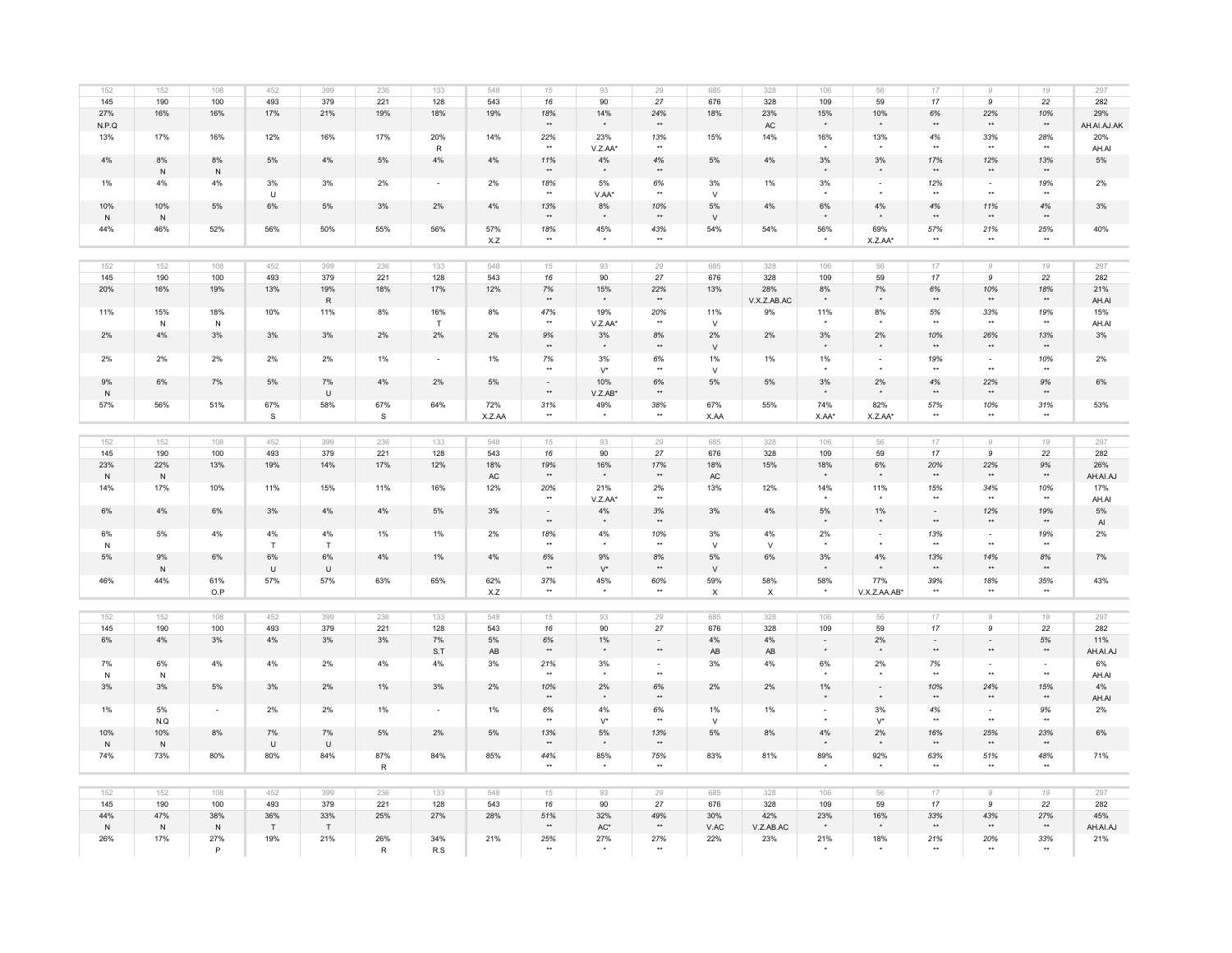| 5%          | $5\%$                    | $4\%$        | $4\%$    | $4\%$         | $3\%$                    | 3%                   | 11%<br>$\star\star$         | 8%<br>V.Z.AA*                       | $3%$<br>$^{\star\star}$        | $4\%$<br>$\vee$      | 3%                   | 6%                | 2%                   | $5\%$<br>$^{\star\star}$   | $\star\star$                             | $9\%$<br>$^{\star\star}$                    | 3%                  |
|-------------|--------------------------|--------------|----------|---------------|--------------------------|----------------------|-----------------------------|-------------------------------------|--------------------------------|----------------------|----------------------|-------------------|----------------------|----------------------------|------------------------------------------|---------------------------------------------|---------------------|
| 2%          | 2%                       | 3%           | 3%       | 1%            | $\sim$                   | 1%                   | 6%                          | $3\%$                               | 4%                             | 1%                   | 3%                   | 2%                | 4%                   | 7%                         | 26%                                      | $\sim$                                      | 1%                  |
| 7%          | 5%                       | 4%           | 7%       | 6%            | 3%                       | 4%                   | $\star\star$<br>$\omega$    | 4%                                  | $\star\star$<br>7%             | ${\sf V}$<br>4%      | V<br>5%              | 10%               | 8%                   | $^{\star\star}$<br>11%     | $\star\star$<br>11%                      | $^{\star\star}$<br>9%                       | 6%                  |
|             |                          |              |          |               |                          |                      | $\star\star$                | $\star$                             | $\star\star$                   |                      |                      | $V.Z^*$           |                      | $\star\star$               | $\star\star$                             | $\star\star$                                |                     |
| 23%         | 23%                      | 35%          | 33%      | 39%           | 33%                      | 44%<br>X.Z.AA        | $7\%$<br>$\star\star$       | 25%<br>$\star$                      | 10%<br>$\star\star$            | 39%<br>X.AA          | 24%                  | 37%<br>AA*        | 53%<br>X.Z.AA*       | 23%<br>$\star\star$        | $\sim$<br>$\star$                        | 22%<br>$\star\star$                         | 23%                 |
|             |                          |              |          |               |                          |                      |                             |                                     |                                |                      |                      |                   |                      |                            |                                          |                                             |                     |
|             |                          |              |          |               |                          |                      |                             |                                     |                                |                      |                      |                   |                      |                            |                                          |                                             |                     |
| 152         | 108                      | 452          | 399      | 236           | 133                      | 548                  | 15                          | 93                                  | 29                             | 685                  | 328                  | 106               | 56                   | 17                         | $\mathcal G$                             | 19                                          | 297                 |
| 190         | 100                      | 493          | 379      | 221           | 128                      | 543                  | 16                          | 90                                  | $27\,$                         | 676                  | 328                  | 109               | 59                   | $17\,$                     | 9                                        | 22                                          | 282                 |
| 13%         | 16%                      | 14%          | 13%      | 15%           | 21%                      | 16%<br>$\mathsf{AC}$ | 33%<br>$^{\star\star}$      | $9\%$<br>$\star$                    | 3%<br>$^{\star\star}$          | 15%<br>$\mathsf{AC}$ | 18%<br>$\mathsf{AC}$ | 11%<br>$\star$    | 3%<br>$\star$        | 10%<br>$^{\star\star}$     | 10%<br>$\star\star$                      | $5\%$<br>$\star\star$                       | 30%<br>AH.AI.AJ.AK  |
| 30%         | 22%                      | 22%          | 25%      | 23%           | 24%                      | 20%                  | 38%                         | 29%                                 | 30%                            | 22%                  | 28%                  | 24%               | 16%                  | 16%<br>$\star$             | 44%                                      | 12%                                         | 23%                 |
| ${\sf N}$   |                          |              |          |               |                          |                      | $\star\star$                |                                     | $\star\star$                   | $\vee$               | V.Z                  |                   |                      |                            | $\star\star$                             | $\star\star$                                |                     |
| 14%         | 23%                      | 16%          | 22%<br>R | 32%<br>R.S    | 26%<br>$\mathsf{R}$      | 23%<br>AA            | 17%<br>$\star\star$         | 29%<br>AA*                          | 25%<br>$^{\star\star}$         | 24%<br>AA            | 16%                  | 21%<br>$\star$    | 21%                  | 51%<br>$\star\star$        | 21%<br>$\star\star$                      | $\omega$<br>$\star\star$                    | 22%                 |
|             |                          |              | 22%      | 21%           |                          | 22%                  |                             |                                     |                                |                      |                      |                   | 36%                  |                            | $\omega$                                 |                                             |                     |
| 17%         | 24%                      | 22%          |          |               | 20%                      |                      | 6%<br>$**$                  | 18%<br>$\star$                      | 22%<br>$\star\star$            | 21%                  | 19%                  | 26%<br>$\star$    | V.X.Z.AA*            | 19%<br>$**$                | $\star\star$                             | 28%<br>$\star\star$                         | 16%                 |
| 25%         | 14%                      | 27%          | 18%      | 9%            | 10%                      | 18%                  | 7%                          | 16%                                 | 20%                            | 18%                  | 19%                  | 17%               | 24%                  | 5%                         | 25%                                      | 55%                                         | 9%                  |
| $\mathsf Q$ |                          | S.T.U        | T.U      |               |                          |                      | $^{\star\star}$             | $^\star$                            | $^{\star\star}$                |                      |                      | $^\star$          | $^\star$             | $\star\star$               | $^{\star\star}$                          | $^{\star\star}$                             |                     |
|             |                          |              |          |               |                          |                      |                             |                                     |                                |                      |                      |                   |                      |                            |                                          |                                             |                     |
| 152         | 108                      | 452          | 399      | 236           | 133                      | 548                  | 15                          | 93                                  | 29                             | 685                  | 328                  | 106               | 56                   | 17                         | $\overline{g}$                           | $19$                                        | 297                 |
| 190         | 100                      | 493          | 379      | 221           | 128                      | 543                  | $16$                        | 90                                  | 27                             | 676                  | 328                  | 109               | 59                   | 17                         | 9                                        | 22                                          | 282                 |
| 23%         | 23%                      | 30%<br>S.T.U | 22%      | 16%           | 15%                      | 22%                  | 13%<br>$^{\star\star}$      | 22%<br>$^\star$                     | 21%<br>$^{\star\star}$         | 22%                  | 22%                  | 26%<br>$^\star$   | 45%<br>V.X.Z.AA.AB*  | 25%<br>$\star\star$        | $\overline{\phantom{a}}$<br>$\star\star$ | 36%<br>$^{\star\star}$                      | 13%                 |
| 5%          | 7%                       | 5%           | 5%       | 5%            | 4%                       | 4%                   | $\sim$<br>$\star\star$      | 5%                                  | 6%<br>$\star\star$             | 4%                   | 7%                   | 5%                | 6%                   | 10%<br>$^{\star\star}$     | $\sim$<br>$^{\star\star}$                | $\sim$<br>$\star\star$                      | 3%                  |
| 11%         | 21%                      | 11%          | 15%      | 11%           | 9%                       | 9%                   | $\omega$                    | 10%                                 | 24%                            | 10%                  | V.Z<br>17%           | 14%               | 11%                  | $\omega$                   | 20%                                      | 17%                                         | 10%                 |
| 12%         | N.P<br>10%               | 9%           | $9\%$    | 12%           | 10%                      | 8%                   | $\star\star$<br>12%         | $\star$<br>13%                      | $^{\star\star}$<br>16%         | 9%                   | V.Z<br>11%           | $\star$<br>8%     | $^\star$<br>5%       | $\star\star$<br>$\sim$     | $\star\star$<br>27%                      | $\star\star$<br>22%                         | 10%                 |
| 13%         | $9\%$                    | $8\%$        | 11%      | 14%           | 10%                      | $9\%$                | $\star\star$<br>27%         | $\star$<br>8%                       | $\star\star$<br>$9\%$          | $9\%$                | 11%                  | $\star$<br>14%    | $\star$<br>17%       | $\star\star$<br>20%        | $\star\star$<br>11%                      | $\star\star$<br>$\Box$                      | 8%                  |
|             |                          |              |          | $\,$ R        |                          |                      | $^{\star\star}$             | $\star$                             | $^{\star\star}$                |                      |                      | $\star$           | $\star$              | $\star\star$               | $\star\star$                             | $^{\star\star}$                             |                     |
| 8%          | 12%                      | 8%           | 7%       | 9%            | 9%                       | 9%                   | $\sim$<br>$\star\star$      | 8%<br>$\star$                       | 10%<br>$***$                   | 8%                   | 8%                   | 7%                | 5%<br>$\star$        | 16%<br>$**$                | $\sim$<br>$^{\star\star}$                | 4%<br>$\star\star$                          | 10%                 |
| 7%          | $6\%$                    | 6%           | 9%       | 7%            | 9%                       | 8%                   | 18%<br>$\star\star$         | 9%<br>$\star$                       | $3%$<br>$^{\star\star}$        | 8%                   | 6%                   | 10%<br>$\star$    | 7%<br>$^\star$       | $\omega$ .<br>$\star\star$ | 19%<br>$\star\star$                      | $6\%$<br>$\star\star$                       | 9%                  |
| 3%          | 4%                       | 3%           | 2%       | 3%            | 4%                       | 4%                   | 11%<br>$\star\star$         | 2%<br>$^\star$                      | $\sim$<br>$\star\star$         | 3%                   | 2%                   | 4%                | $\sim$<br>$\star$    | 10%<br>$\star\star$        | 11%<br>$\star\star$                      | $\sim$<br>$^{\star\star}$                   | 5%                  |
| 5%          | $1\%$                    | $4\%$        | $4\%$    | 5%            | 2%                       | 5%                   | $\omega$<br>$^{\star\star}$ | 2%<br>$\star$                       | $7\%$<br>$^{\star\star}$       | $5\%$                | $4\%$                | 3%                | $\sim$<br>$\star$    | ÷.<br>$^{\star\star}$      | $\mathbf{r}$<br>$\star\star$             | $\overline{\phantom{a}}$<br>$^{\star\star}$ | 7%<br>AH.AI.AJ      |
| 4%          | $\overline{\phantom{a}}$ | 2%           | 1%       | 0%            | 3%                       | 2%                   | $\sim$                      | 5%                                  | $\sim$                         | 3%                   | $\sim$               | 1%                | $\sim$               | $\sim$                     | $\blacksquare$                           | $\overline{\phantom{a}}$                    | 3%                  |
| ${\sf N}$   |                          |              |          |               | S.T                      | AA                   | $^{\star\star}$             | AA*                                 | $^{\star\star}$                | AA                   |                      |                   | $\ddot{\phantom{1}}$ | $\star$                    | $\star\star$                             | $^{\star\star}$                             | AH.AJ               |
| 3%          | 3%                       | $4\%$        | $5\%$    | 7%            | 10%<br>R.S               | 8%<br>AB.AC          | 13%<br>$\star\star$         | 4%<br>$\star$                       | 4%<br>$^{\star\star}$          | 7%<br>ABAC           | 5%                   | $1\%$<br>$^\star$ | $\sim$<br>$^\star$   | $7\%$<br>$\star\star$      | 12%<br>$\star\star$                      | $\bar{\phantom{a}}$<br>$^{\star\star}$      | 9%<br>$\mathsf{AJ}$ |
| 2%          | 2%                       | 1%           | 1%       | 3%            | 3%                       | 2%                   | $\sim$<br>$\star\star$      | 1%<br>$\star$                       | $\blacksquare$<br>$\star\star$ | 2%                   | 2%                   | 2%                | 4%                   | $\sim$<br>$\star\star$     | $\sim$<br>$\star\star$                   | $\blacksquare$<br>$\star\star$              | $3\%$               |
| $\sim$      | $1\%$                    | $2\%$        | 2%       | $1\%$         | 3%                       | 2%                   | $\sim$                      | 3%                                  | $\sim$                         | $2\%$                | 2%                   | $1\%$             | $1\%$                | $\sim$                     | $\omega$                                 | $\blacksquare$                              | 2%                  |
| 1%          | $\sim$                   | 0%           | 1%       | 1%            | $\overline{\phantom{a}}$ | 1%                   | $^{\star\star}$<br>$\sim$   | $\star$<br>$\overline{\phantom{a}}$ | $\star\star$<br>$\sim$         | 1%                   | 1%                   | $\star$<br>$\sim$ | $\star$<br>$\sim$    | $^{\star\star}$<br>$\sim$  | $\star\star$<br>$\blacksquare$           | $^{\star\star}$<br>$\sim$                   | $0\%$               |
| 2%          | $\sim$                   | 1%           | 2%       | 1%            | 2%                       | 1%                   | $\star$<br>$\sim$           | $\star$<br>2%                       | $\star\star$<br>$\sim$         | 1%                   | 1%                   | $\sim$            | 2%                   | $\star$<br>$7\%$           | $\star\star$<br>$\sim$                   | $^{\star\star}$<br>$5\%$                    | $2\%$               |
|             |                          |              |          |               |                          |                      | $\star\star$                | $^\star$                            | $^{\star\star}$                |                      |                      | $\star$           | $\star$              | $^{\star\star}$            | $^{\star\star}$                          | $\star\star$                                |                     |
| 4%          | 1%                       | 6%           | 4%       | 5%            | 9%                       | 7%<br>AA.AC          | 7%<br>$^{\star\star}$       | 5%                                  | $\sim$<br>$\star\star$         | 7%<br>AA.AC          | 3%                   | 7%                | $\sim$               | 5%<br>$^{\star\star}$      | $\sim$<br>$\star\star$                   | 10%<br>$\star\star$                         | 7%                  |
| 23%         | 23%                      | 30%<br>S.T.U | 22%      | 16%           | 15%                      | 22%                  | 13%<br>$\star\star$         | 22%                                 | 21%<br>$\star\star$            | 22%                  | 22%                  | 26%<br>$^\star$   | 45%<br>V.X.Z.AA.AB*  | 25%<br>$^{\star\star}$     | $\blacksquare$<br>$\star\star$           | 36%<br>$^{\star\star}$                      | 13%                 |
| 40%         | 47%<br>N                 | 34%          | 40%      | 42%<br>$\,$ R | 32%                      | 30%                  | 39%<br>$\star\star$         | 36%<br>$\ddot{}$                    | 56%<br>$\star\star$            | 32%<br>$\vee$        | 45%<br>V.Z           | 40%               | 37%                  | 30%<br>$\star\star$        | 57%<br>$\star\star$                      | 40%<br>$\star\star$                         | 32%                 |
| 23%         | 23%                      | 21%          | 22%      | 24%           | 24%                      | 25%<br>AC            | 29%<br>$\star\star$         | 21%                                 | 20%<br>$\star\star$            | 24%<br>AC            | 20%                  | 23%<br>$\star$    | 12%<br>$\star$       | 26%<br>$\star\star$        | 30%<br>$\star\star$                      | 9%<br>$\star\star$                          | 30%<br>AH.AI.AJ.AK  |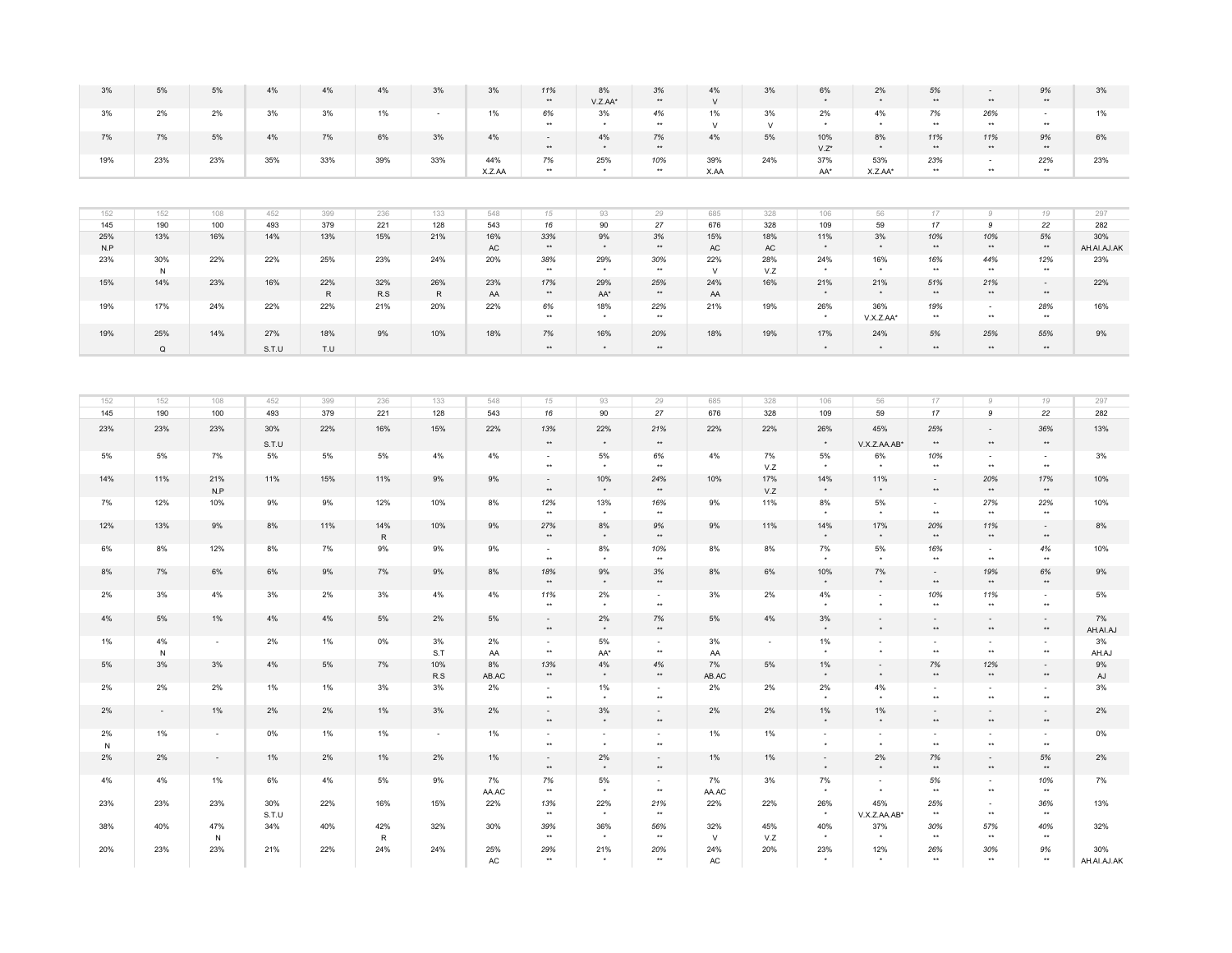| 10% | 9% | 6% | 10% | 8% | 11% | 19%   | 14%   | 13%   | 14%    | 4%    | 13%   | 8% | 4% | 4% | 7%         | 12%   |       | 16%      |
|-----|----|----|-----|----|-----|-------|-------|-------|--------|-------|-------|----|----|----|------------|-------|-------|----------|
|     |    |    |     |    |     | R.S.T | AA.AB | $***$ | $AB^*$ | $***$ | AA.AB |    |    |    | $***$      | $***$ | **    | AH.AI.A. |
|     | 2% |    |     | 2% | 2%  | 2%    | 2%    |       | 2%     |       | 2%    | 2% |    | 2% | 70/<br>770 |       | 5%    | 2%       |
| N.Q |    |    |     |    |     |       |       | **    |        | **    |       |    |    |    | $***$      | $***$ | **    |          |
|     | 4% | 1% | 6%  | 4% | 5%  | 9%    | 7%    | 7%    | 5%     |       | 7%    | 3% | 7% |    | 5%         |       | 10%   |          |
|     |    |    |     |    |     |       | AA.AC | $***$ |        | $***$ | AA.AC |    |    |    | $***$      | $***$ | $***$ |          |

| 152                  | 152     | 108     | 452   | 399          | 236          | 133          | 548   | 15     | 93         | 29     | 685      | 328    | 106                  | 56           | 17         |              | 19     | 297   |
|----------------------|---------|---------|-------|--------------|--------------|--------------|-------|--------|------------|--------|----------|--------|----------------------|--------------|------------|--------------|--------|-------|
| 145                  | 190     | 100     | 493   | 379          | 221          | 128          | 543   | 16     | 90         | 27     | 676      | 328    | 109                  | 59           | 17         | $\mathbf{Q}$ | 22     | 282   |
| 25%                  | 31%     | 26%     | 38%   | 25%          | 20%          | 11%          | 25%   | 18%    | 21%        | 29%    | 25%      | 31%    | 23%                  | 47%          | 33%        | 10%          | 50%    | 15%   |
|                      |         |         | S.T.U | U            | $\cup$       |              |       | **     | $\star$    | **     |          |        | $\star$              | V.X.Z.AA.AB* | **         | $***$        | **     |       |
| 33%                  | 37%     | 40%     | 32%   | 39%          | 40%          | 42%          | 34%   | 51%    | 48%        | 26%    | 36%      | 40%    | 42%                  | 29%          | 17%        | 11%          | 21%    | 40%   |
|                      |         |         |       | $\mathsf{R}$ | $\mathsf{R}$ | $\mathsf{R}$ |       | $***$  | $V.Z.AC^*$ | **     | $\vee$   |        | $\star$              | $\star$      | $***$      | $***$        | $***$  |       |
| 18%                  | 15%     | 18%     | 14%   | 20%          | 23%          | 20%          | 20%   | 13%    | 16%        | 24%    | 19%      | 17%    | 18%                  | 14%          | 13%        | 43%          | 4%     | 22%   |
|                      |         |         |       | R            | R            |              |       | **     | $\star$    | **     |          |        | $\star$              | $\star$      | $***$      | $***$        | $***$  | AH.AI |
| 12%                  | 5%      | 3%      | 5%    | 7%           | 10%          | 10%          | 10%   | 13%    | 3%         | 7%     | 9%       | 6%     | 3%                   | 4%           | 14%        | 10%          | 5%     | 11%   |
| P.Q                  |         |         |       |              | $\mathsf{R}$ |              | X.AB  | $***$  | $\star$    | $***$  | $\times$ |        | $\star$              | $\star$      | $***$      | $***$        | $***$  | AJ.AK |
| 2%                   | 3%      | 1%      | 3%    | 2%           | 2%           | 3%           | 3%    | $\sim$ | 2%         | 4%     | 3%       | 1%     | 2%                   | 2%           | $\sim 100$ | $\sim$       | 14%    | 4%    |
|                      |         |         |       |              |              |              |       | $***$  | $\star$    | **     |          |        | $\star$              | $\star$      | $***$      | $***$        | $***$  |       |
| 4%                   | 5%      | 7%      | 3%    | 3%           | 2%           | 3%           | 2%    | 4%     | 5%         | 4%     | 3%       | 2%     | 5%                   | $\sim$       | 7%         | 12%          | 6%     | 3%    |
|                      | N       | N       |       |              |              |              |       | $***$  | $\star$    | $***$  |          |        | $\star$              | $\star$      | $***$      | $***$        | $***$  |       |
| 0%                   | $\sim$  | $1\%$   | 1%    | 0%           | $\sim$       | $\sim$       | $1\%$ | $\sim$ | $\sim$     | $\sim$ | $1\%$    | $\sim$ | $\sim$               | $\sim$       | $\sim$     | $\sim$       | $\sim$ | 1%    |
|                      |         |         |       |              |              |              |       | $***$  | $\star$    | **     |          |        | $\star$              | $\star$      | $***$      | $**$         | $***$  | AJ    |
| 4%                   | 2%      | $\sim$  | 2%    | 1%           | $1\%$        | 4%           | 2%    | $\sim$ | 3%         | $\sim$ | 2%       | 2%     | 2%                   | $\sim$       | 11%        | $\sim$       | $\sim$ | 2%    |
|                      |         |         |       |              |              | s            |       | $***$  | $\star$    | $***$  |          |        | $\ddot{\phantom{1}}$ | $\star$      | $***$      | $***$        | $***$  |       |
| 2%                   | 3%      | 3%      | 3%    | 2%           | 2%           | 7%           | 3%    | $\sim$ | 2%         | 7%     | 3%       | 2%     | 5%                   | 4%           | 4%         | 14%          | $\sim$ | 2%    |
|                      |         |         |       |              |              | R.S.T        |       | **     | $\star$    | **     |          |        | $\star$              | $\star$      | $***$      | $***$        | $**$   |       |
| 39.62                | 37.45   | 35.80   | 38.70 | 33.35        | 33.07        | 45.19        | 39.22 | 22.39  | 33.45      | 49.61  | 38.38    | 30.01  | 37.27                | 35.45        | 64.46      | 68.70        | 42.33  | 36.51 |
| $\ddot{\phantom{1}}$ | $\star$ | $\star$ |       |              |              | S.T          | AA    | $***$  | $\star$    | $***$  | AA       |        | $\star$              | $***$        | $***$      | $***$        | $***$  |       |
| 29                   | 20      | 20      | 20    | 20           | 22           | 25           | 25    | 9      | 18         | 30     | 25       | 20     | 20                   | 20           | 50         | 40           | 39     | 24    |
|                      |         |         |       |              |              |              |       |        |            |        |          |        |                      |              |            |              |        |       |

| 152 | 152 | 108 | 452          | 399 | 236 | 133    | 548    | 15     | 93         | 29     | 685    | 328       | 106     | 56            | $17^{1}$ | $\circ$ | 19     | 297         |
|-----|-----|-----|--------------|-----|-----|--------|--------|--------|------------|--------|--------|-----------|---------|---------------|----------|---------|--------|-------------|
| 145 | 190 | 100 | 493          | 379 | 221 | 128    | 543    | 16     | 90         | 27     | 676    | 328       | 109     | 59            | 17       | 9       | 22     | 282         |
| 10% | 11% | 18% | 9%           | 13% | 11% | 11%    | 7%     | 7%     | 12%        | 26%    | 8%     | 19%       | 5%      | 3%            | 13%      | 20%     | 4%     | 12%         |
|     |     | N   |              | R   |     |        |        | $***$  | $\star$    | $***$  |        | V.Z.AB.AC | $\star$ | $\star$       | $***$    | $***$   | $***$  | AH.AI       |
| 2%  | 2%  | 2%  | 1%           | 1%  | 1%  | $\sim$ | 0%     | 25%    | 1%         | $\sim$ | $1\%$  | $1\%$     | $\sim$  | 2%            | $\sim$   | $\sim$  | $\sim$ | 1%          |
| N   |     | N   |              |     |     |        |        | $***$  | $\star$    | $***$  | $\vee$ |           | $\star$ | $\rightarrow$ | $***$    | $***$   | $***$  |             |
| 20% | 14% | 6%  | 11%          | 7%  | 4%  | 3%     | 7%     | $\sim$ | 15%        | 4%     | 8%     | 6%        | 11%     | 4%            | 17%      | 38%     | 6%     | 11%         |
| N.Q | N   |     | T.U          |     |     |        |        | $***$  | V.Z.AA.AC* | $***$  |        |           | $\star$ | $\star$       | $***$    | $***$   | $***$  | AJ          |
| 45% | 47% | 44% | 38%          | 43% | 48% | 45%    | 40%    | 35%    | 47%        | 51%    | 41%    | 48%       | 39%     | 31%           | 36%      | 65%     | 24%    | 52%         |
|     |     |     |              |     | R   |        |        | $***$  | $\star$    | $***$  |        | V.Z.AC    | $\star$ | $\star$       | $***$    | $***$   | $***$  | AH.AI.AJ.AK |
| 23% | 17% | 15% | 16%          | 19% | 15% | 16%    | 16%    | 31%    | 17%        | 25%    | 17%    | 19%       | 14%     | 12%           | 23%      | 24%     | $\sim$ | 24%         |
|     |     |     |              |     |     |        |        | $***$  | $\star$    | $***$  |        |           | $\star$ | $\star$       | $***$    | $***$   | $***$  | AH.AI.AJ    |
| 29% | 26% | 35% | 23%          | 18% | 16% | 19%    | 16%    | 26%    | 29%        | 35%    | 19%    | 26%       | 12%     | 18%           | 19%      | 22%     | 13%    | 28%         |
| N   | N   | N   | T            |     |     |        |        | $***$  | $V.Z.AB*$  | $***$  | $\vee$ | V.Z.AB    | $\star$ | $\star$       | $***$    | $***$   | $***$  | AH.AI.AJ    |
| 22% | 17% | 24% | 19%          | 24% | 29% | 39%    | 28%    | 47%    | 19%        | 13%    | 27%    | 21%       | 25%     | 20%           | 9%       | 10%     | 19%    | 36%         |
|     |     |     |              |     | R   | R.S    | AA     | $***$  | $\star$    | **     |        |           | $\star$ | $\star$       | $**$     | $**$    | $***$  | AH.AI.AJ.AK |
| 7%  | 4%  | 4%  | 4%           | 3%  | 5%  | 4%     | 2%     | $\sim$ | 8%         | 4%     | 3%     | 5%        | 3%      | 2%            | 12%      | 14%     | 15%    | 2%          |
| N   |     |     |              |     |     |        |        | $***$  | $V.Z^*$    | $***$  |        | $\vee$    | $\star$ | $\star$       | $***$    | $***$   | $***$  |             |
| 5%  | 4%  | 5%  | 6%           | 3%  | 3%  | 2%     | 4%     | $\sim$ | 1%         | 7%     | 3%     | 5%        | 5%      | 3%            | 4%       | $\sim$  | 21%    | 2%          |
|     |     |     | $\mathbf{s}$ |     |     |        |        | $***$  | $\star$    | $***$  |        |           | $\star$ | $\star$       | $**$     | $***$   | $***$  |             |
| 25% | 28% | 30% | 36%          | 36% | 32% | 33%    | 39%    | 18%    | 24%        | 21%    | 36%    | 27%       | 37%     | 51%           | 32%      | 21%     | 55%    | 25%         |
|     |     |     |              |     |     |        |        |        |            |        |        |           |         |               |          |         |        |             |
|     |     |     |              |     |     |        | X.Z.AA | $***$  | $\star$    | **     | X.AA   |           | $\star$ | X.Z.AA*       | $***$    | $***$   | $***$  |             |
|     |     |     |              |     |     |        |        | $***$  | $\star$    | $***$  |        |           | $\star$ | $\star$       | $***$    | $***$   | $***$  |             |

Base: All US Adults: 30 (\*\*), Small Base: All US Adults: 100 (\*))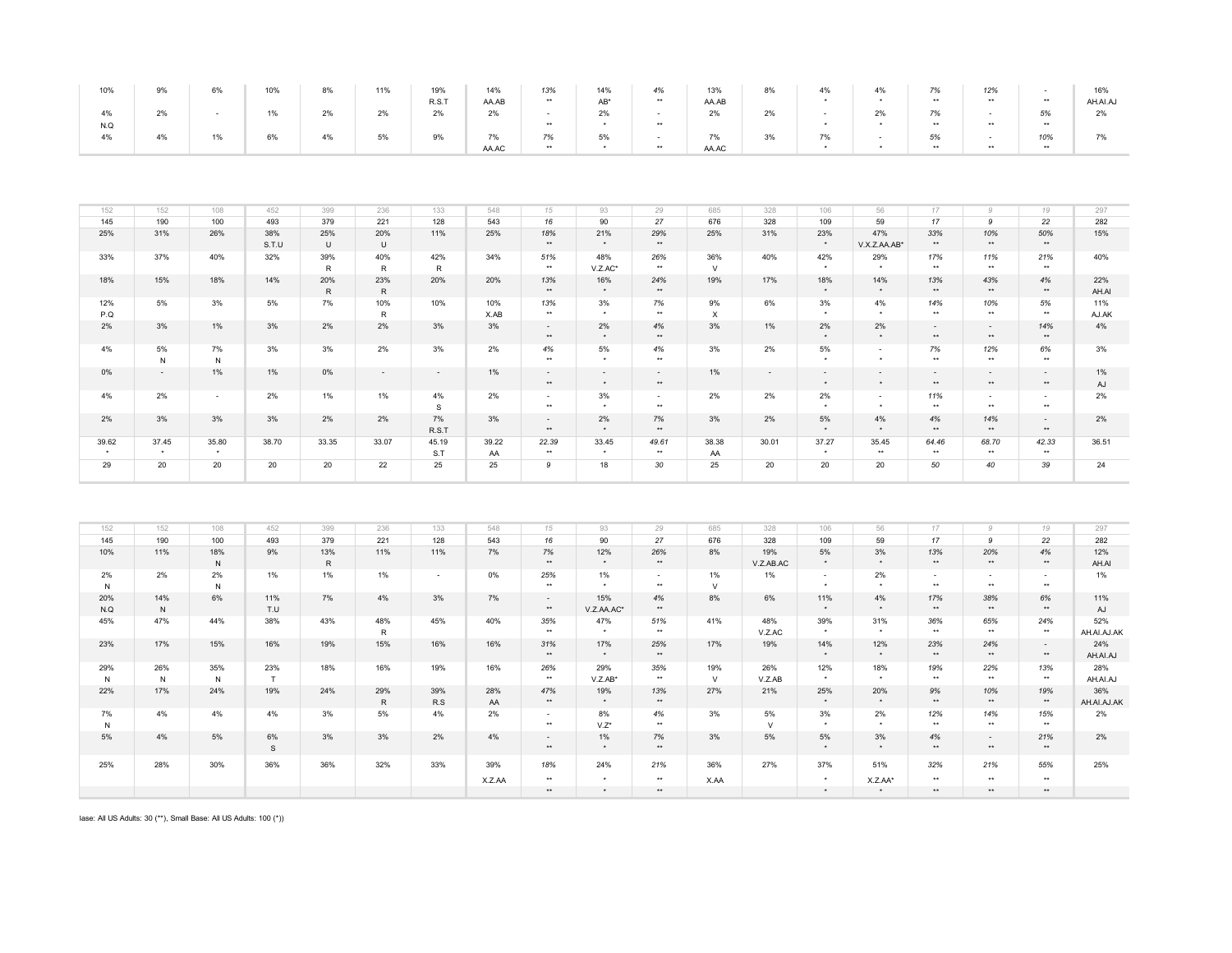|            | Parent or guardian of any children |                            |                                      |             | Income         |        |                                      |       |                   | Type of Area Lived in |       |
|------------|------------------------------------|----------------------------|--------------------------------------|-------------|----------------|--------|--------------------------------------|-------|-------------------|-----------------------|-------|
| 18 or over | NET: Any age                       | Not a parent /<br>guardian | Don't know /<br>Prefer not to<br>say | Under \$40k | \$40k to \$80k | \$80k+ | Don't know /<br>Prefer not to<br>say | Urban | Suburban/<br>Town | Rural                 | Other |
| AH         | AI                                 | AJ                         | AK                                   | AL.         | AM             | AN     | A <sub>O</sub>                       | AP    | AQ                | <b>AR</b>             | AS    |

| 389         | 640   | 537 | 43           | 401   | 358 | 301   | 160      | 376   | 596 | 236 | 12       |
|-------------|-------|-----|--------------|-------|-----|-------|----------|-------|-----|-----|----------|
| 391         | 631   | 543 | 46           | 419   | 355 | 285   | 160      | 378   | 593 | 235 | 14       |
| 27%         | 35%   | 37% | 24%          | 38%   | 32% | 40%   | 24%      | 43%   | 32% | 31% | 15%      |
|             | AH    | AH  | $\bullet$    | AO    |     | AM.AO |          | AQ.AR |     |     | $\pm\pm$ |
| 68%         | 60%   | 55% | 40%          | 52%   | 63% | 57%   | 58%      | 48%   | 62% | 61% | 28%      |
| AG.AI.AJ.AK | AG.AK |     |              |       | AL  |       |          |       | AP  | AP  | $\pm\pm$ |
| 5%          | 6%    | 8%  | 36%          | 10%   | 5%  | 3%    | 17%      | 9%    | 6%  | 7%  | 57%      |
|             |       |     | AG.AH.AI.AJ* | AM.AN |     |       | AL.AM.AN |       |     |     | $\pm\pm$ |

| 389    | 640      | 537   | 43                                   | 401   | 358              | 301          | 160                      | 376   | 596 | 236                      | 12                                       |
|--------|----------|-------|--------------------------------------|-------|------------------|--------------|--------------------------|-------|-----|--------------------------|------------------------------------------|
| 391    | 631      | 543   | 46                                   | 419   | 355              | 285          | 160                      | 378   | 593 | 235                      | 14                                       |
| 27%    | 25%      | 22%   | 10%                                  | 24%   | 24%              | 23%          | 21%                      | 21%   | 24% | 27%                      | $\sim$                                   |
| AK     | AK       |       | $^\star$                             |       |                  |              |                          |       |     |                          | $\star\star$                             |
| 17%    | 20%      | 21%   | 7%                                   | 17%   | 25%              | 23%          | 15%                      | 20%   | 22% | 15%                      | 15%                                      |
|        | AH.AK    | AK    | $^\star$                             |       | AL.AO            | AL.AO        |                          |       | AR  |                          | $\star\star$                             |
| 12%    | 13%      | 14%   | 13%<br>$\star$                       | 9%    | 15%<br><b>AL</b> | 19%<br>AL.AO | 9%                       | 14%   | 13% | 12%                      | 13%<br>$\star\star$                      |
| 4%     | 6%       | 4%    | 6%                                   | 3%    | 5%               | 10%          | 1%                       | 8%    | 4%  | 3%                       | $\sim$                                   |
|        | AH       |       | $^\star$                             |       | AO               | AL.AM.AO     |                          | AQ.AR |     |                          | $\star\star$                             |
| 2%     | 3%       | 2%    | 5%                                   | 3%    | 3%               | 4%           | 1%                       | 3%    | 3%  | 2%                       | 6%                                       |
|        | AH       |       | $^\star$                             |       |                  | AO           |                          |       |     |                          | $\star\star$                             |
| 2%     | 1%       | 2%    | 2%<br>$\star$                        | 2%    | 1%               | 2%           | $\overline{\phantom{a}}$ | 1%    | 1%  | 3%                       | $\sim$<br>$\star\star$                   |
|        |          |       |                                      |       |                  |              |                          |       |     |                          |                                          |
| $0\%$  | 1%<br>AH | 2%    | 8%<br>AG.AH.AI.AJ*                   | 2%    | 1%               | 1%           | 1%                       | 1%    | 1%  | 2%                       | 14%<br>$\star\star$                      |
| 0%     | 1%       | $0\%$ | 3%                                   | 0%    | 1%               | $0\%$        | 0%                       | 1%    | 0%  | $\overline{\phantom{a}}$ | $\overline{\phantom{a}}$<br>$\star\star$ |
|        | AH       | 1%    | AH.AJ*                               | $1\%$ | $0\%$            | 2%           |                          | 1%    | 1%  |                          |                                          |
| $\sim$ | 1%<br>AH |       | $\overline{\phantom{a}}$<br>$^\star$ |       |                  |              | $\sim$                   |       |     | 0%                       | $\overline{\phantom{a}}$<br>$\star\star$ |
| 1%     | 1%       | $0\%$ | 2%<br>$^\star$                       | 2%    | $0\%$            | $0\%$        | 1%                       | 1%    | 1%  | 0%                       | 8%<br>$\star\star$                       |
| 2%     | 2%       | 4%    | 18%                                  | 5%    | 1%               | 1%           | 9%                       | 6%    | 2%  | 2%                       | 7%<br>$\star\star$                       |
|        |          | AH.AI | AG.AH.AI.AJ*                         | AM.AN |                  |              | AM.AN                    | AQ.AR |     |                          |                                          |
| 34%    | 27%      | 29%   | 25%                                  | 33%   | 25%              | 14%          | 42%                      | 23%   | 29% | 33%                      | 37%                                      |
| AG.AI  | AG       | AG    | $\star$                              | AM.AN | AN               |              | AM.AN                    |       |     | AP                       | $\star\star$                             |
| 56%    | 58%      | 57%   | 30%                                  | 50%   | 63%              | 65%          | 45%                      | 55%   | 58% | 55%                      | 27%                                      |
| AK     | AK       | AK    | $^\star$                             |       | AL.AO            | AL.AO        |                          |       |     |                          | $\star\star$                             |
| 7%     | 10%      | 7%    | 14%                                  | 7%    | 8%               | 17%          | 1%                       | 11%   | 8%  | 8%                       | 6%                                       |
|        | AH       |       | $^\star$                             | AO    | AO               | AL.AM.AO     |                          |       |     |                          | $\star\star$                             |
| 0%     | 2%       | 2%    | 11%                                  | 3%    | 2%               | 3%           | 1%                       | 3%    | 2%  | 3%                       | 14%                                      |
|        | AH       | AH    | AH.AI.AJ*                            |       |                  |              |                          |       |     |                          | $\star\star$                             |
| 1%     | 1%       | 0%    | 2%<br>$\star$                        | $2\%$ | $0\%$            | 0%           | 1%                       | 1%    | 1%  | $0\%$                    | 8%<br>$\star\star$                       |
|        |          |       |                                      |       |                  |              |                          |       |     |                          |                                          |
| 389    | 640      | 537   | 43                                   | 401   | 358              | 301          | 160                      | 376   | 596 | 236                      | 12                                       |
| 391    | 631      | 543   | 46                                   | 419   | 355              | 285          | 160                      | 378   | 593 | 235                      | 14                                       |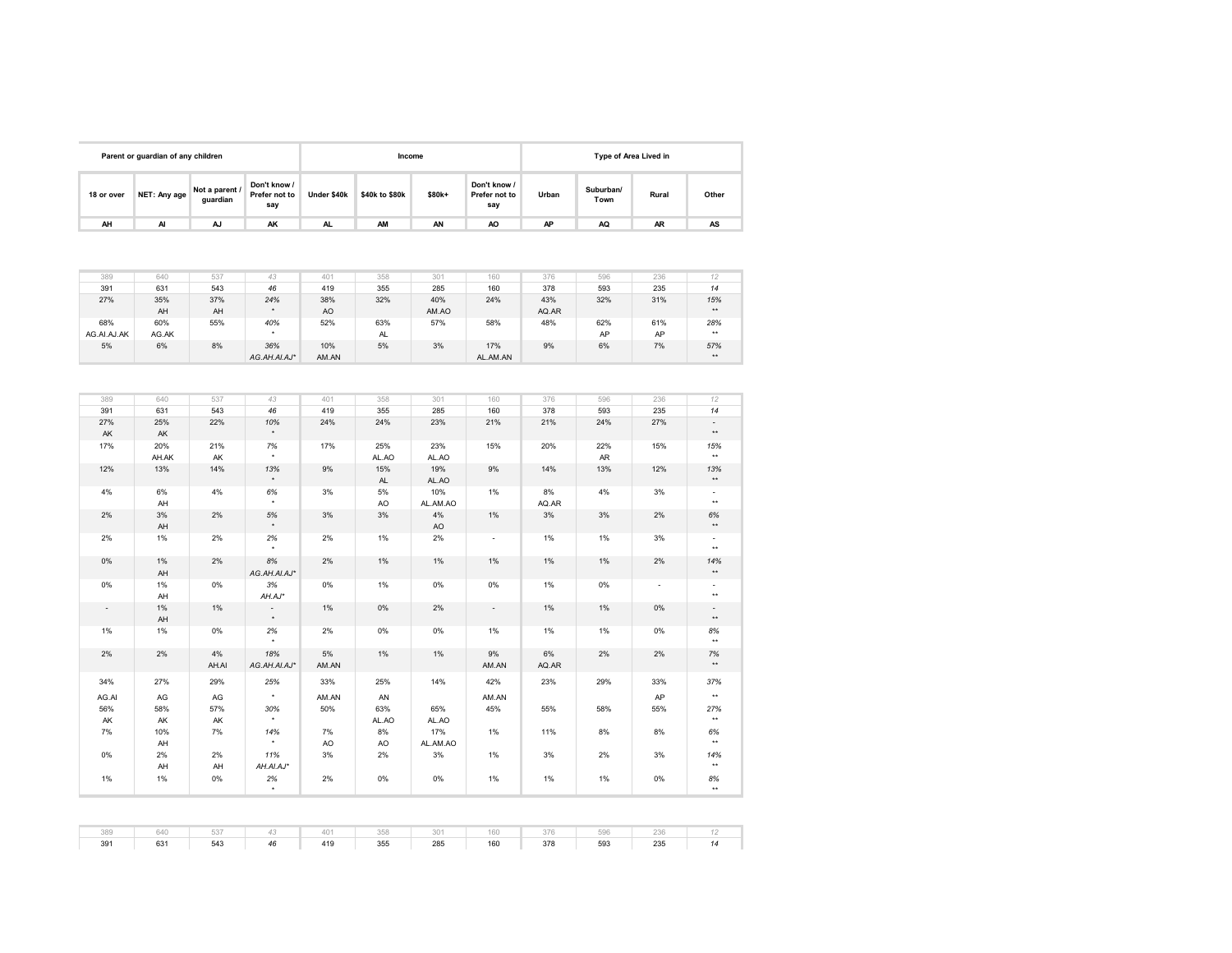| 7%    | 15% | 16% | 8%                  | 18% | 15%       | 15%       | 7%           | 19% | 12% | 15% | 7%           |
|-------|-----|-----|---------------------|-----|-----------|-----------|--------------|-----|-----|-----|--------------|
|       | AH  | AH  | $\star$             | AO  | <b>AO</b> | AO        |              | AQ  |     |     | $**$         |
| 48%   | 46% | 40% | 32%                 | 38% | 45%       | 51%       | 34%          | 41% | 45% | 41% | 22%          |
| AJ    | AJ  |     | $\star$             |     | AO        | AL.AO     |              |     |     |     | $***$        |
| 10%   | 11% | 13% | 13%                 | 9%  | 13%       | 15%       | 10%          | 12% | 12% | 10% | 13%          |
|       |     |     | $\star$             |     | AL        | <b>AL</b> |              |     |     |     | $***$        |
| 10%   | 9%  | 11% | 32%<br>AG.AH.AI.AJ* | 12% | 9%        | 7%        | 18%<br>AM.AN | 12% | 9%  | 11% | 28%<br>$***$ |
| 25%   | 19% | 21% | 15%                 | 23% | 18%       | 11%       | 31%          | 16% | 21% | 22% | 30%          |
| AG.AI | AG  | AG  | $\star$             | AN  | AN        |           | AM.AN        |     | AP  |     | $**$         |

| 389         | 640   | 537   | 43           | 401            | 358       | 301       | 160       | 376       | 596       | 236 | 12           |
|-------------|-------|-------|--------------|----------------|-----------|-----------|-----------|-----------|-----------|-----|--------------|
| 391         | 631   | 543   | 46           | 419            | 355       | 285       | 160       | 378       | 593       | 235 | 14           |
| 4%          | 13%   | 9%    | 8%           | 13%            | 8%        | 13%       | 6%        | 17%       | 7%        | 10% | 15%          |
|             | AH.AJ | AH    | $\star$      | AM.AO          |           | AM.AO     |           | AQ.AR     |           |     | $\star\star$ |
| 11%         | 13%   | 19%   | 14%          | 18%            | 15%       | 14%       | 10%       | 20%       | 15%       | 9%  | $\sim$       |
|             |       | AH.AI | $\star$      | A <sub>O</sub> |           |           |           | <b>AR</b> | <b>AR</b> |     | $***$        |
| 13%         | 15%   | 15%   | 12%          | 12%            | 19%       | 18%       | 7%        | 13%       | 15%       | 18% | 14%          |
|             |       |       | $\star$      |                | AL.AO     | AL.AO     |           |           |           |     | $\star\star$ |
| 42%         | 34%   | 30%   | 22%          | 24%            | 33%       | 38%       | 37%       | 27%       | 34%       | 32% | 35%          |
| AG.AI.AJ.AK | AG    | AG    | $\star$      |                | <b>AL</b> | <b>AL</b> | <b>AL</b> |           | AP        |     | $***$        |
| 5%          | 6%    | 8%    | 29%          | 9%             | 7%        | 6%        | 9%        | 8%        | 7%        | 9%  | 7%           |
|             |       |       | AG.AH.AI.AJ* |                |           |           |           |           |           |     | $\star\star$ |
| 25%         | 19%   | 21%   | 15%          | 23%            | 18%       | 11%       | 31%       | 16%       | 21%       | 22% | 30%          |
| AG.AI       | AG    | AG    | $\star$      | AN             | AN        |           | AM.AN     |           | AP        |     | $***$        |

| 389         | 640   | 537 | 43           | 401   | 358   | 301       | 160   | 376       | 596       | 236   | 12           |
|-------------|-------|-----|--------------|-------|-------|-----------|-------|-----------|-----------|-------|--------------|
| 391         | 631   | 543 | 46           | 419   | 355   | 285       | 160   | 378       | 593       | 235   | 14           |
| 30%         | 38%   | 33% | 21%          | 32%   | 36%   | 43%       | 28%   | 42%       | 33%       | 29%   | 36%          |
|             | AH.AK |     | $\star$      |       |       | AL.AO     |       | AQ.AR     |           |       | $**$         |
| 18%         | 21%   | 23% | 28%          | 19%   | 22%   | 27%       | 22%   | 22%       | 24%       | 17%   | 22%          |
|             | AH    |     | $\star$      |       |       | <b>AL</b> |       |           | <b>AR</b> |       | $\star\star$ |
| 4%          | 4%    | 6%  | 10%          | 3%    | 8%    | 4%        | 5%    | 5%        | 5%        | 5%    | 13%          |
|             |       | AI  | $Al^*$       |       | AL.AN |           |       |           |           |       | $\star\star$ |
| 2%          | 3%    | 3%  | 4%           | 3%    | 3%    | 3%        | 4%    | 3%        | 3%        | 5%    | ٠            |
|             |       |     | $\star$      |       |       |           |       |           |           |       | $\star\star$ |
| 2%          | 2%    | 4%  | 15%          | 6%    | 1%    | 2%        | 4%    | 4%        | 3%        | 3%    | 8%           |
|             |       | AI  | AG.AH.AI.AJ* | AM.AN |       |           |       |           |           |       | $**$         |
| 44%         | 33%   | 30% | 22%          | 37%   | 30%   | 21%       | 37%   | 23%       | 33%       | 40%   | 22%          |
| AG.AI.AJ.AK | AG    | AG  | $^\star$     | AM.AN | AN    |           | AN    |           | AP        | AP.AQ | $\star\star$ |
|             |       |     |              |       |       |           |       |           |           |       |              |
| 389         | 640   | 537 | 43           | 401   | 358   | 301       | 160   | 376       | 596       | 236   | 12           |
| 391         | 631   | 543 | 46           | 419   | 355   | 285       | 160   | 378       | 593       | 235   | 14           |
| 24%         | 31%   | 26% | 16%          | 23%   | 30%   | 36%       | 23%   | 33%       | 27%       | 24%   | 20%          |
|             | AH    |     | $\star$      |       | AL    | AL.AO     |       | <b>AR</b> |           |       | $\star\star$ |
| 20%         | 21%   | 19% | 22%          | 17%   | 20%   | 29%       | 17%   | 22%       | 21%       | 17%   | 29%          |
|             |       |     | $\star$      |       |       | AL.AM.AO  |       |           |           |       | $\star\star$ |
| 4%          | 5%    | 6%  | 8%           | 7%    | 5%    | 5%        | 6%    | 6%        | 6%        | 4%    | 22%          |
|             |       |     | $\star$      |       |       |           |       |           |           |       | $**$         |
| 2%          | 2%    | 4%  | 4%           | 3%    | 3%    | 3%        | 3%    | 2%        | 3%        | 6%    | $\sim$       |
|             |       |     | $\star$      |       |       |           |       |           |           | AP.AQ | $**$         |
| 3%          | 3%    | 5%  | 21%          | 7%    | 3%    | 1%        | 8%    | 5%        | 4%        | 5%    | 8%           |
|             |       |     | AG.AH.AI.AJ* | AM.AN |       |           | AM.AN |           |           |       | $\star\star$ |
| 46%         | 37%   | 40% | 28%          | 44%   | 39%   | 26%       | 43%   | 33%       | 39%       | 44%   | 22%          |
| AG.AI.AK    | AG    | AG  | $\star$      | AN    | AN    |           | AN    |           | AP        | AP    | $\star\star$ |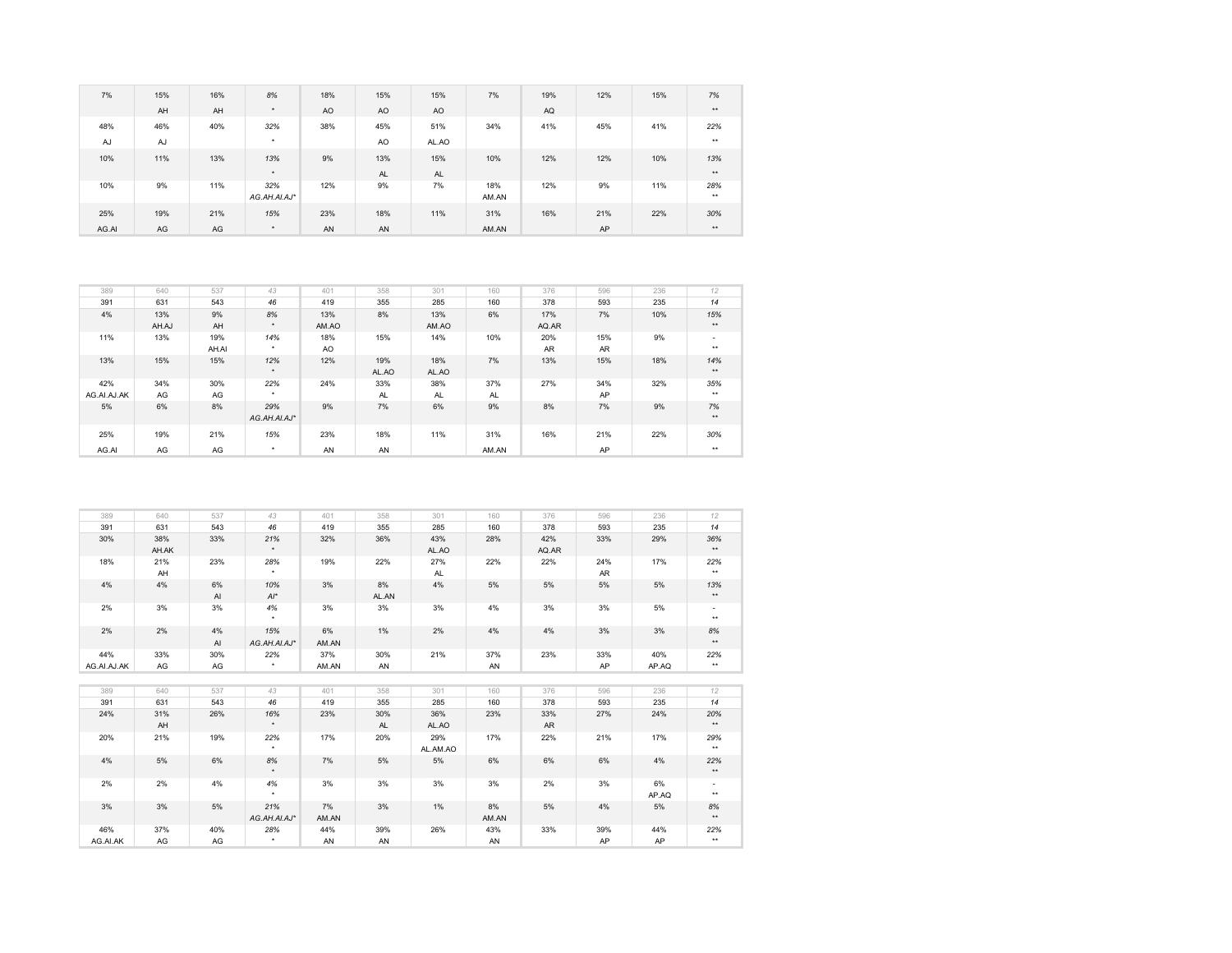| 389         | 640      | 537   | 43                   | 401   | 358       | 301   | 160   | 376   | 596   | 236 | 12                       |
|-------------|----------|-------|----------------------|-------|-----------|-------|-------|-------|-------|-----|--------------------------|
| 391         | 631      | 543   | 46                   | 419   | 355       | 285   | 160   | 378   | 593   | 235 | 14                       |
| 15%         | 21%      | 18%   | 6%                   | 19%   | 19%       | 21%   | 14%   | 23%   | 16%   | 19% | 22%                      |
|             | AH.AK    |       |                      |       |           |       |       | AQ    |       |     | ××                       |
|             |          |       |                      |       |           |       |       |       |       |     |                          |
| 11%         | 15%      | 16%   | 15%                  | 13%   | 16%       | 20%   | 11%   | 19%   | 15%   | 12% | 6%                       |
|             | AH       |       |                      |       |           | AL.AO |       | AR    |       |     | $\star\star$             |
| 3%          | 4%       | 5%    | 10%                  | 5%    | 5%        | $4\%$ | 3%    | 5%    | 4%    | 4%  | 20%                      |
|             |          |       | AH*                  |       |           |       |       |       |       |     | $\star\star$             |
|             |          |       |                      |       |           |       |       |       |       |     |                          |
| 2%          | 2%       | 3%    | 9%                   | 2%    | 3%        | 2%    | 4%    | 3%    | 2%    | 4%  | 15%                      |
|             |          |       | AG.AH.AI.AJ*         |       |           |       |       |       |       |     | $\star\star$             |
| 6%          | 5%       | 3%    | 22%                  | 7%    | 3%        | 3%    | 6%    | 5%    | $5\%$ | 5%  | $8\%$                    |
| AI          |          |       | AG.AH.AI.AJ*         | AM.AN |           |       |       |       |       |     | $\star\star$             |
|             |          |       |                      |       |           |       |       |       |       |     |                          |
| 64%         | 55%      | 55%   | 38%                  | 53%   | 54%       | 51%   | 62%   | 46%   | 59%   | 56% | 29%                      |
| AG.AI.AJ.AK | AG.AK    | AG.AK | $\star$              |       |           |       | AN    |       | AP    | AP  | $\star\star$             |
|             |          |       |                      |       |           |       |       |       |       |     |                          |
| 389         | 640      | 537   | 43                   | 401   | 358       | 301   | 160   | 376   | 596   | 236 | 12                       |
|             |          |       |                      |       |           |       |       |       |       |     |                          |
| 391         | 631      | 543   | 46                   | 419   | 355       | 285   | 160   | 378   | 593   | 235 | 14                       |
| $6\%$       | 12%      | 21%   | 9%                   | 15%   | 16%       | 19%   | 14%   | 24%   | 14%   | 11% | ٠                        |
|             | AH       | AH.AI |                      |       |           |       |       | AQ.AR |       |     | $\star\star$             |
| 6%          | 9%       | 11%   | 18%                  | 10%   | 11%       | 11%   | 10%   | 15%   | 9%    | 7%  | 23%                      |
|             |          |       | AH*                  |       |           |       |       |       |       |     | $\star\star$             |
|             | AH       | AH    |                      |       |           |       |       | AQ.AR |       |     |                          |
| 1%          | 2%       | 3%    | 13%                  | 3%    | 3%        | 4%    | 2%    | 3%    | 2%    | 3%  | 15%                      |
|             |          |       | AG.AH.AI.AJ*         |       |           |       |       |       |       |     | $\star\star$             |
| 0%          | 1%       | 2%    | 5%                   | 2%    | 1%        | 1%    | 3%    | 2%    | 1%    | 3%  | 7%                       |
|             |          |       |                      |       |           |       |       |       |       |     | $\ddot{\phantom{1}}$     |
|             |          | AH    | AH.AI*               |       |           |       |       | AQ    |       | AQ  |                          |
| 4%          | 4%       | 5%    | 16%                  | 6%    | 4%        | 3%    | 8%    | 4%    | 5%    | 5%  | 13%                      |
|             |          |       | AG.AH.AI.AJ*         | AN    |           |       | AM.AN |       |       |     | $\star\star$             |
| 82%         | 71%      | 58%   | 39%                  | 64%   | 65%       | 62%   | 64%   | 52%   | 69%   | 71% | 43%                      |
| AG.AI.AJ.AK | AG.AJ.AK | AK    | $\star$              |       |           |       |       |       | AP    | AP  | $\star\star$             |
|             |          |       |                      |       |           |       |       |       |       |     |                          |
|             |          |       |                      |       |           |       |       |       |       |     |                          |
| 389         | 640      | 537   | 43                   | 401   | 358       | 301   | 160   | 376   | 596   | 236 | 12                       |
| 391         | 631      | 543   | 46                   | 419   | 355       | 285   | 160   | 378   | 593   | 235 | 14                       |
|             |          |       |                      |       |           |       |       |       |       |     |                          |
| 15%         | 20%      | 12%   | 14%                  | 17%   | 16%       | 17%   | 13%   | 22%   | 13%   | 16% | $8\%$                    |
|             | AH.AJ    |       |                      |       |           |       |       | AQ    |       |     | $\star\star$             |
| 9%          | 12%      | 13%   | 21%                  | 10%   | 16%       | 14%   | 10%   | 16%   | 12%   | 10% | 14%                      |
|             | AH       |       | AH*                  |       | AL        |       |       |       |       |     | $\star\star$             |
|             |          |       |                      |       |           |       |       |       |       |     |                          |
| 2%          | 3%       | 4%    | 13%                  | 4%    | 3%        | 4%    | 4%    | 4%    | 4%    | 2%  | 30%                      |
|             |          |       | AG.AH.AI.AJ*         |       |           |       |       |       |       |     | $\star\star$             |
| 1%          | 2%       | 5%    | 7%                   | 3%    | 3%        | 3%    | 3%    | 3%    | 3%    | 4%  | 5%                       |
|             |          | AH.AI | $AH.AI^*$            |       |           |       |       |       |       |     | $\star\star$             |
|             |          |       |                      |       |           |       |       |       |       |     |                          |
| 4%          | 5%       | 4%    | 15%                  | 7%    | 4%        | 3%    | 6%    | 6%    | $4\%$ | 5%  | 8%                       |
|             |          |       | AH.AI.AJ*            | AN    |           |       |       |       |       |     | $\star\star$             |
| 69%         | 58%      | 62%   | 30%                  | 58%   | 57%       | 59%   | 64%   | 50%   | 64%   | 62% | 35%                      |
| AG.AI.AJ.AK | AG.AK    | AG.AK | $\star$              |       |           |       |       |       | AP    | AP  | $\star\star$             |
|             |          |       |                      |       |           |       |       |       |       |     |                          |
|             |          |       |                      |       |           |       |       |       |       |     |                          |
| 389         | 640      | 537   | 43                   | 401   | 358       | 301   | 160   | 376   | 596   | 236 | 12                       |
| 391         | 631      | 543   | 46                   | 419   | 355       | 285   | 160   | 378   | 593   | 235 | 14                       |
| $1\%$       | 5%       | 2%    | 2%                   | 4%    | 3%        | 6%    | 1%    | 9%    | 1%    | 2%  |                          |
|             |          |       |                      |       |           |       |       |       |       |     | **                       |
|             | AH.AJ    |       |                      |       |           | AM.AO |       | AQ.AR |       |     |                          |
| 1%          | 3%       | 3%    | 6%                   | 5%    | 3%        | 2%    | 1%    | 4%    | 3%    | 3%  | $\overline{\phantom{a}}$ |
|             | AH       |       | AH <sup>*</sup>      | AO    |           |       |       |       |       |     | $\star\star$             |
| 1%          | 2%       | 2%    | 8%                   | 2%    | 2%        | 3%    | 2%    | 3%    | 2%    | 2%  | 22%                      |
|             |          |       |                      |       |           |       |       |       |       |     | $\star\star$             |
|             | AH       |       | AH.AI*               |       |           |       |       |       |       |     |                          |
| 1%          | 1%       | 1%    | 4%                   | 2%    | 0%        | 1%    | 3%    | 2%    | 1%    | 0%  | 23%                      |
|             |          |       | AH*                  | AM    |           |       | AM    |       |       |     | $\star\star$             |
| 4%          | 5%       | 7%    | 23%                  | 10%   | 4%        | 3%    | 7%    | 7%    | 6%    | 8%  | $\sim$                   |
|             |          |       | AG.AH.AI.AJ*         | AM.AN |           |       |       |       |       |     | ×                        |
|             |          |       |                      |       |           |       |       |       |       |     |                          |
| 92%         | 83%      | 84%   | 57%                  | 77%   | 87%       | 83%   | 86%   | 76%   | 86%   | 85% | 56%                      |
| AG.AI.AJ.AK | AG.AK    | AG.AK | $\ddot{\phantom{1}}$ |       | <b>AL</b> | AL    | AL    |       | AP    | AP  | $\star\star$             |
|             |          |       |                      |       |           |       |       |       |       |     |                          |
|             |          |       |                      |       |           |       |       |       |       |     |                          |
| 389         | 640      | 537   | 43                   | 401   | 358       | 301   | 160   | 376   | 596   | 236 | 12                       |
| 391         | 631      | 543   | 46                   | 419   | 355       | 285   | 160   | 378   | 593   | 235 | 14                       |
| 23%         | 32%      | 32%   | 29%                  | 36%   | 32%       | 30%   | 26%   | 43%   | 27%   | 27% | 20%                      |
|             | AH       | AH    |                      | AO    |           |       |       | AQ.AR |       |     | $\star\star$             |
|             |          |       |                      |       |           |       |       |       |       |     |                          |
| 18%         | 19%      | 25%   | 25%                  | 19%   | 25%       | 24%   | 20%   | 21%   | 24%   | 19% | 35%                      |
|             |          | AH.AI |                      |       |           |       |       |       |       |     | $\star\star$             |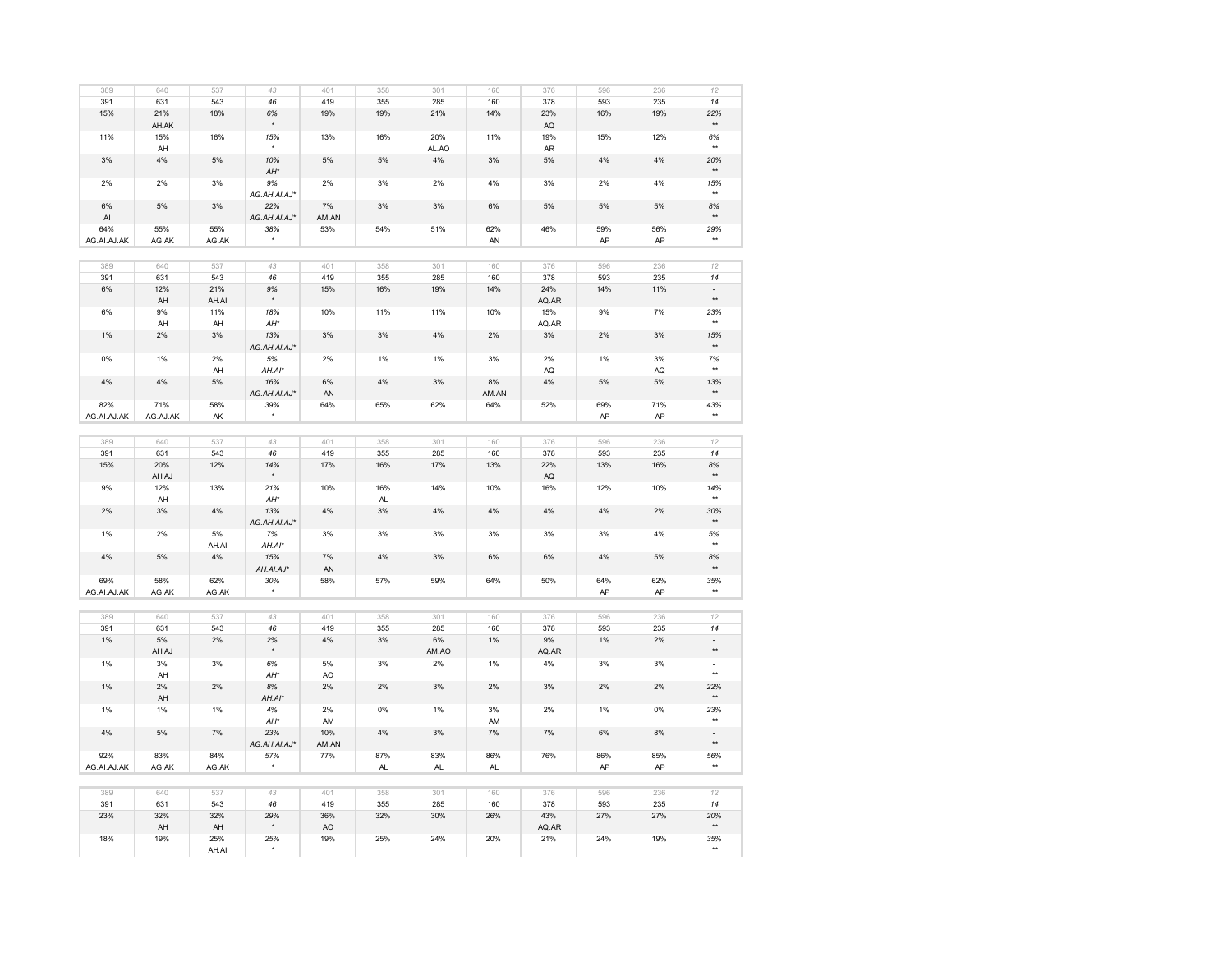| 3%                 | 3%                  | 4%            | 7%                                 | 4%           | 4%           | 4%           | 3%              | 3%           | 4%        | 5%        | 15%<br>$\star\star$                         |
|--------------------|---------------------|---------------|------------------------------------|--------------|--------------|--------------|-----------------|--------------|-----------|-----------|---------------------------------------------|
| 1%                 | 1%                  | 3%            | 9%<br>AG.AH.AI.AJ*                 | 3%           | 2%           | 2%           | 1%              | $1\%$        | 2%        | 3%        | 8%<br>$\star\star$                          |
| 6%                 | 6%                  | 4%            | 13%<br>$AJ^{\star}$                | 5%           | $5\%$        | 4%           | 9%<br>AN        | 5%           | 6%        | 4%        | 8%<br>$\star\star$                          |
| 48%<br>AG.AI.AJ.AK | 38%<br>AG.AJ.AK     | 32%<br>AG     | 18%<br>$\star$                     | 33%          | 33%          | 37%          | 40%             | 26%          | 37%<br>AP | 43%<br>AP | 15%<br>$\star\star$                         |
|                    |                     |               |                                    |              |              |              |                 |              |           |           |                                             |
| 389                | 640                 | 537           | 43                                 | 401          | 358          | 301          | 160             | 376          | 596       | 236       | 12                                          |
|                    |                     |               |                                    |              |              |              |                 |              |           |           |                                             |
| 391                | 631                 | 543           | 46                                 | 419          | 355          | 285          | 160             | 378          | 593       | 235       | $\sqrt{14}$                                 |
| 7%                 | 17%<br>AH           | 13%<br>AH     | 10%                                | 17%<br>AO    | 12%          | 18%<br>AM.AO | 9%              | 22%<br>AQ.AR | 10%       | 13%       | 7%<br>$\star\star$                          |
| 19%                | 20%                 | 27%           | 21%                                | 24%          | 25%          | 25%          | 16%             | 25%          | 24%       | 20%       | 21%                                         |
|                    |                     | AH.AI         | $\star$                            |              | AO           | AO           |                 |              |           |           | $\star\star$                                |
| 24%<br>AK          | 23%                 | 20%           | 10%                                | 15%          | 26%<br>AL.AO | 27%<br>AL.AO | 18%             | 20%          | 23%       | 21%       | 14%<br>$\pm\pm$                             |
| 28%                | 23%                 | 20%           | 18%                                | 19%          | 22%          | 22%          | 27%             | 18%          | 23%       | 24%       | 13%                                         |
| AG.AI.AJ           | AG                  |               |                                    |              |              |              | AL              |              |           |           | $^{\star\star}$                             |
| 21%                | 17%                 | 20%           | 41%                                | 25%          | 16%          | 8%           | 30%             | 15%          | 20%       | 23%       | 45%                                         |
| AG.AI              | AG                  | $\mathsf{AG}$ | AG.AH.AI.AJ*                       | AM.AN        | AN           |              | AM.AN           |              |           | AP        | $^{\star\star}$                             |
|                    |                     |               |                                    |              |              |              |                 |              |           |           |                                             |
| 389                | 640                 | 537           | 43                                 | 401          | 358          | 301          | 160             | 376          | 596       | 236       | 12                                          |
| 391                | 631                 | 543           | 46                                 | 419          | 355          | 285          | 160             | 378          | 593       | 235       | $14$                                        |
| 27%                | 22%                 | 25%           | 29%                                | 27%          | 22%          | 12%          | 39%             | 20%          | 25%       | 25%       | 7%<br>$\star\star$                          |
| AG.AI              | AG                  | AG            | AG*                                | AN           | AN           |              | AL.AM.AN        |              |           |           |                                             |
| 5%                 | 4%                  | 6%            | 2%                                 | 6%           | 5%           | 4%           | 4%              | 5%           | 5%        | 4%        | 14%<br>$\star\star$                         |
| 12%                | 11%                 | 13%           | 12%                                | 12%          | 14%<br>AN    | $8\%$        | 16%<br>AN       | 13%          | 12%       | 12%       | $\overline{\phantom{a}}$<br>$^{\star\star}$ |
| 7%                 | 9%                  | 10%           | 20%<br>AH.AI.AJ*                   | 12%<br>AM    | 7%           | 8%           | 12%             | 9%           | 11%<br>AR | 6%        | 44%<br>$\star\star$                         |
| 11%                | AH<br>9%            | 12%           | 8%                                 | 14%          | $8\%$        | 10%          | AM<br>$7\%$     | 11%          | 11%       | 8%        | 15%                                         |
| 6%                 | 8%                  | 8%            | $\star$<br>7%                      | AM.AO<br>7%  | 10%          | 9%           | 5%              | 6%           | 7%        | 12%       | $\star\star$<br>14%                         |
|                    |                     |               |                                    |              | AO           |              |                 |              |           | AP.AQ     | $\star\star$                                |
| 5%                 | 7%<br>AH            | 8%            | 7%                                 | 6%           | 8%<br>AO     | 9%<br>AO     | 2%              | 8%           | 7%        | $8\%$     | ÷.<br>$\star\star$                          |
| 3%                 | 4%                  | 2%            | $\overline{\phantom{a}}$           | 2%           | 4%           | 4%           | 2%              | 4%           | 2%        | 3%        | $\sim$<br>$^{\star\star}$                   |
| $3\%$              | $5\%$               | $4\%$         | $\overline{\phantom{a}}$           | $3\%$        | $4\%$        | $6\%$        | 2%              | $6\%$        | 3%        | $5\%$     | $\overline{a}$                              |
|                    |                     |               | $\star$                            |              |              | AL.AO        |                 | AQ           |           |           | $^{\star\star}$                             |
| 1%                 | 2%<br>AH            | 1%            | 5%<br>$AH.AJ*$                     | 2%           | 1%           | 2%           | 1%              | 1%           | 1%        | 3%<br>AP  | $\sim$<br>$\star\star$                      |
| 7%                 | 7%                  | $4\%$         | 3%<br>$\star$                      | $3\%$        | 7%           | 10%          | 2%              | 6%           | 5%        | $6\%$     | $\sim$<br>$\star\star$                      |
| 2%                 | $\mathsf{AJ}$<br>2% | $1\%$         | $\sim$                             | 1%           | AL.AO<br>1%  | AL.AO<br>3%  | 1%              | 2%           | 2%        | 0%        | $\sim$                                      |
| $1\%$              | $1\%$               | 2%            | $\overline{\phantom{a}}$<br>$\Box$ | $1\%$        | $1\%$        | AM<br>3%     | 3%              | $1\%$        | 2%        | 2%        | $\star\star$<br>$\overline{\phantom{a}}$    |
|                    |                     |               | $\star$                            |              |              | AL.AM        | $\mathsf{AL}$   |              |           |           | $\star$                                     |
| 1%                 | 0%                  | 1%            | $\overline{\phantom{a}}$           | 1%           | 1%           | 1%           |                 | 1%           | 0%        | 0%        | $\overline{\phantom{a}}$<br>$\star\star$    |
| 1%                 | 1%                  | 1%            | $3%$                               | 1%           | $1\%$        | 2%           | 1%              | 2%           | 1%        | 1%        | $5%$<br>$\star\star$                        |
| 6%                 | 6%                  | 4%            | 4%                                 | 3%           | 6%           | 8%           | 5%              | 6%           | 6%        | 4%        | $\overline{\phantom{a}}$                    |
| 27%                | 22%                 | 25%           | 29%                                | 27%          | AL.<br>22%   | AL<br>12%    | 39%             | 20%          | 25%       | 25%       | $^{\star\star}$<br>7%                       |
|                    |                     |               |                                    |              |              |              |                 |              |           |           | $\star\star$                                |
| AG.AI              | AG                  | AG            | AG*                                | AN           | AN           |              | AL.AM.AN<br>38% |              | 38%       | 30%       | 73%                                         |
| 35%                |                     |               |                                    |              |              |              |                 |              |           |           |                                             |
|                    | 34%                 | 40%<br>AG.AI  | 42%                                | 44%<br>AM.AN | 34%          | 30%          |                 | 37%          | AR        |           | $^{\star\star}$                             |
| 18%                | 23%<br>AH           | 22%           | 14%                                | 18%          | 27%<br>AL.AO | 28%<br>AL.AO | 11%             | 24%          | 19%       | 28%<br>AQ | 14%<br>$\star\star$                         |